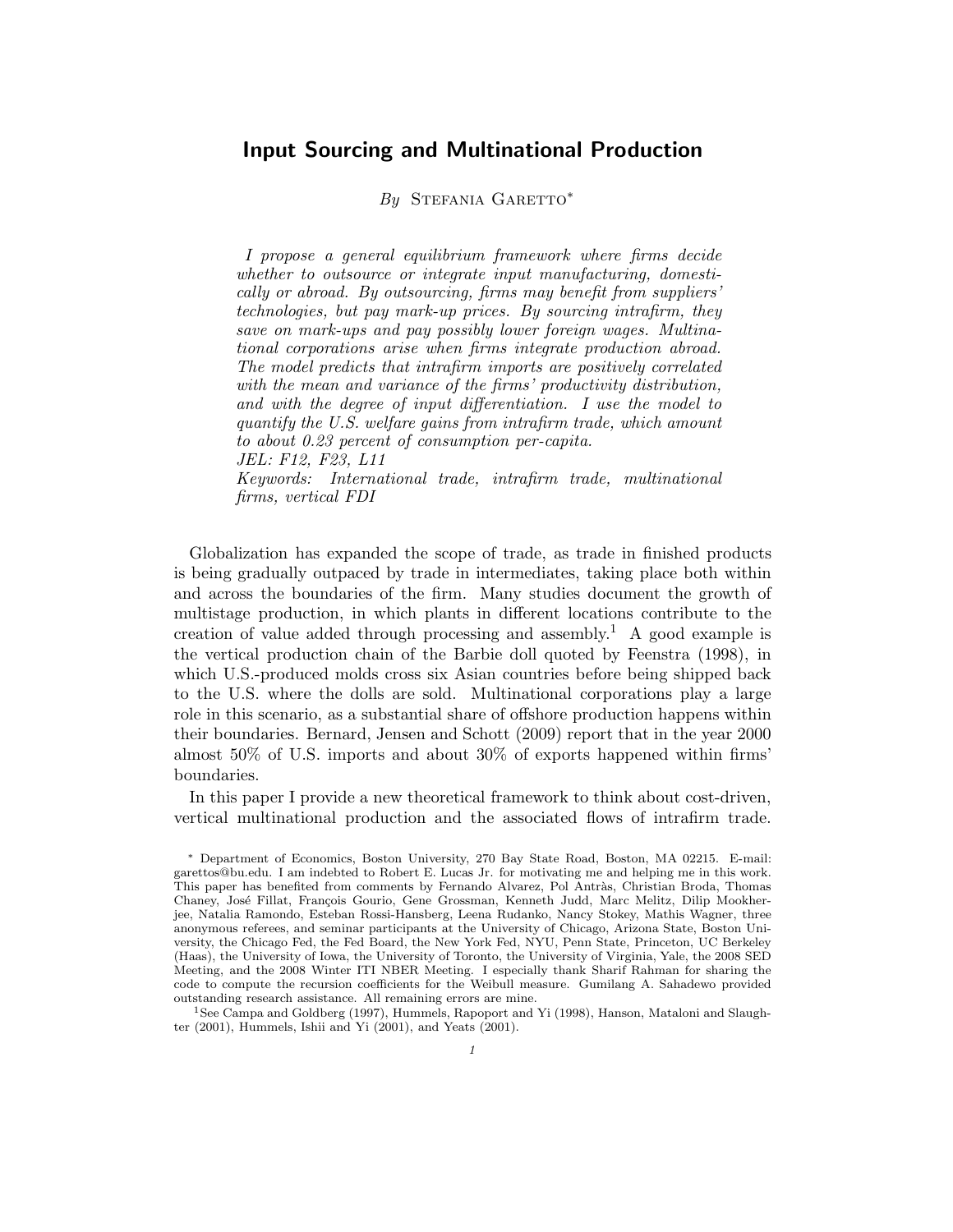Firms need to acquire a set of tradeable inputs in order to produce a non-tradeable consumption good. Input production can be outsourced to unaffiliated suppliers, generating volumes of trade in intermediates, or can be integrated by the firm itself. When a firm decides to integrate input production, it sets up a new plant, possibly in another country where factor costs are lower. This choice gives rise endogenously to the creation of multinational firms, and to vertical foreign direct investment (henceforth, FDI) in the form of integrated production abroad.<sup>2</sup> As a result, when inputs produced by an affiliate offshore are shipped back to the parent, we observe flows of intrafirm trade.

The novelty of this approach is the fact that the optimal sourcing strategy is achieved as a market equilibrium, while the most recent literature on this topic (notably Antràs, 2003, and Antràs and Helpman, 2004) presented it as the outcome of a contracting problem. My formulation is advantageous because it allows to explore general equilibrium effects, which are essential to study cost-driven FDI and are overlooked by the previous literature. In my model firms simply choose the sourcing options and the locations that minimize their production costs.

Firms are heterogeneous in productivity and in the type of technology they use. Intermediate goods producers have an adaptable technology with which they produce inputs that they can supply to final good producers worldwide. Final good producers are endowed with two types of technologies: a homogeneous technology to produce the consumption good and a set of heterogeneous, non adaptable technologies that they can use anywhere in the world to produce their own inputs in affiliate plants. Final good producers can either buy inputs from the suppliers or integrate input production using their "in-house" technologies. When they decide to integrate production abroad, they become the parents of a multinational corporation. Offshore integrated production takes the form of vertical FDI, and generates flows of intrafirm trade when the inputs produced offshore are shipped back to the parent.

The model delivers endogenous organizational choices without relying on the property-rights model of the boundaries of the firm. The driving forces behind the sourcing choice are technological heterogeneity and the implications of imperfect competition on prices. By outsourcing from a supplier, a final good producer can have access to a potentially better technology, but has to pay a price which is augmented by a mark-up. On the other hand, by integrating, firms have to use their own technology, but save on the mark-ups charged by the suppliers: intrafirm trade happens between a firm and itself, and is priced at marginal cost.<sup>3</sup>

<sup>2</sup> In his survey of the literature on trade and multinational production, Helpman (2006, pg. 8-9) defines vertical FDI as "[activity done through] subsidiaries that add value to products that are not destined (...) for the host country market".

<sup>3</sup>This way of modeling the differences between intrafirm and arm's length pricing is consistent with recent transaction-level evidence. Bernard, Jensen and Schott (2006) document the existence of a large gap between the prices associated with arm's length transactions and the transfer prices associated with intrafirm transactions: by comparing related-party sales and arm's length sales of the same good by the same firm to the same destination market, they find that arm's length prices are significantly higher than intrafirm prices. Neiman (2011) also finds that arm's length prices are more responsive than intrafirm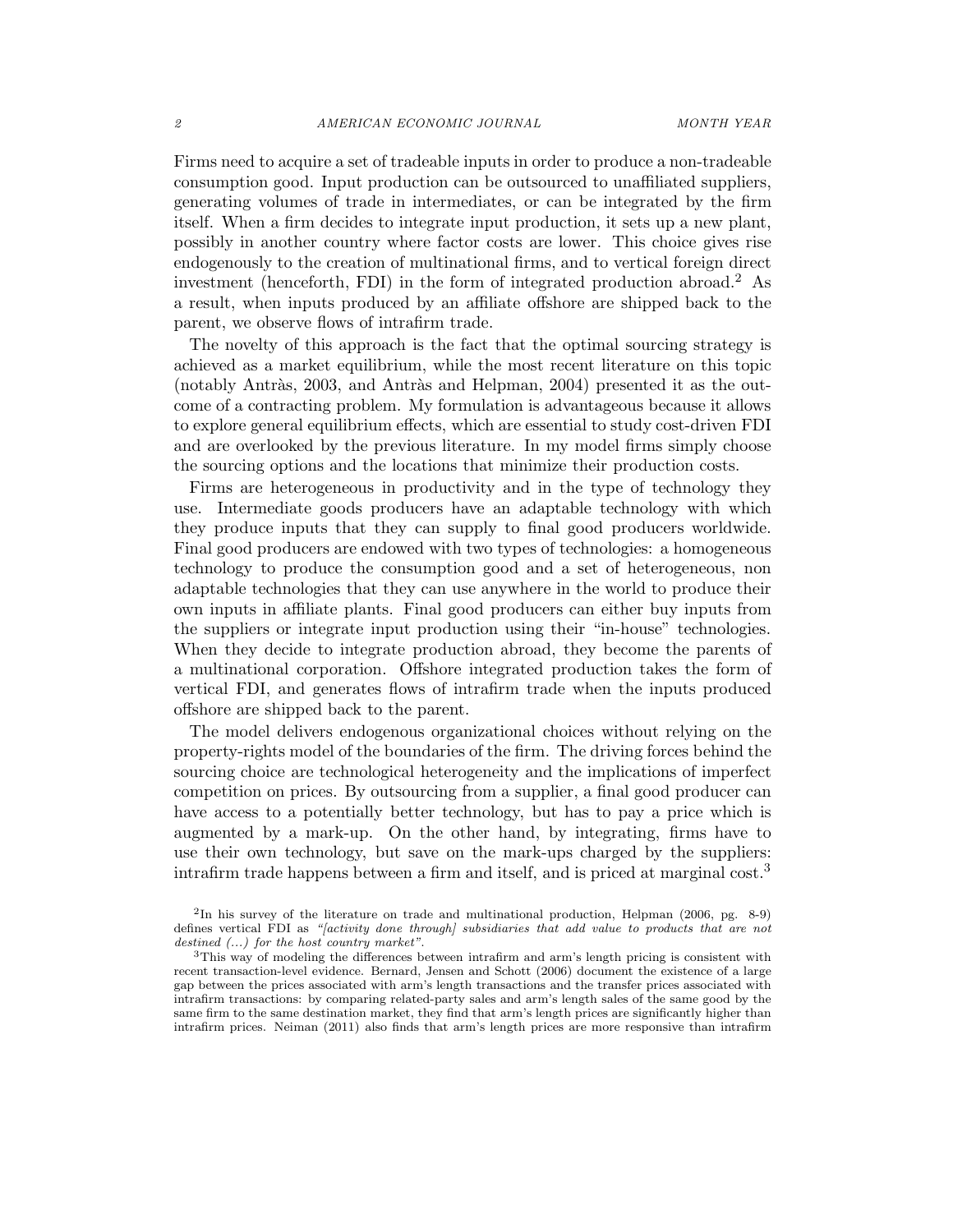Moreover, when intrafirm sourcing takes place abroad, the parent firm is able to transfer (at least partially) its technology to the destination country, and match it with the possibly lower labor costs of the location chosen. 4

Integrated firms increase competition in the input market: suppliers' market power and prices are reduced by the possibility of integrated production. This effect is reinforced when integration takes the form of multinational production, as lower factor costs in FDI host countries make the integration option more attractive and reduce arm's length prices further. Because of the sensitivity of prices to the possibility of integration, FDI liberalization makes both outsourcing and FDI more attractive, increases competition and lowers prices.

The model has testable implications for the determinants of intrafirm trade flows. First, the intrafirm share of imports is positively correlated with the mean and the variance of the firms' productivity distribution. This prediction is not new in the literature: it holds (through different economic channels) also in the contract-based framework by Antràs and Helpman (2004), and has been successfully tested using data from various countries.<sup>5</sup> Second, the intrafirm share of imports is positively correlated with the degree of differentiation across the goods traded. This prediction is novel, and I test it exploiting variation in intrafirm trade shares at the sector level and various measures of differentiation.

The general equilibrium structure of the model makes it suitable for welfare analysis. I calibrate the model to match aggregate moments of U.S. data, and use the calibrated economy to quantify the welfare gains arising from vertical multinational production, distinguishing them from the gains from arm's length trade.<sup>6</sup> Firms' organizational choices depend on technological differences (through factor costs) and market structure (through price adjustments). The effect of price adjustments is more relevant in scenarios where goods are more differentiated and suppliers have a significant level of market power. The welfare gains for the U.S. economy arising from vertical multinational production are currently about 0.23% of consumption per capita, and further reductions of the costs of FDI can increase them substantially: the model predicts that a 50% drop in the calibrated barrier to FDI could generate a gain of more than 5% of consumption per capita.

The rationale behind the existence of multinational firms is similar to Helpman (1984, 1985), where multinationals emerge to exploit factor cost differences across countries. In these papers, firms choose the location of their activities to minimize production costs. The incentive to become multinational arises from the existence

prices to price changes of competing firms, suggesting that intrafirm prices are set differently from arm's length prices.

<sup>4</sup>Hanson, Mataloni and Slaughter (2005) document the importance of low-cost locations in vertical production networks. Grossman and Rossi-Hansberg (2008) model "tasks" offshoring as motivated by factor cost differences.

 $5$ See Yeaple (2006), Nunn and Trefler (2008), Corcos et al. (2011), Kohler and Smolka (2012).

 $6$ The model excludes horizontal FDI, *i.e.* the establishment of offshore production to serve foreign markets, and export platforms, i.e. the establishment of offshore production to serve third markets. Ramondo and Rodríguez-Clare (2010) present a quantitative model that captures the gains from these alternative forms of multinational production.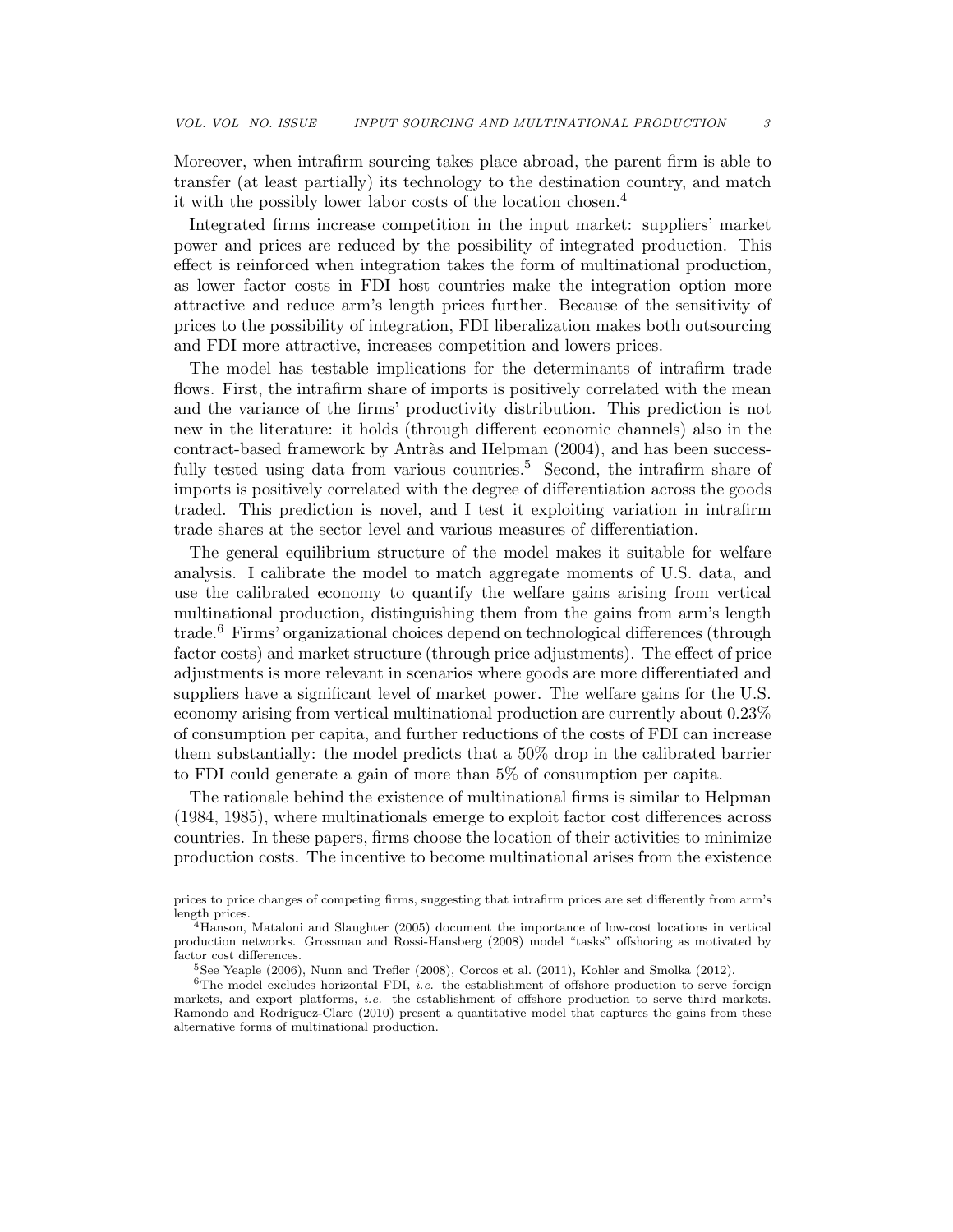of an immaterial factor of production that may serve product lines without being located in their plants.<sup>7</sup> Similarly, I assume that firms can imperfectly transfer their productivity when they decide to integrate production abroad. In addition, the model I propose generalizes Helpman's idea to a world with heterogeneous firms, trade costs and asymmetric countries.

More recently, Antràs (2003) and Antràs and Helpman (2004) modeled the joint choice of location and organizational structure by merging existing models of trade with a contract-based theory of the firm.<sup>8</sup> Their approach has the advantage of analyzing separately the two choices, and matches qualitative features of the data on intrafirm trade. My model provides a complementary analysis that emphasizes the role of technological heterogeneity and market structure in explaining organizational choices. Moreover, imperfect competition allows me to analyze optimal pricing and the interactions between pricing and organizational choices, which is absent in Antràs and Helpman's work. The model shares predictions with Antràs and Helpman (2004) and delivers an additional prediction driven by the optimal pricing mechanism. Finally, the general equilibrium structure of the model makes it amenable to a calibration exercise in which I quantify the welfare effects deriving from multinational production and intrafirm trade.

Methodologically, this paper is close to the quantitative literature on the gains from trade and openness. The model I develop extends Eaton and Kortum (2002) and Alvarez and Lucas (2007) to incorporate imperfect competition and the choice of the sourcing option. Other quantitative papers on the topic, like Rodríguez-Clare  $(2007)$ , Ramondo and Rodríguez-Clare  $(2010)$ , and Arkolakis et al.  $(2011)$ , focused on quantifying the gains from horizontal multinational production. Intrafirm trade of the vertical type is present in Irarrazabal, Moxnes and Opromolla (2010), but is assumed as the preferred organizational choice for affiliates' sourcing, and does not respond to changes in the economy. The model presented in this paper is unique in delivering a quantitative framework where intrafirm trade and vertical FDI are endogenous outcomes of firms' choices.

The rest of the paper is organized as follows. Section I lays out the closed economy model, to isolate the choice between outsourcing and integration without considering the location choice. Section II extends the model to a two-country open economy and illustrates the properties of the general equilibrium. Section III shows the testable implications of the model linking intrafirm trade shares with the moments of the productivity distribution and with the degree of differentiation across goods. Section IV contains the calibration and the computation of the welfare gains from vertical multinational production. Section V concludes.

<sup>7</sup>The idea of modeling multinational production through the existence of an immaterial factor is present also in Markusen (1984). In his setup, multinational corporations arise to increase efficiency by avoiding duplication of the control input, but this may come at the expense of higher market power and higher prices. Conversely, the structure of competition in my model implies that the presence of multinationals increases competition and reduces prices.

 $8$ Antràs (2003) is based on Helpman and Krugman (1985), while Antràs and Helpman (2004) is based on Helpman, Melitz and Yeaple (2004). Grossman and Helpman (2002) and Grossman and Helpman (2004) also model organizational choices and location choices.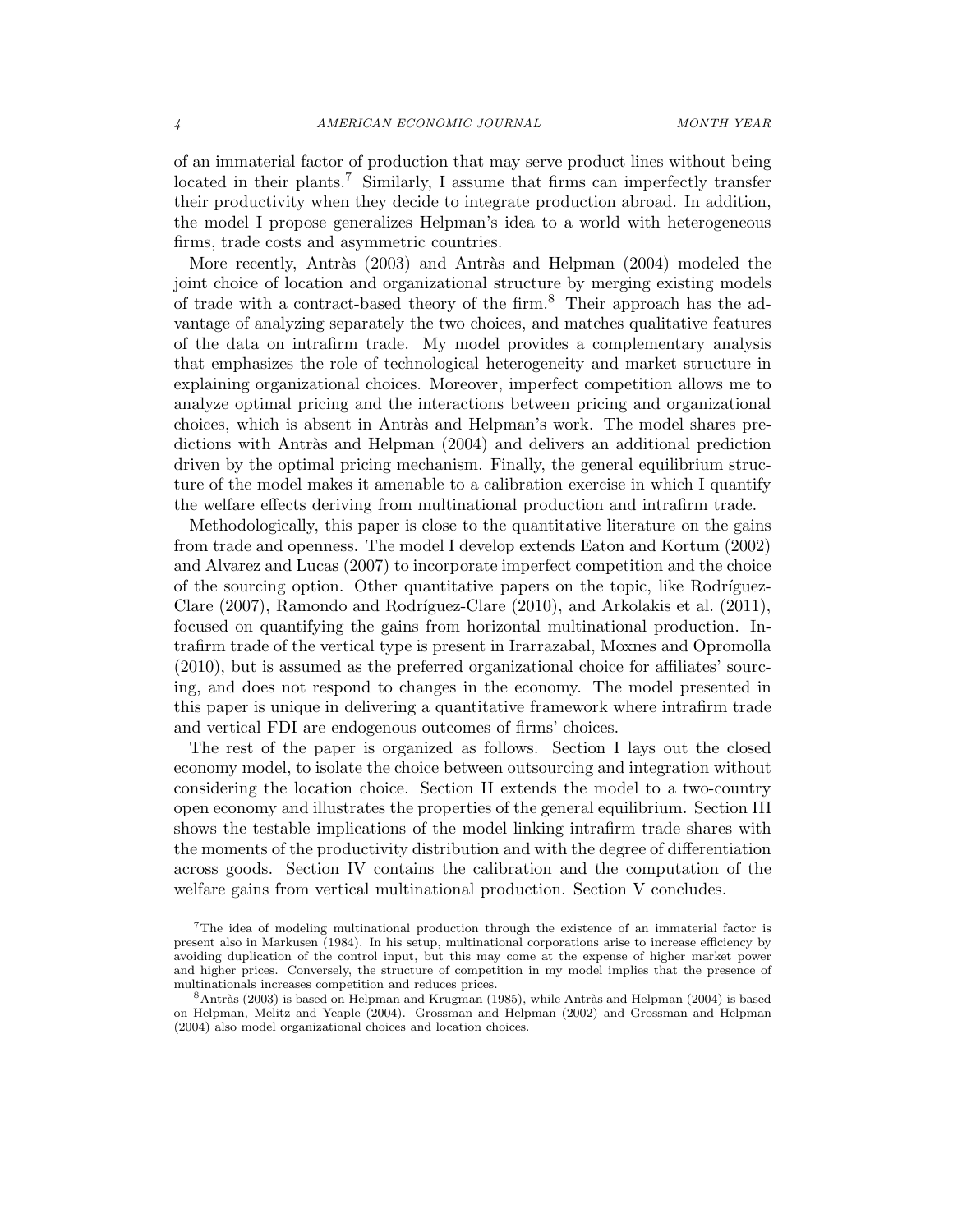## I. Integration and Outsourcing in the Closed Economy

In this section I present the closed economy model. I extend Eaton and Kortum (2002) and Alvarez and Lucas (2007) to incorporate imperfect competition and the choice of the sourcing option. Given the structure of technology heterogeneity, the organization choice simply adds one dimension to the description of goods as vectors of technology draws.

The economy is organized in two sectors. There is an intermediate goods sector, where a continuum of differentiated goods is produced using labor as the only input, and a final good sector, where labor and an aggregate of intermediate goods are combined in the production of a unique, homogeneous consumption good.

Accordingly, there are two types of producers in this economy: final good producers (or buyers) and intermediate goods producers (or suppliers). There is a fixed continuum of intermediate inputs. Each input is produced by a unique supplier. Suppliers differ in their labor productivity and each of them has market power over the input he produces.<sup>9</sup> Let  $z$  denote a supplier's unit labor requirement. z is a random draw from a common density  $\psi(z)$  defined on  $\Re_{+}$ . Each supplier can sell his good to any buyer, without having to incur any cost to adapt it to the buyer's specific production process. Suppliers cannot discriminate across buyers, and each supplier charges a price  $p(z)$ , which depends on his cost draw, to all buyers in the market.

The final good is produced by a continuum of identical producers of unit mass, operating in a perfectly competitive market. They all produce the same, homogeneous consumption good using labor and intermediate goods as inputs. For each input, a final good producer has two possible sourcing options: he can either produce it in-house or buy it from a supplier. When he decides to integrate production, his technology allows him to produce only for his own product line.<sup>10</sup>

The sourcing decision involves comparing the costs of the two options: the inhouse cost of production and the outside price charged by the supplier. For each input, the final good producer has an in-house unit labor requirement  $x$ , which is a random draw from a density  $\phi(x)$  defined on  $\Re_{+}$  and indicates the number of units of labor needed to internalize production of one unit of input. All the final good producers draw the in-house costs from the same distribution  $\phi(\cdot)$ , but they can have different cost draws for the same input. In the closed economy the wage is normalized to one, so the unit labor requirement  $x$  is equal to the unit

<sup>&</sup>lt;sup>9</sup>The assumption of market power on behalf of intermediate producers is fairly standard in models of vertical interactions the Industrial Organization literature, where vertical integration arises as a way to avoid the inefficiency induced by double marginalization – see for example Tirole (1988). Waterman and Weiss (1996) report evidence of suppliers' market power in the U.S. cable TV industry. Caves and Bradburd (1988) find that vertical integration rises with market concentration in the suppliers' industry. Bernard, Jensen and Schott (2006) argue that some form of market power of intermediate producers is necessary to account for large observed differences between arm's length prices and intrafirm prices.

<sup>10</sup>In principle, the final good producer could acquire an adaptable technology (at some cost) to enter the intermediate goods' market and sell inputs to other final good producers. I assume that that cost is too large to be covered by the expected profits.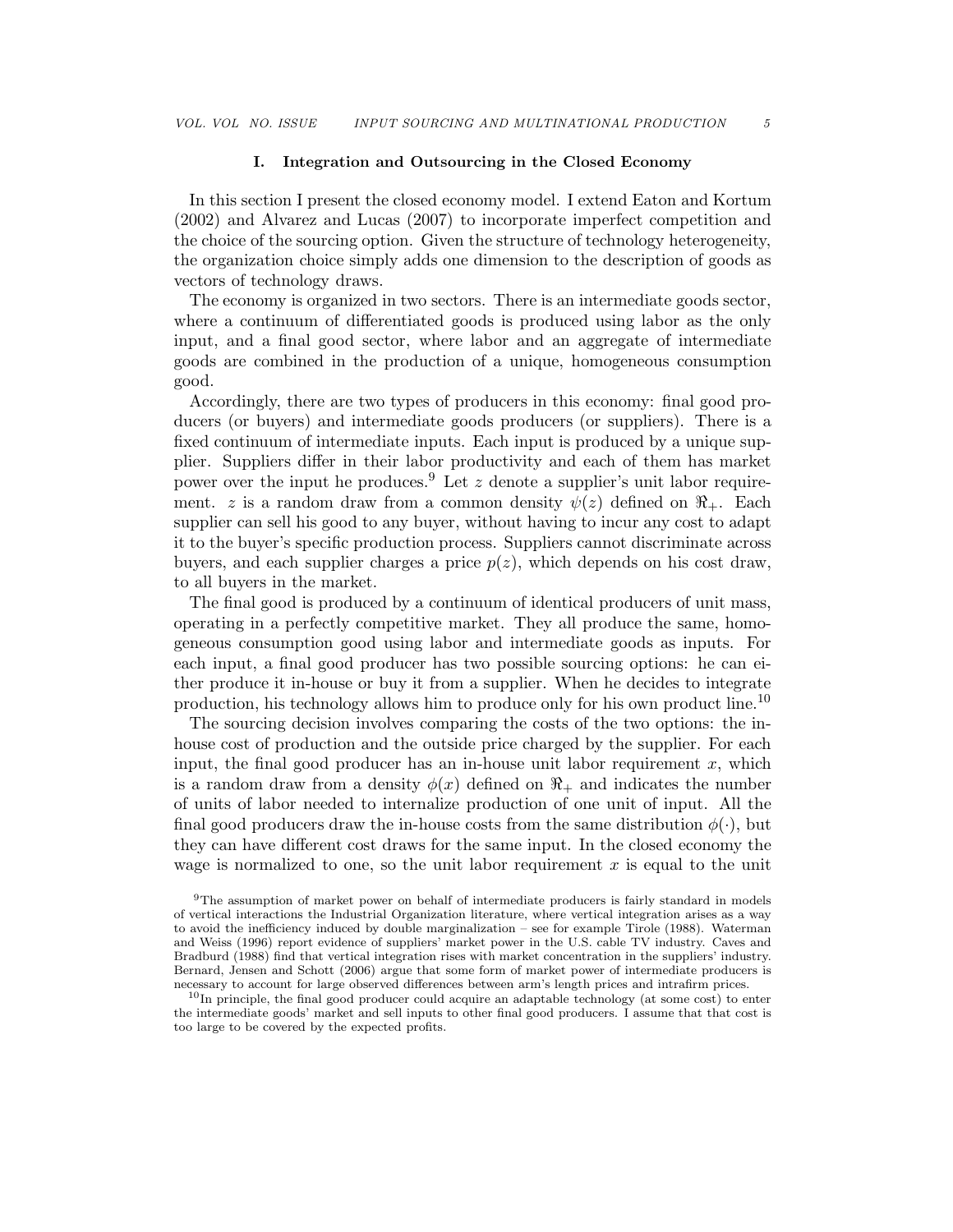cost of in-house production. Hence each final good producer observes a set of input prices  $\{p(z)\}\,$ , draws a set of in-house labor requirements  $\{x\}$  and then – for each intermediate good – he chooses whether he wants to buy it or produce it. Obviously, he buys those inputs for which the selling price  $p(z)$  is lower than the in-house unit cost of production  $x$ .

## A. The Final Good Producer's Problem

Intermediate goods differ only in their labor costs. For this reason, I index each intermediate good with the pair of unit labor requirements that the two types of agents need for its production:  $(x, z)$  denotes a good for which the potential buyer has unit cost x and the supplier has unit cost z and charges a price  $p(z)$ . Accordingly,  $q(x, z)$  denotes the quantity produced of good  $(x, z)$ , regardless of who produces it. A final good producer minimizes the total cost of input sourcing:

(1) 
$$
\min_{q(x,z)} \quad \int_0^\infty \int_0^\infty \min\{x, p(z)\} q(x,z) \phi(x) \psi(z) dxdz
$$
  
s.t. 
$$
\left[ \int_0^\infty \int_0^\infty q(x,z)^{1-1/\eta} \phi(x) \psi(z) dxdz \right]^{\eta/(\eta-1)} \ge q
$$

where  $\eta > 1$  is the elasticity of substitution across inputs, and q denotes an aggregate of intermediate goods, which the final good producer takes as given and is determined by equilibrium conditions in the final good market.<sup>11</sup> The arm's length prices  $p(z)$  are also taken as given.

Let  $\mathcal{B}^I = \{(x, z) : x \leq p(z)\}\$ be the set of inputs that the final good producer decides to internalize and  $q^{I}(x, z)$  be the solution of (1) in  $\mathcal{B}^{I}$ . Similarly, let  $\mathcal{B}^T = \{(x, z) : x \geq p(z)\}\$ be the set of inputs that the final good producer decides to outsource and  $q^T(x, z)$  be the solution of (1) in  $\mathcal{B}^T$ . Hence:

(2) 
$$
q^{I}(x, z) \equiv q^{I}(x) = x^{-\eta} p^{\eta} q \qquad \forall (x, z) \in \mathcal{B}^{I}
$$

(3) 
$$
q^T(x,z) \equiv q^T(p(z)) = [p(z)]^{-\eta} p^{\eta} q \quad \forall (x,z) \in \mathcal{B}^T.
$$

The term p is the price index for intermediate goods:  $p = \left[p_I^{1-\eta} + p_T^{1-\eta}\right]$ T  $\big]^{1/(1-\eta)},$ 

<sup>&</sup>lt;sup>11</sup>The assumption of a continuum of goods implies that  $-$  by the law of large numbers  $-$  the aggregate q is the same across final good producers even if they have different cost draws for each of the goods.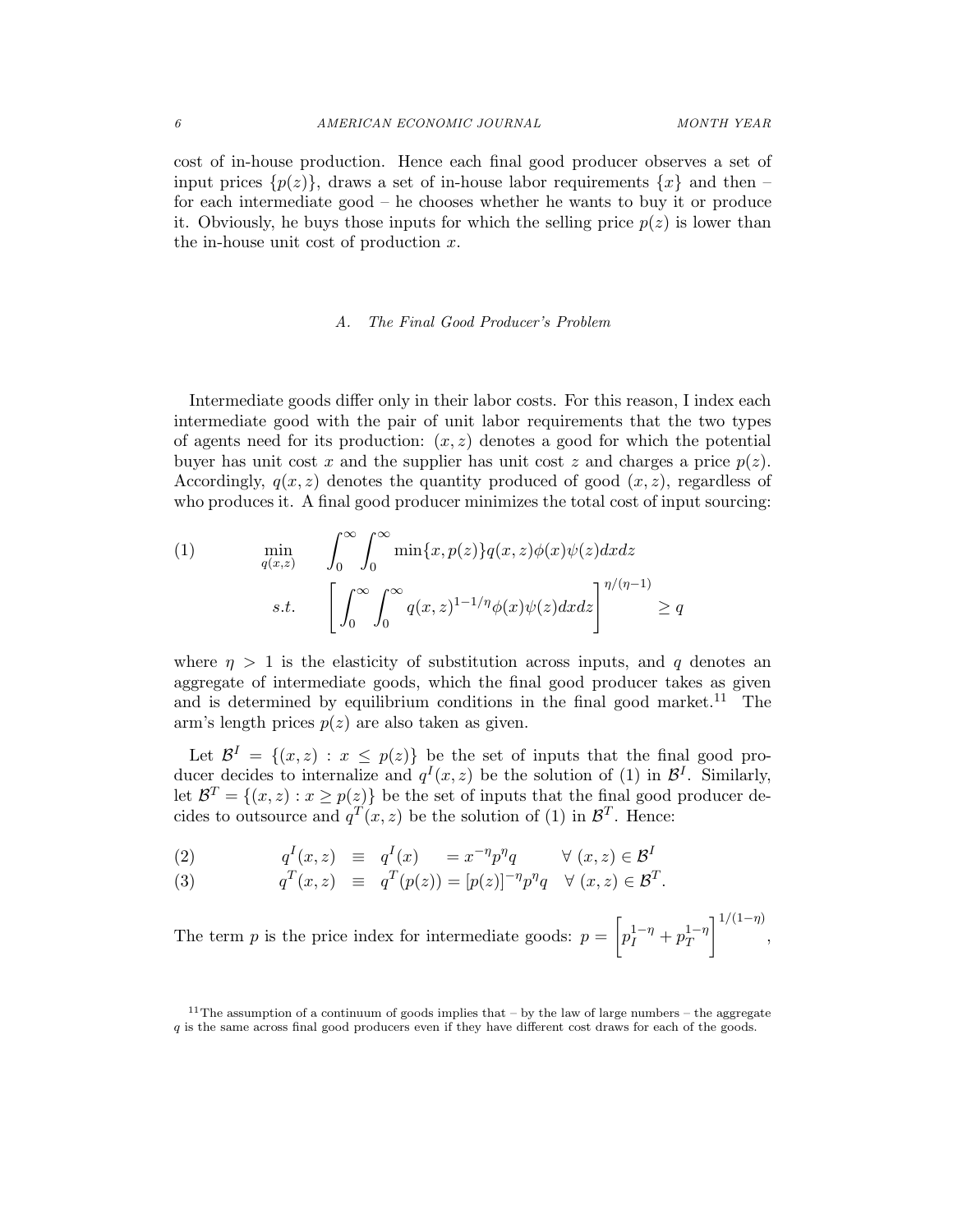where:

(4) 
$$
p_I = \left[ \int_0^\infty \int_0^{p(z)} x^{1-\eta} \phi(x) \psi(z) dx dz \right]^{1/(1-\eta)}
$$

(5) 
$$
p_T = \left[ \int_0^\infty p(z)^{1-\eta} \left[ 1 - \Phi(p(z)) \right] \psi(z) dz \right]^{1/(1-\eta)}
$$

and  $\Phi(\cdot)$  is the cumulative distribution function associated with the in-house density  $\phi(\cdot)$ .

## B. The Supplier's Problem

A supplier with cost draw z chooses the profit-maximizing price  $p(z)$  by trading off the higher per-unit profits given by a higher price with the possibility of capturing a larger mass of buyers with a relatively lower price:

(6) 
$$
\max_{p(z)} [p(z) - z] \int_{p(z)}^{\infty} q^{T}(p(z)) \phi(x) dx
$$

where z is the supplier's unit cost of production,  $q^T(p(z))$  is given by (3), and  $\int_{p(z)}^{\infty} \phi(x) dx$  is the mass of buyers that decide to buy the good at price  $p(z)$ . The first order condition of this problem is:

$$
(7) \ [p(z)-z] \left[ q^T(p(z))\phi(p(z)) - \frac{\partial q^T(p(z))}{\partial p(z)}[1-\Phi(p(z))] \right] = q^T(p(z)) \int_{p(z)}^{\infty} \phi(x) dx.
$$

Equation (7) summarizes the supplier's trade-off. For a given level of sales, the gain from increasing the mark-up over the marginal cost  $([p(z) - z])$  must be counterbalanced by the sum of the losses on both the extensive and the intensive margin. If the supplier raises the price, he is going to lose the marginal buyers (the extensive margin, captured by the term  $q^T(p(z))\phi(p(z))$ ) and he is going to sell lower quantities to the remaining buyers (the intensive margin, captured by the term  $-\frac{\partial q^T(p(z))}{\partial p(z)}$  $\frac{\langle \phi(z) \rangle}{\partial p(z)}[1 - \Phi(p(z))]$ . Using (3), the first order condition delivers:

(8) 
$$
p(z) = \frac{\hat{\eta}}{\hat{\eta} - 1} z
$$

where:

(9) 
$$
\hat{\eta} \equiv \eta + \frac{\phi(p(z))}{1 - \Phi(p(z))} p(z).
$$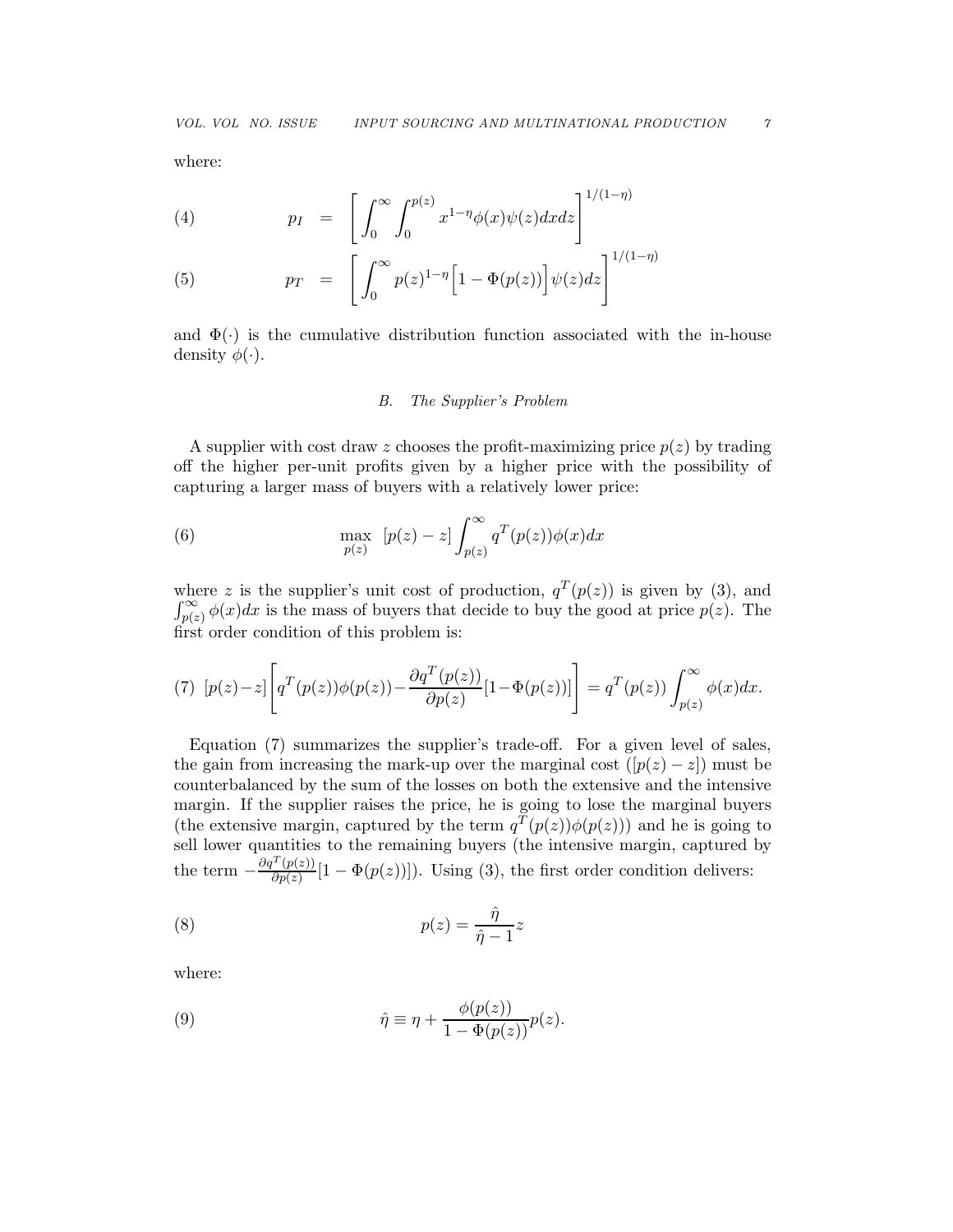Equations  $(8)-(9)$  show how the buyers' possibility of integration generates a departure from the constant mark-up pricing rule implied by CES preferences associated with monopolistic competition. If integration were not possible,  $\hat{\eta} = \eta$ and the optimal pricing rule would depend only on the standard intensive margin, whose magnitude depends on the elasticity of substitution. The possibility of integration introduces the extra term  $\frac{\phi(p(z))}{1-\Phi(p(z))}p(z)$  (the extensive margin), which depends on the hazard rate, or the probability that – after an infinitesimal price increase – the buyer switches to integrating, conditional on buying before the price increase. Since this term is non-negative, (8) implies that prices are strictly below the standard constant mark-up ones:  $p(z) < \frac{\eta}{n}$  $\frac{\eta}{\eta-1}z$ ,  $\forall z > 0$ . Moreover, as the term  $\frac{\phi(p(z))}{1-\Phi(p(z))}p(z)$  depends on the supplier's cost draw z, mark-ups are endogenous and variable across suppliers. For a wide range of parameterizations, the term  $\frac{\phi(p(z))}{1-\Phi(p(z))}p(z)$  is increasing in the supplier's unit cost z, indicating that more productive suppliers charge lower prices but higher mark-ups than less productive suppliers.<sup>12</sup>

To illustrate graphically the behavior of  $(8)$ , Figure 1 plots prices  $p(z)$  and mark-ups  $p(z)/z$  as functions of the unit cost z for Weibull-distributed in-house costs:  $\Phi(x) = 1 - e^{-\lambda x^{\vartheta}}$ , for  $x \ge 0$ ,  $\lambda > 0$ ,  $\vartheta > 1$ .<sup>13</sup> In the left panel, the dotted line is the supplier's marginal cost z, the solid line is the price  $p(z)$  (solution of equation (8)), and the dashed line is the constant mark-up pricing rule of the model without possibility of integration. By comparing the pricing strategies with and without integration is evident that the integration option significantly reduces suppliers' profit margins. In the right panel of Figure 1, the solid line is the supplier's mark-up  $p(z)/z$  as a function of the cost draw z. The dashed line is the constant mark-up of the standard model without possibility of integration. The model displays endogenous mark-ups, higher for more productive sellers, and lower for less productive ones.<sup>14</sup>

It is easy to prove that the optimal price is decreasing in  $\eta$ : when the degree of substitutability increases, potential buyers can more easily switch to cheaper substitutes, hence suppliers must decrease the price to keep their share of the

 $12$ The result of endogenous mark-ups holds for any functional specification of the cost distribution  $\phi(x)$ , except for the Pareto, for which the elasticity of demand is constant and hence mark-ups are constant too (but lower than in the model without integration). Garetto (2012) describes the properties of equation (8), including conditions for monotonicity of the term  $\frac{\phi(p(z))}{1-\Phi(p(z))}p(z)$  and the implications of this pricing behavior for incomplete pass-through and pricing-to-market.

<sup>13</sup>Consistently with Eaton and Kortum (2002) and Alvarez and Lucas (2007), I will also use the Weibull cost distribution to parameterize the model in Sections III and IV. If the distribution of in-house costs is Weibull, equation (8) reduces to:  $\lambda \vartheta p(z) = \vartheta \cdot (p(z) - z) + \eta (p(z) - z) - p(z) = 0.$ 

<sup>14</sup>Melitz and Ottaviano (2008) obtain mark-ups variability and dependence of profits on productivity by assuming linear demand systems with horizontal product differentiation. Bernard et al. (2003) obtain similar features by assuming Bertrand competition in the intermediate goods sector. In Bernard et al. (2003) aggregate mark-ups do not depend on country characteristics and geographic barriers, while they do in Melitz and Ottaviano (2008) and in this paper. The dependence of aggregate mark-ups on country characteristics creates a link between trade/FDI liberalization and competition which will be clearer in Section II.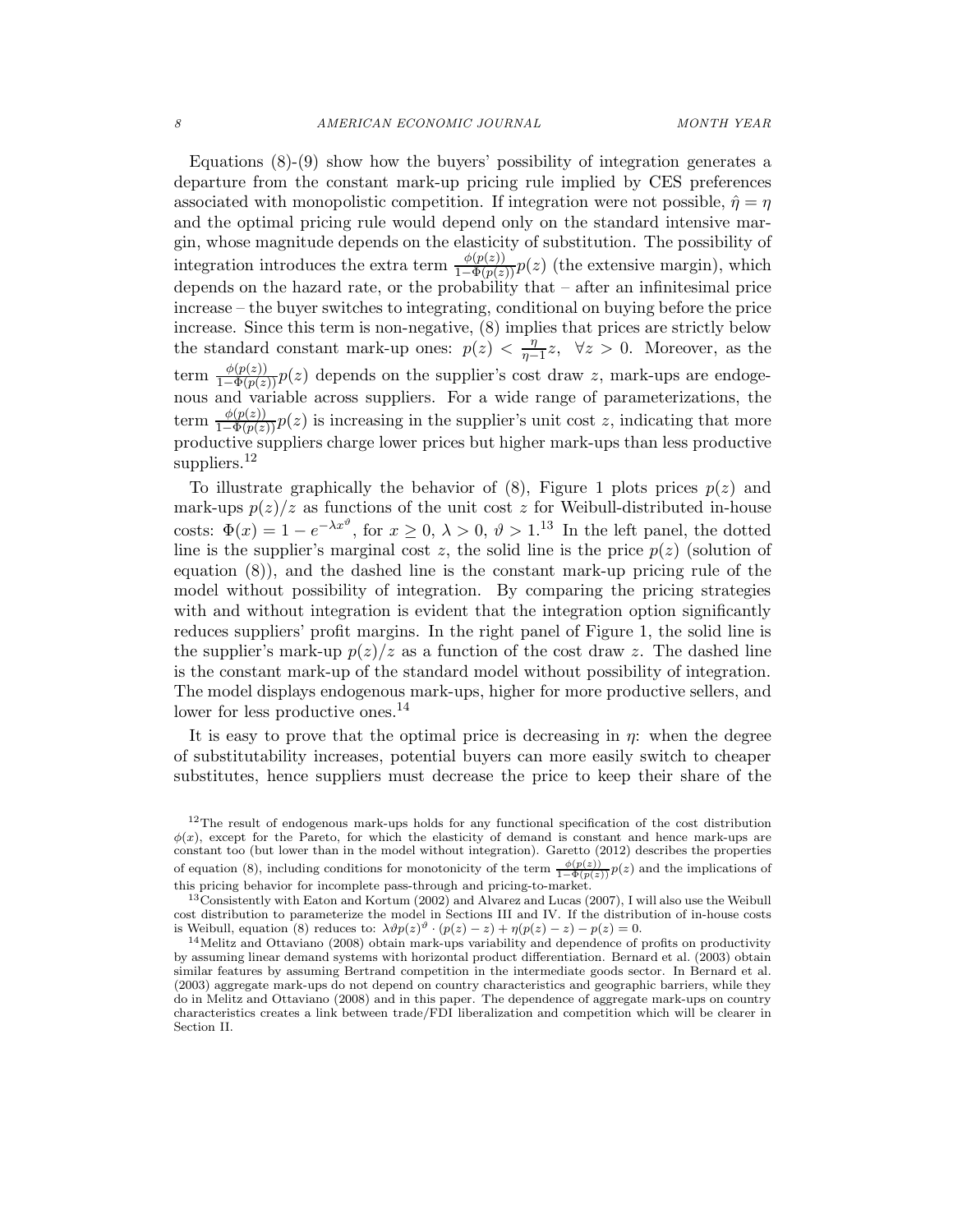

FIGURE 1. PRICES AND MARK-UPS, CLOSED ECONOMY  $(\eta = 2.5, \lambda = 1, \vartheta = 3)$ .

market.<sup>15</sup> The price is decreasing in  $\lambda$ . When  $\lambda$  decreases, the mean of the buyers' cost distribution increases: potential buyers are more likely to have high costs and suppliers can charge higher prices and mark-ups. The parameter  $\vartheta$ affects the concavity of the pricing function: a higher  $\vartheta$  makes the pricing function more concave.

## C. Equilibrium in the Final Good Market

Production of the final consumption good  $c$  is done through a constant returns to scale technology which requires labor and the intermediate goods aggregate  $\boldsymbol{q}$ as inputs:  $c = q^{\alpha} \overline{l}_{f}^{1-\alpha}$  $f_f^{1-\alpha}$ , where  $\alpha \in (0,1)$  and  $l_f$  is the labor force employed in the final good sector. Let L denote the country's total labor force; then  $l_i = L - l_f$  is the labor force working in the intermediate goods sector (for both suppliers and integrated segments of final good producers). The linearity of each intermediate good production technology implies:  $q = \frac{l_i}{l_i}$  $\frac{k}{k}$ , where k is the number of units of labor required to produce one unit of the aggregate  $q$ :

(10)  
\n
$$
k = p^{\eta} \left[ \int_0^{\infty} \int_0^{p(z)} x^{1-\eta} \phi(x) \psi(z) dx dz + \int_0^{\infty} z p(z)^{-\eta} \left[ 1 - \Phi(p(z)) \right] \psi(z) dz \right]
$$

.

<sup>15</sup>For  $\eta \to \infty$ , prices tend to marginal costs and the model reduces to a perfectly competitive framework where organizational choices are purely driven by productivity differences.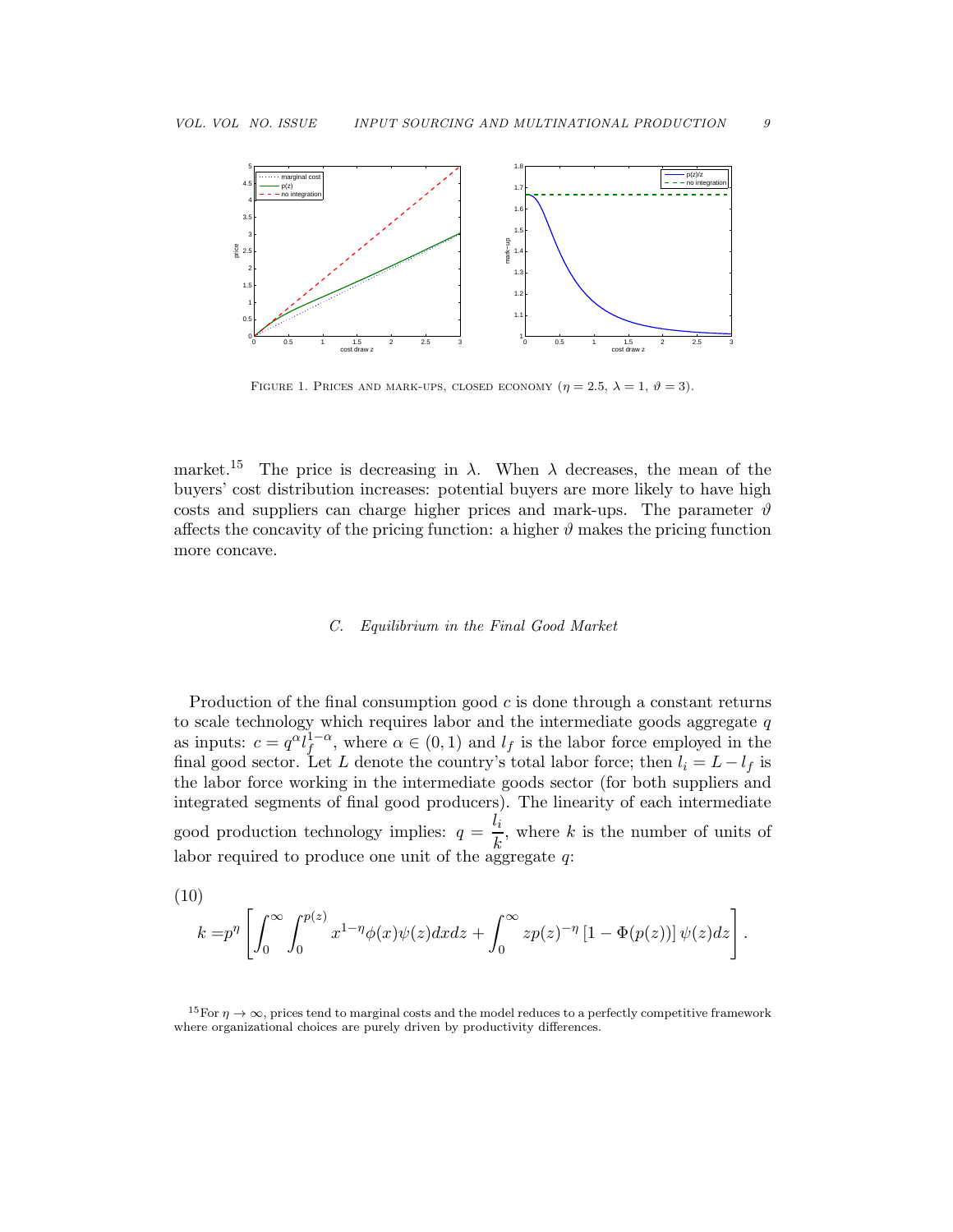Optimality in the final good market delivers the equilibrium labor allocation and the value of  $q$ :

(11)  
\n
$$
l_f = \left(\frac{(1-\alpha)p}{(1-\alpha)p + \alpha k}\right)L \; ; \; l_i = \left(\frac{\alpha k}{(1-\alpha)p + \alpha k}\right)L \; ; \; q = \left(\frac{\alpha}{(1-\alpha)p + \alpha k}\right)L.
$$

The zero-profit equilibrium price of the final good is:  $r = \alpha^{-\alpha} (1 - \alpha)^{\alpha - 1} p^{\alpha}$ .

In equilibrium, the following market clearing condition holds:  $L + \Pi = rc$ , where  $L$  is equal to labor income (wages are normalized to one),  $rc$  denotes total expenditure in the final good, and  $\Pi$  are total suppliers' profits:

(12) 
$$
\Pi = \int_0^\infty [p(z) - z] p(z)^{-\eta} p^{\eta} q [1 - \Phi(p(z))] \psi(z) dz.
$$

## II. The Open Economy: Integration, Trade and FDI

I consider now producers' optimal choices in a world of two countries, that I denote by h (Home) and f (Foreign).<sup>16</sup> Each country is a replica of the economy of the previous section, in the sense that is populated by a continuum of identical final good producers and by a continuum of specialized intermediate goods producers. A final good producer in a country sources a continuum of inputs to produce a non-tradeable, homogeneous final good. As in the closed economy, each input can be either produced in an integrated facility or bought from a specialized supplier, but each of these options can be implemented domestically or abroad. Suppliers in each country can sell to buyers in each country, so a final good producer can outsource from the lowest cost supplier "worldwide". Similarly, if a final good producer decides to integrate production, he can set up a domestic integrated plant, or engage in FDI and set up an affiliate abroad. The optimal sourcing strategy is determined comparing arm's length prices and in-house costs of production worldwide, and is going to be affected also by trade costs and factor cost differences between the two countries.

When a final good producer decides to integrate production abroad, he engages in vertical FDI. Since the final good is non-tradeable and is assembled domestically, the inputs produced in foreign affiliate plants are shipped back to the parent, generating flows of intrafirm trade, precisely of imports from foreign affiliates. I restrict FDI to be only vertical in this economy, i.e. firms that decide to establish a plant abroad do not serve the host country. Foreign plants are only used to produce inputs for the domestic final good sector. This restriction relies on assuming that the in-house technology is not adaptable to serve other firms.

Labor is immobile, so wages may differ across countries. All producers take

<sup>&</sup>lt;sup>16</sup>The model can be written for an arbitrarily large number of countries. I present here the two-country case to be consistent with the quantitative analysis in Section IV, which is bilateral for data limitations.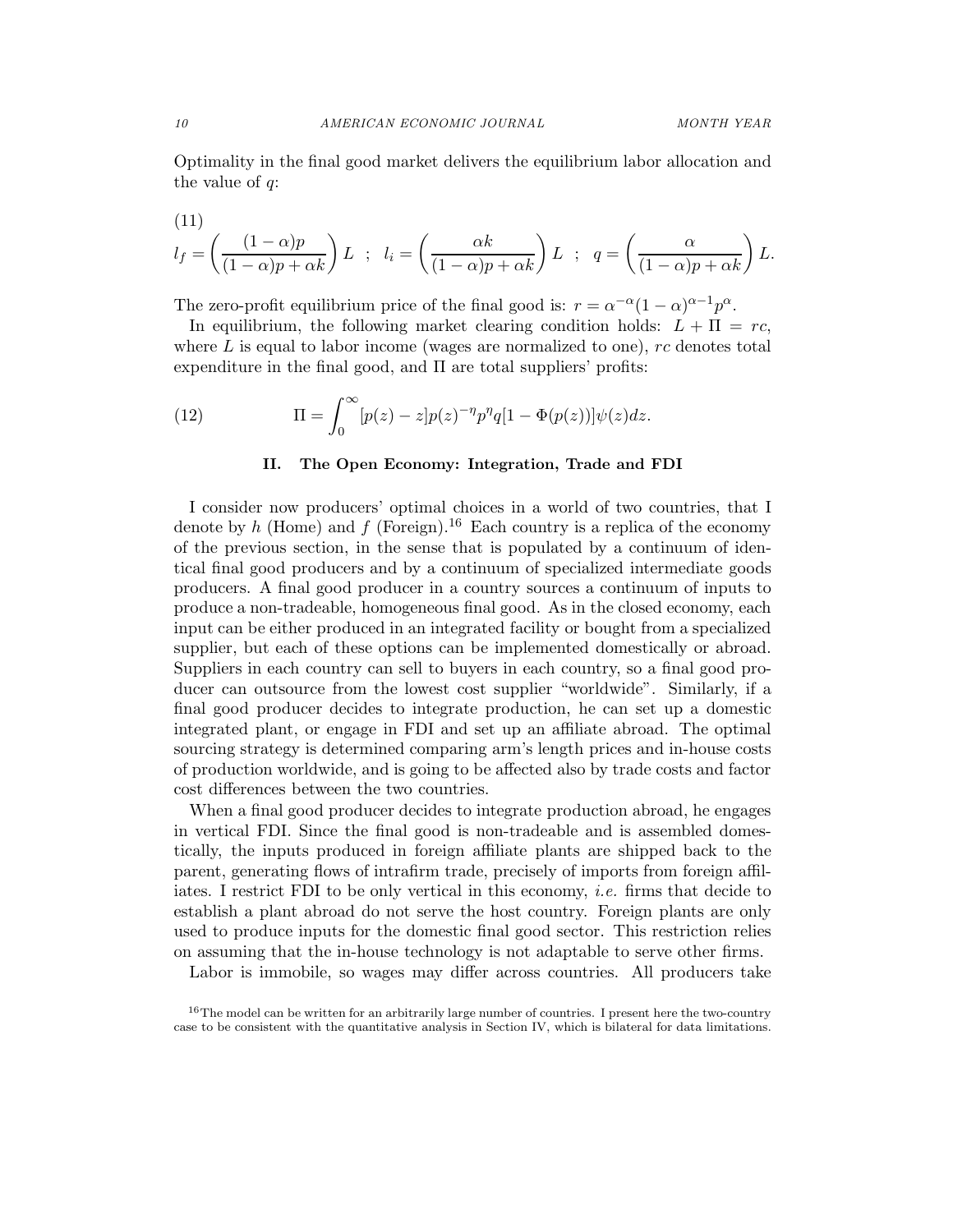wages as given, and wages are determined endogenously to clear the labor market in each country. I denote with  $w_i$  the wage level in country  $i$   $(i = h, f)$ . A final good producer located in country i has a set of technology draws  ${x_i}$ , each drawn from a country-specific distribution  $\phi_i(x_i)$ . If he decides to integrate production of an input, he may choose to do so in his own country or abroad. If he decides to produce at home, his unit cost is given by his technology draw times the domestic wage,  $w_i x_i$ . If he decides to produce abroad, he can transfer its technology draw to the foreign country and hire foreign workers at local wages. Production abroad entails other costs, like building a new plant, dealing with foreign institutions, relocate managerial know-how, in addition to the trade costs between parent and affiliate that must be paid when repatriating the produced inputs for further manufacturing. For simplicity, I model these costs as bilateral iceberg costs, implicitly assuming that they are correlated with the size of production.<sup>17</sup> I denote with  $\tau_v$  the unit iceberg cost for a final good producer to vertically integrate an input abroad. Hence, if a final good producer from country  $i$  decides to produce in country  $j$  an input for which he has cost draw  $x_i$ , his unit cost of production is  $\tau_v w_j x_i$   $(i, j = h, f \text{ and } \tau_v > 1)$ .

We now turn to the outsourcing option. In each country there is a continuum of suppliers, each of whom produces a unique differentiated input with an adaptable technology that enables him to sell it to buyers in both countries. Each supplier in country j  $(j = h, f)$  has a productivity draw  $z_j$ , which affects his marginal cost and the price he charges for the good. Each  $z_j$  is drawn from the countryspecific distribution  $\psi_j(z_j)$ , and the cost distributions  $\{\phi_i(\cdot)\}_{i=h,f}$ ,  $\{\psi_i(\cdot)\}_{i=h,f}$ are mutually independent across countries. An intermediate goods producer in country j can only hire domestic labor, hence his unit cost of production is  $w_j z_j$ .<sup>18</sup> When selling abroad, he also bears an additional cost, representing barriers to international trade, such as tariffs and transportation costs. I denote with  $\tau_o$ the iceberg trade costs associated with arm's length (outsourced) transactions  $(\tau_o > 1).^{19}$ 

Given imperfect competition in the intermediate goods market, suppliers of the same input from different countries choose their optimal prices to maximize their profits, keeping into account direct competition from suppliers in the other country. I denote with  $p_{ij}(z_j)$  the price charged to a potential buyer in country i by a supplier in country j who has a cost draw  $z_i$ .

In this setup, an input used by a final good producer in country  $i$  is defined by the three-dimensional vector  $(x_i, \mathbf{z}) = (x_i, z_h, z_f)$ , for  $i = h, f$ . I denote with  $q_i(x_i, \mathbf{z})$  the quantity used of an intermediate good for which a final good pro-

 $^{17}{\rm In}$  Section IV, iceberg FDI costs are calibrated to match the intrafirm share of U.S. imports.

<sup>&</sup>lt;sup>18</sup>I assume that only final good producers can have offshore production plants, while suppliers produce only domestically. This assumption can be relaxed and the unit cost of a supplier from country j producing in country i would take the form  $\tau_v w_i z_j$ , for  $i \neq j$ .

<sup>&</sup>lt;sup>19</sup>I am not restricting the two parameters  $\tau_v$  and  $\tau_o$  to be equal, but in theory they could be the same. I will let the targeted moments from the data determine the value of the iceberg cost parameters in Section IV.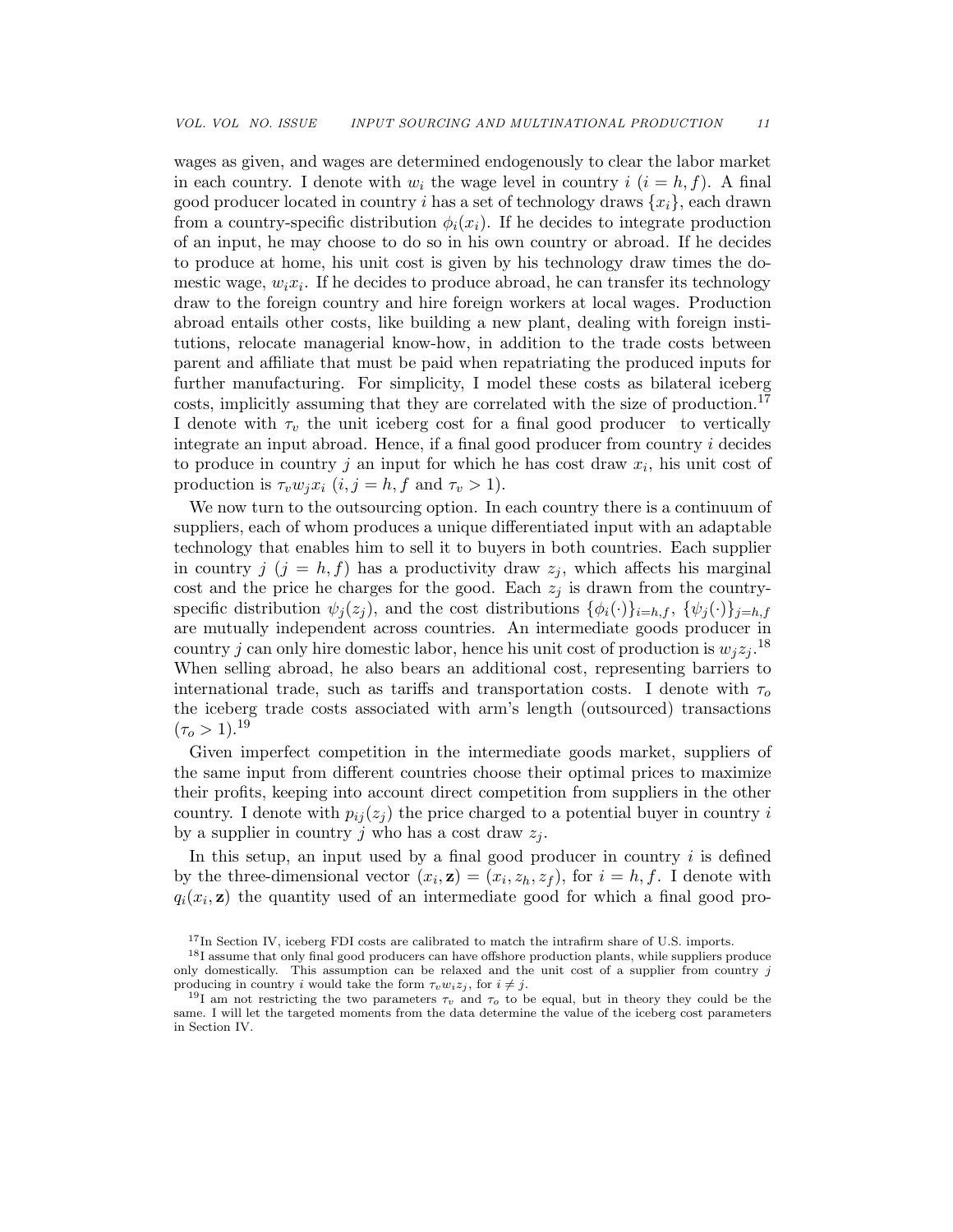ducer in country i has cost draw  $x_i$  and suppliers in the two countries have cost draws  $\mathbf{z} = \{z_h, z_f\}.$ 

#### A. Organizational Choices and Location

The analysis of the model follows almost unchanged from the previous section. A final good producer in country i observes his own set of technology draws  $\{x_i\}$ , a set of wages and iceberg costs  $\{w_h, w_f, \tau_v\}$ , a set of arm's length C.I.F. prices  ${p_{ij}(z_j)}_{j=h,f}$ , and decides whether to buy or produce each of the inputs and where to do so. The organizational choice is done by comparing the minimum cost across countries of producing an input and the minimum arm's length price of buying it. The problem is exactly as in the closed economy, but with four possible prices to shop for instead of two. Let  $c_i(x_i, \mathbf{z})$  denote the minimum unit cost of good  $(x_i, \mathbf{z})$ :

(13) 
$$
c_i(x_i, \mathbf{z}) = \min\{m_i x_i, p_{ii}(z_i), p_{ij}(z_j)\} \text{ for } i \neq j
$$

where  $m_i = \min\{w_i, \tau_v w_j\}$  for  $i \neq j$ .

Once a final good producer decides to integrate, the location of production is determined by the interaction between iceberg costs and wages. On the other hand, once he decides to outsource, the location of the lowest cost supplier is determined by trade costs and by the joint cost distribution of suppliers in both countries, which affect the prices charged. A final good producer with a set of cost draws  $\{x_i\}$  in country i solves:

(14) 
$$
\min_{q_i(x_i, \mathbf{z})} \quad \int_{\mathbb{R}^3_+} c_i(x_i, \mathbf{z}) q_i(x_i, \mathbf{z}) \phi_i(x_i) \psi(\mathbf{z}) dx_i d\mathbf{z}
$$
  
s.t. 
$$
\left[ \int_{\mathbb{R}^3_+} q_i(x_i, \mathbf{z})^{1-1/\eta} \phi_i(x_i) \psi(\mathbf{z}) dx_i d\mathbf{z} \right]^{\eta/(\eta-1)} \geq q_i
$$

where  $\psi(\mathbf{z}) = \psi_h(z_h) \cdot \psi_f(z_f)$  is the density of the vector  $\mathbf{z} = (z_h, z_f)$ , and the intermediate goods aggregate  $q_i$  is determined by equilibrium conditions in the final good market. Let  $\mathcal{B}_i^I = \{(x_i, \mathbf{z}) \in \Re_+^3 : c_i(x_i, \mathbf{z}) = m_i x_i\}$  denote the set of goods that a final good producer in country i decides to internalize, in the location(s) with the lowest cost  $m_i$ . Let  $\mathcal{B}_{ij}^T = \left\{ (x_i, \mathbf{z}) \in \Re^3_+ : c_i(x_i, \mathbf{z}) = p_{ij}(z_j) \right\}$ denote the set of goods that he decides to outsource from a producer in country j. Problem  $(14)$  is solved by:

(15) 
$$
q_i^I(x_i, \mathbf{z}) = q_i^I(x_i) = (m_i x_i)^{-\eta} p_i^{\eta} q_i \quad \forall (x_i, \mathbf{z}) \in \mathcal{B}_i^I
$$

(16) 
$$
q_i^T(x_i, \mathbf{z}) = q_i^T(p_{ij}(z_j)) = [p_{ij}(z_j)]^{-\eta} p_i^{\eta} q_i \quad \forall (x_i, \mathbf{z}) \in \mathcal{B}_{ij}^T
$$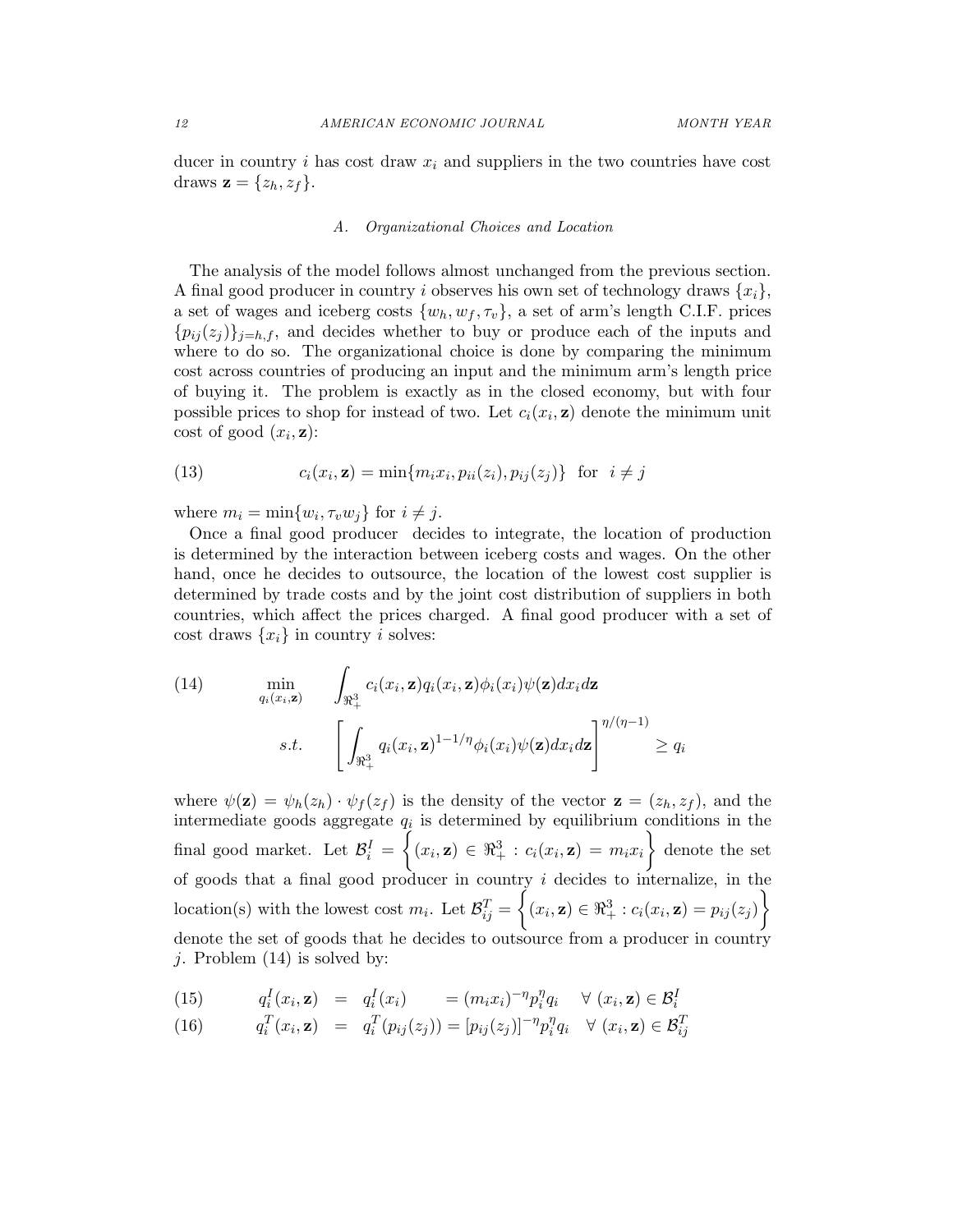where  $p_i$  is the price index for intermediate goods in country  $i$ :

(17) 
$$
p_i = \left[ (p_i^I)^{1-\eta} + \sum_{j=h,f} (p_{ij}^T)^{1-\eta} \right]^{1/(1-\eta)}
$$

and:

(18) 
$$
p_i^I = \left[ \int_{\mathcal{B}_i^I} (m_i x_i)^{1-\eta} \phi_i(x_i) \psi(\mathbf{z}) dx_i d\mathbf{z} \right]^{1/(1-\eta)}
$$

(19) 
$$
p_{ij}^T = \left[ \int_{\mathcal{B}_{ij}^T} [p_{ij}(z_j)]^{1-\eta} \phi_i(x_i) \psi(\mathbf{z}) dx_i d\mathbf{z} \right]^{1/(1-\eta)}.
$$

It remains to determine the prices  $\{p_{ij}(z_j)\}_{i,j=h,f}$ . Markets are segmented. In the intermediate goods market, each supplier maximizes its expected profits from sales to potential buyers in both countries, and may charge different prices to buyers in different countries. By assuming that no resale is possible, I study the pricing problem country by country. In choosing the optimal price to charge in a market, a supplier must consider direct competition from the producer of the same good in the other country and the fact that potential buyers have the option of integrating production. I assume there is only one supplier of each input in each country.<sup>20</sup> Each supplier observes his own marginal cost and the parameters of the cost distributions of the potential buyers and of his competitors in other countries.<sup>21</sup> Based on this information, suppliers simultaneously declare a set of prices (one for each country). In each market, the supplier that declares the lowest price sells the input to all the buyers with sufficiently high costs of insourcing. The price setting mechanism has the properties of a potentially asymmetric firstprice sealed-bid auction.<sup>22</sup> Each supplier sets the price as a function of his own marginal cost in a way that, given that all the other suppliers set their price in the same way, no individual supplier could do better by choosing the price differently.

 $^{20}$ This assumption can be relaxed by interpreting the production function of a supplier as the aggregate production function of a set of "lower-level" suppliers that produce the same input in a country. By assuming that the technology for producing an input is country-specific (*i.e.*, that  $z_j$  is constant across all producers of the same input in country  $j$ ) and that each lower-level producer has a decreasing returns to scale production function and pays a fixed cost to enter the market (along the lines of Rossi-Hansberg and Wright, 2007), it can be shown that the aggregation of lower-level producers generates a constant returns to scale technology that is isomorphic to the linear technology of each supplier in the model. This is achieved by appropriately redefining the technology draw  $z$  as a function of the fixed entry cost and of the parameter ruling decreasing returns for the lower-level producers.

 $^{21}$ Dvir (2010) studies the final good producer's optimal procurement problem in a setting with the same informational assumptions.

 $^{22}$ In their survey of the auctions literature, McAfee and McMillan (1987, pg. 701-702, 706) report that "sealed-bid tenders are  $(...)$  used by firms procuring inputs from other firms". Asymmetric auctions seem a natural tool to study pricing in international markets, "when both domestic and foreign firms submit bids and, for reasons of comparative advantage, there are systematic cost differences between domestic and foreign firms". The online Appendix analyzes the similarities of this problem with a first-price sealed-bid auction.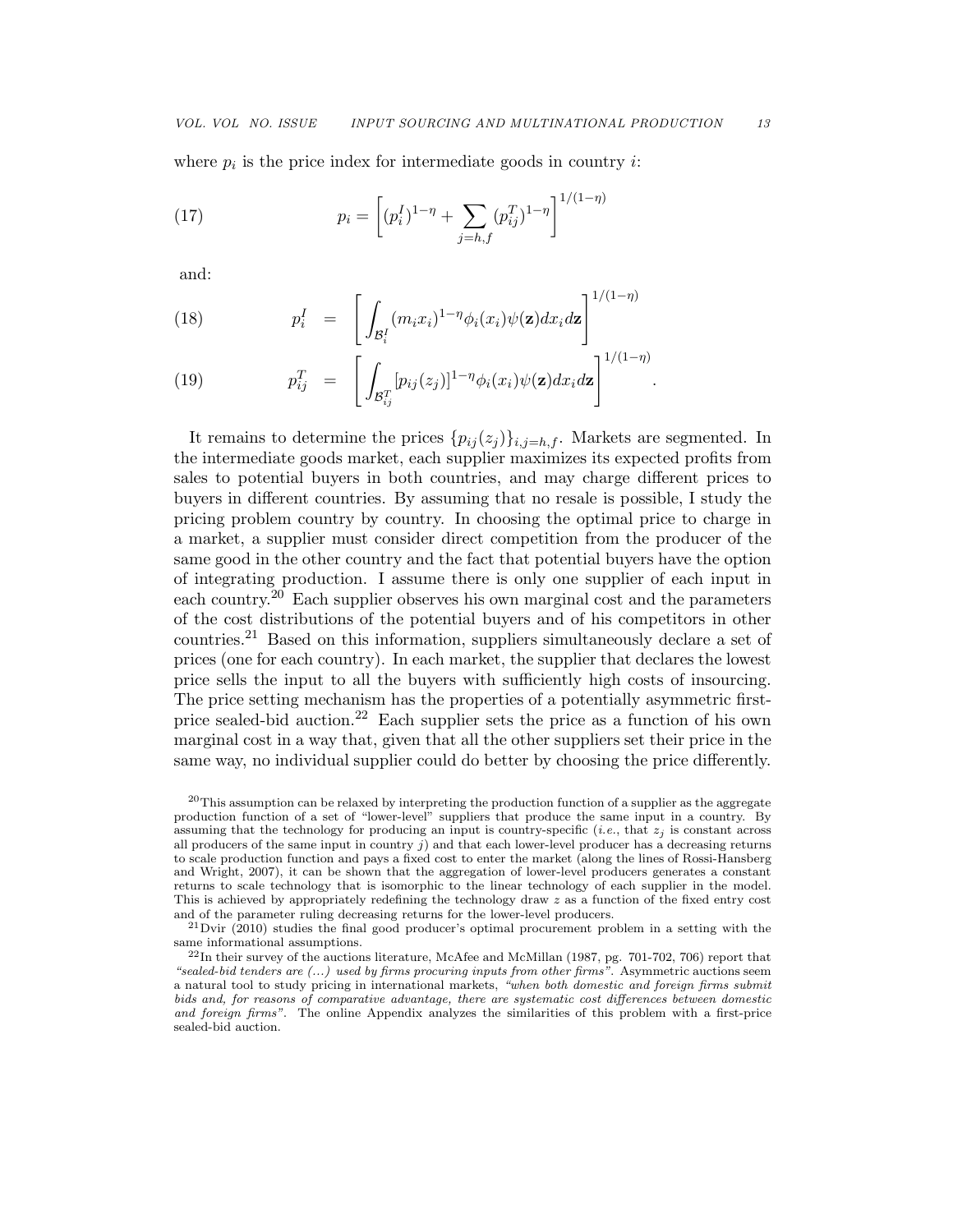The resulting equilibrium is a Bayesian Nash equilibrium, where each supplier chooses its optimal price based on his guess (correct in equilibrium) of the pricing rules followed by suppliers of the same good in the other country.

Let  $\hat{\mathcal{B}}_{ij}(p_{ij}(z_j))$  be the set of technology draws of buyers in country i and of suppliers outside country  $j$  such that the buyers in country  $i$  decide to buy good  $(x_i, \mathbf{z})$  from the supplier in country  $j: \hat{\mathcal{B}}_{ij}(p_{ij}(z_j)) = \{(x_i, \{z_k\}_{k\neq j}) \in \Re^2_+ :$  $(x_i, \mathbf{z}) \in \mathcal{B}_{ij}^T$ . A supplier in country j with productivity draw  $z_j$  maximizes his expected profits from sales in country i in the set  $\hat{\mathcal{B}}_{ij}(p_{ij}(z_j))$ :

$$
(20) \max_{p_{ij}(z_j)} \int_{\hat{\mathcal{B}}_{ij}(p_{ij}(z_j))} [p_{ij}(z_j) - \tau_o w_j z_j] q_i^T(x_i, \mathbf{z}) \phi_i(x_i) \psi_k(z_k) dx_i dz_k \text{ for } k \neq j.
$$

Using (16), and due to the independence property of the cost distributions, (20) can be restated as:

(21) 
$$
\max_{p_{ij}(z_j)} [p_{ij}(z_j) - \tau_o w_j z_j] \left( \frac{p_{ij}(z_j)}{p_i} \right)^{-\eta} q_i A_{ij}(p_{ij}(z_j))
$$

where  $A_{ij}(p_{ij}(z_j)) = \left[1 - \Phi_i\left(\frac{p_{ij}(z_j)}{m_i}\right)\right]$  $\left\{ \frac{j(z_j)}{m_i} \right\} \cdot \left[1-G_{ik}(p_{ij}(z_j)) \right]$  is the probability that – given the price  $p_{ij}(z_j)$  – a final good producer in country i buys good  $(x_i, \mathbf{z})$  from the supplier in country j.  $G_{ik}(\cdot)$  denotes the cumulative distribution function of the prices charged by suppliers in country  $k \ (k \neq j)$  to final good producers in country *i*. The first order condition of problem  $(21)$  is:

$$
p_{ij}(z_j)(1-\eta) + \eta \tau_o w_j z_j - \dots
$$
  
(22) 
$$
\dots p_{ij}(z_j)[p_{ij}(z_j) - \tau_o w_j z_j] \left\{ \frac{\phi_i\left(\frac{p_{ij}(z_j)}{m_i}\right) \frac{1}{m_i}}{\left[1 - \Phi_i\left(\frac{p_{ij}(z_j)}{m_i}\right)\right]} + \frac{g_{ik}(p_{ij}(z_j))}{\left[1 - G_{ik}(p_{ij}(z_j))\right]} \right\} = 0
$$

for  $k \neq j$ . As each supplier competes with the supplier of the same good from the other country,  $p_{ij}(\cdot)$  is determined by evaluating the effects of substitutability on demand, the average "insourcing capacity" of the potential buyers (the hazard rate term  $\frac{\phi_i(p_{ij}(z_j)/m_i)/m_i}{[1-\Phi_i(p_{ij}(z_j)/m_i)]}$ , and how the optimal price compares with the expected price charged by the supplier in the other country (the hazard rate term  $\frac{g_{ik}(p_{ij}(z_j))}{[1-G_{ik}(p_{ij}(z_j))]}.$  Notice that – since in the open economy sourcing possibilities have increased – prices are going to be lower than in the closed economy.

The system of equations (22) must be solved numerically for the entire distributions of prices in the two countries.<sup>23</sup> Here I illustrate properties of the pricing rule

 $23$ The algorithm to solve system  $(22)$  is described in the online Appendix and is available upon request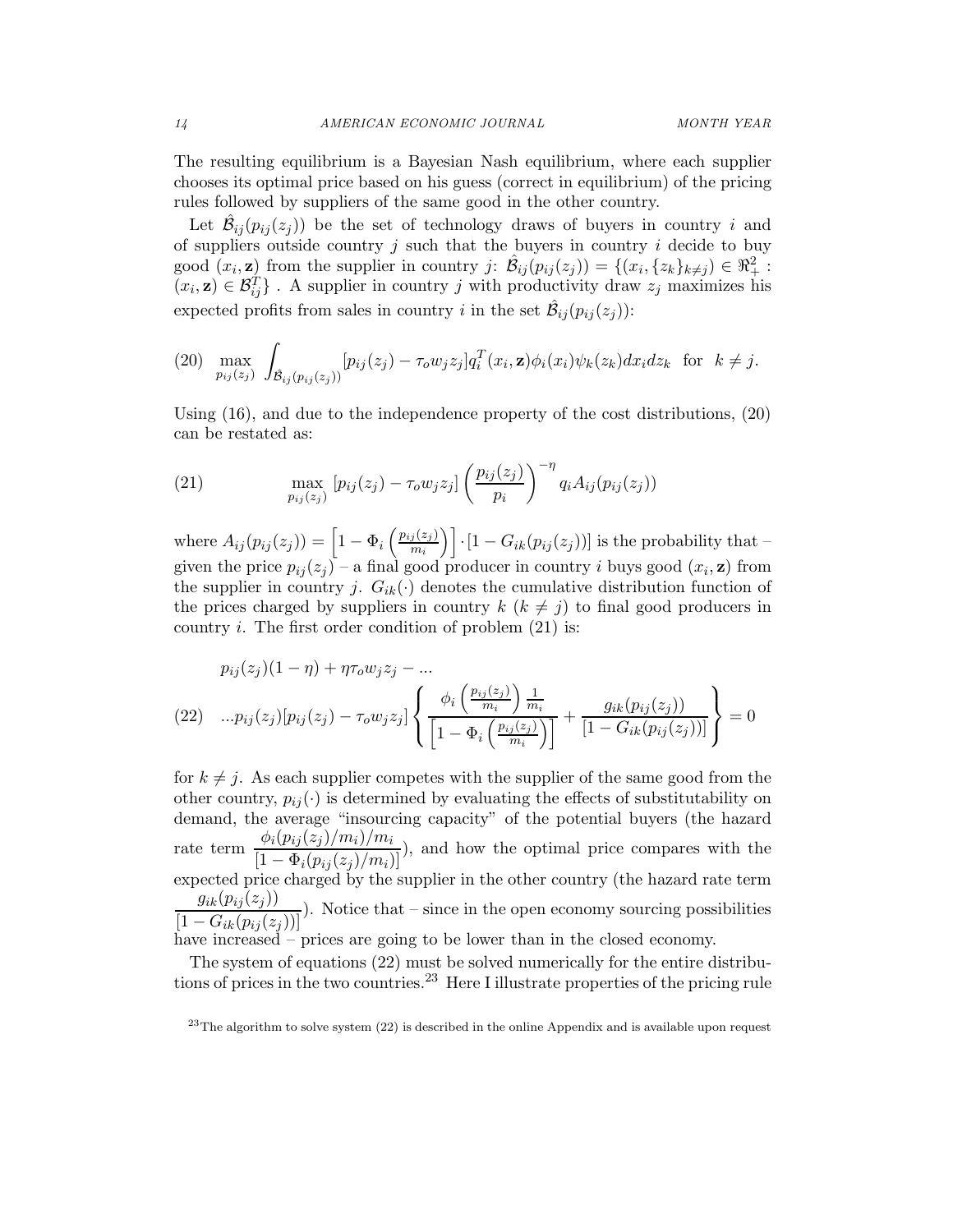for two identical countries with some arbitrary trade barriers ( $\tau_o = 1.3$ ,  $\tau_v = 1.5$ ) and Weibull-distributed costs:  $\Phi_i(x_i) = 1 - \lambda_i e^{-\lambda_i x_i^{\vartheta}}$ , and  $\Psi_i(z_i) = 1 - \mu_i e^{-\mu_i z_i^{\vartheta}}$ , for  $x_i, z_i \geq 0$ ,  $\lambda_i, \mu_i > 0$ ,  $\vartheta > 1$ .



FIGURE 2. OPEN ECONOMY PRICES (2 SYMMETRIC COUNTRIES,  $\tau_{0} = 1.3$ ,  $\tau_{v} = 1.5$ ).

The left panel of Figure 2 shows both the closed-economy price (the dotted line) and C.I.F. open-economy prices. Trade costs create a wedge between domestic prices (the solid line) and export prices (the dashed line). Moreover, due to competition among suppliers in the two countries, domestic prices in the open economy are lower than autarky prices. The right panel of the figure shows the corresponding mark-ups: also the domestic open-economy mark-ups are lower than the autarky ones. Moreover, export mark-ups are even lower to counteract the fact that foreign buyers must also pay the transportation cost on the imported goods: firms shrink their mark-ups to be competitive in the foreign market despite the higher costs. Introducing heterogeneity in the two countries' wages and productivity distributions may create larger wedges between domestic and export prices, and may also produce export mark-ups higher than the domestic ones, if competition in the home country is tougher than in the export market.

Numerical exercises show that the price  $p_{ij}(z_i)$  is increasing in the cost of integration  $m_i$ : a high minimum costs of integration (through wages or iceberg costs) makes the integration option less attractive, and a higher arm's length price still preferable for the potential buyers. Similarly, lower productivity in the other country increases the price charged, as foreign competition is weaker  $\left(\frac{\partial p_{ij}(z_j)}{\partial}\right)$  $\frac{\partial u(x)}{\partial \mu_k}$  < 0 for  $k \neq j$ ). Finally, like in the closed economy, prices are decreasing in  $\lambda$  and  $\eta$ , while  $\vartheta$  affects the concavity of the pricing function. These properties make explicit the dependence of prices and mark-ups on country characteristics

to the author.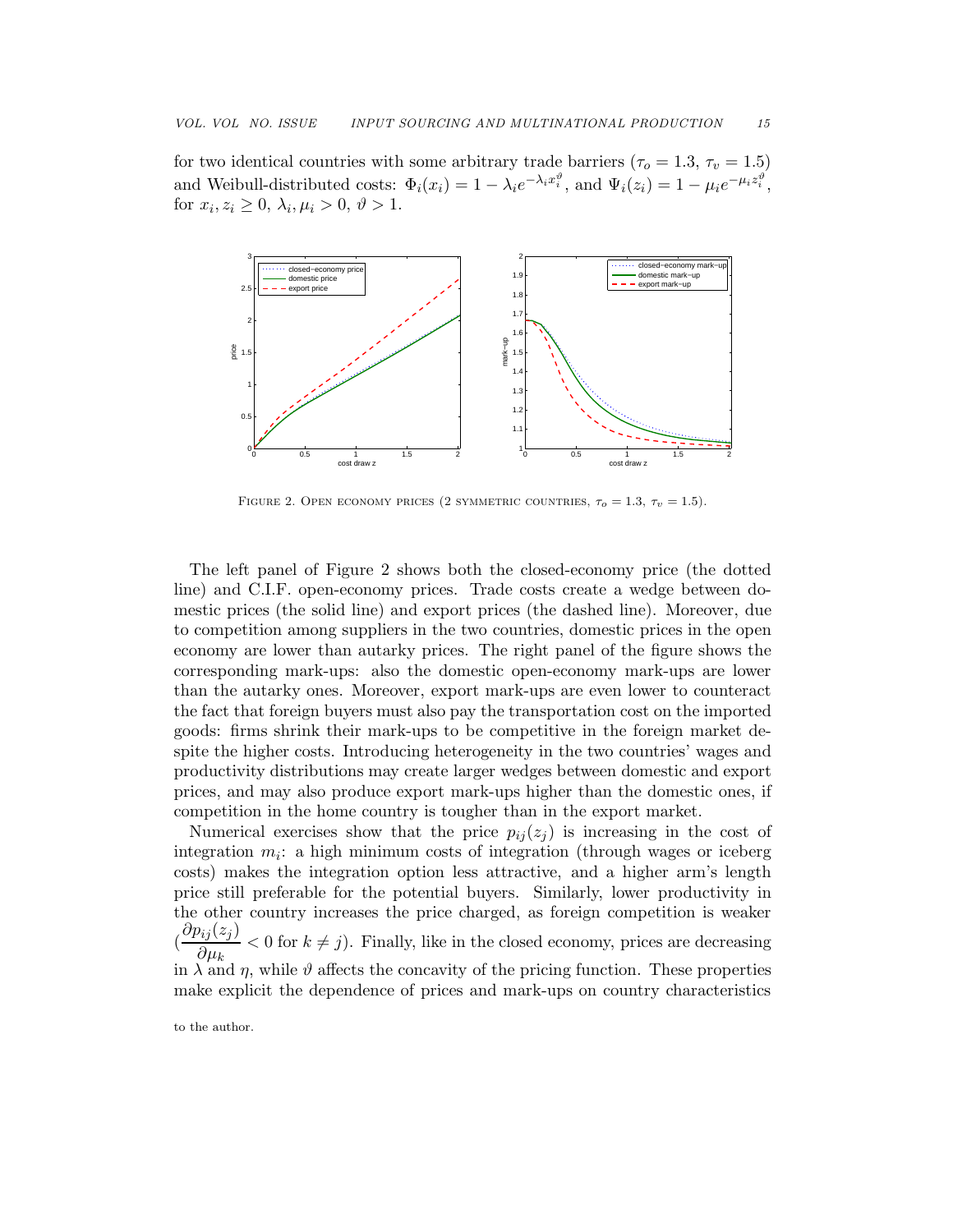and geographic barriers. Consequently, country characteristics also affect the choice of undertaking intrafirm transactions through their effects on arm's length prices.<sup>24</sup> The analysis of the pricing strategy confirms that when a country opens to operations with other countries, both integration and trade become cheaper: integration may be relocated in a lower-cost country, and trade becomes more attractive because the higher degree of competition has the effect of lowering prices.

Finally, market power on the side of the suppliers implies that if we compare the intrafirm and arm's length price of the same good provided by either an arm's length supplier or an intrafirm affiliate from the same country and with the same labor productivity, the price associated with the arm's length transaction is higher than the price associated with the intrafirm transaction (which is assumed to be equal to marginal cost). Bernard, Jensen and Schott (2006) document differences in arm's length and intrafirm prices that are consistent with this result: by looking at data for U.S.-based multinational corporations, they find that within firm, product, destination country, and mode of transport, prices of arm's length transactions are higher than prices of transactions between related parties.

## B. General Equilibrium

The final good is non-tradeable, and must be produced domestically using local labor and the intermediate goods aggregate. The final good production function in country *i* is:  $c_i = q_i^{\alpha} (l_i^f)$  $j^{(n)}_i$ <sup>1- $\alpha$ </sup>, where  $l_i^f$  $i$  is the amount of labor used in the final good sector. The labor force in each country is split in the two sectors, and the share of the labor force working in the intermediate goods sector may either work for local suppliers (serving the domestic and/or the foreign market) or for affiliates of domestic or foreign integrated firms. Labor is immobile, and the following population constraint must hold in each country:

(23) 
$$
L_i = l_i^f + \sum_{j=h,f} (l_{ji}^I + l_{ji}^T) \text{ for } i = h, f,
$$

where  $l_{ji}^I$  is the labor force of country i working in integrated segments of firms from country j and  $l_{ji}^T$  is the labor force of country i working for suppliers from

<sup>&</sup>lt;sup>24</sup>The properties of the pricing rule described here depend on the assumption that suppliers cannot observe their competitors' marginal costs. This is a reasonable assumption to make in the international context, where it may be too costly to monitor a foreign competitor's cost structure. Alternatively, one could remove the assumption of private information on the marginal costs and assume Bertrand competition across suppliers of the same input in different countries, as in Bernard et al. (2003). Under this alternative scenario, the lowest cost supplier would still "win" the market, and would charge a price equal to the minimum between the second-best producer's marginal cost and the unconstrained profit-maximizing price (equal to the closed economy price in (8) corrected for transportation costs and wages). In the symmetric case, this alternative formulation implies the same average prices as (22) by the Revenue Equivalence Theorem. In the asymmetric case, prices could be higher or lower than the ones implied by (22), and the limit pricing rule would weaken the link between trade/FDI liberalization and prices.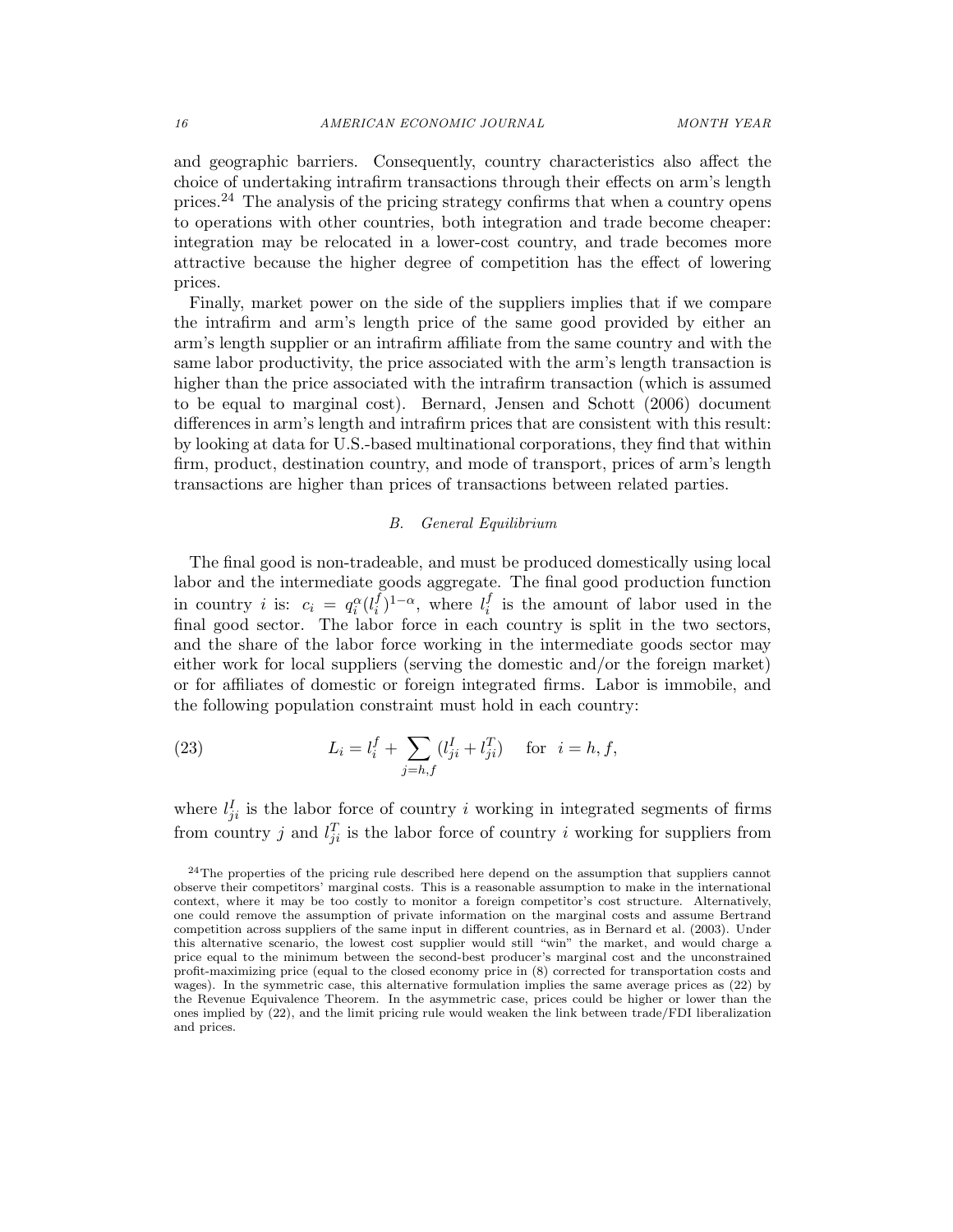country  $i$  selling in market  $j$ . Since the intermediate goods production function is linear, the labor force segments can be expressed as linear functions of the aggregate quantities  $q_h$ ,  $q_f$ :

(24) 
$$
L_{i} = \frac{(1 - \alpha)p_{i}}{\alpha w_{i}} q_{i} + \sum_{j=h,f} (k_{ji}^{I} q_{j} + k_{ji}^{T} q_{j}) \text{ for } i = h, f
$$

where the proportionality factors  $k_{ji}^I$ ,  $k_{ji}^T$  are functions of the wage levels  $w_h$ ,  $w_f$ and of model parameters only:

(25) 
$$
k_{ji}^I = \frac{p_j^{\eta}}{w_i} \int_{\mathcal{B}_j^I} (m_j x_j)^{1-\eta} \phi_j(x_j) \psi(\mathbf{z}) dx_j d\mathbf{z}
$$

(26) 
$$
k_{ji}^T = p_j^{\eta} \int_{\mathcal{B}_{ji}^T} \tau_o z_i p_{ji}(z_i)^{-\eta} \phi_j(x_j) \psi(\mathbf{z}) dx_j d\mathbf{z}.
$$

Taking the wages as given, (24) is a linear system of two independent equations in two unknowns, whose solution delivers the equilibrium values of  $q_h$ ,  $q_f$  as functions of  $w_h$ ,  $w_f$  and model parameters. Market clearing conditions allow one to solve for the equilibrium wages. In each country, total income (labor income plus the suppliers' profits) must be equal to total expenditure in the final good:

(27) 
$$
r_i c_i = L_i w_i + \Pi_i \text{ for } i = h, f
$$

where  $r_i$  is the zero-profit price of the final good in country i:  $r_i = \alpha^{-\alpha} (1 \alpha$ <sup>( $\alpha$ -1)</sub> $p_i^{\alpha}w_i^{1-\alpha}$ , and  $\Pi_i$  denotes the total profits of suppliers from country *i*:</sup>

(28) 
$$
\Pi_i = \int_0^\infty \sum_{j=h,f} [p_{ji}(z_i) - \tau_o w_i z_i] \left( \frac{p_{ji}(z_i)}{p_j} \right)^{-\eta} q_j A_{ji}(p_{ji}(z_i)) \psi_i(z_i) dz_i.
$$

The market clearing condition (27) is a system of two equations in the two unknowns  $w_h$ ,  $w_f$ . Normalizing  $w_f = 1$ , by Walras' law we can solve for the equilibrium relative wage  $w_h$  by equating the excess demand to zero in country h:  $ED_h = L_h w_h + \Pi_h - r_h c_h = 0.$ 

Figure 3 plots the excess demand correspondence in the Home country for the symmetric case, for some arbitrary values of the parameters.<sup>25</sup> Due to the discrete choice of where to locate integrated production, the correspondence has two kinks at  $w_h/w_f = 1/\tau_v$  and  $w_h/w_f = \tau_v$ . The excess demand associated with each of these two points is an interval, and if the correspondence crosses the zero line at one of these points the corresponding relative wage does not necessarily clear the market. This happens because  $w_h/w_f = 1/\tau_v$  and  $w_h/w_f = \tau_v$  are the levels of

 $^{25}\eta = 2.5, \ \alpha = 0.25, \ \vartheta = 3, \ \tau_o = 1.3 \text{ and } \tau_v = 1.5.$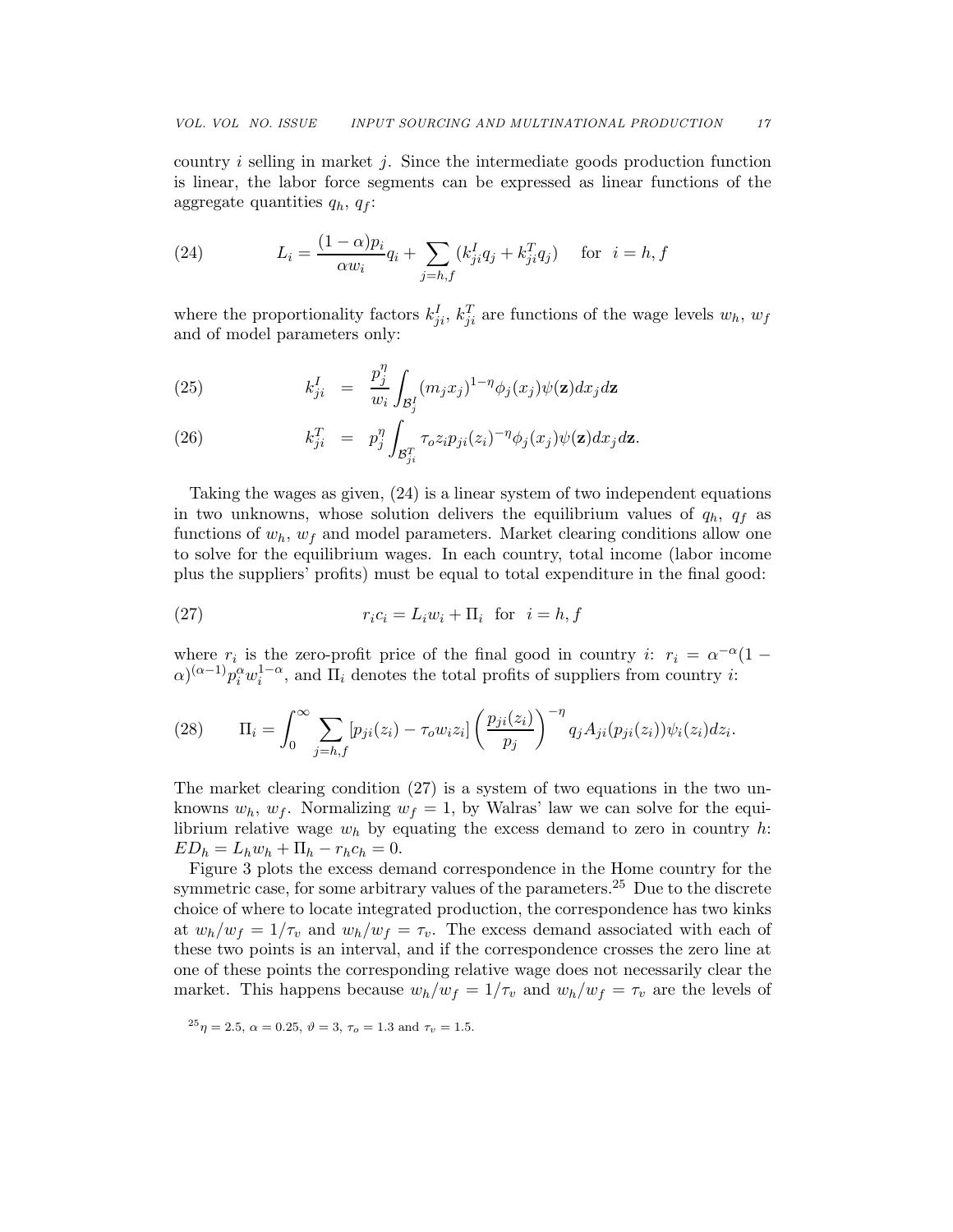

Figure 3. Excess demand correspondence in the Home country.

the relative wage such that firms change the location of their integrated activities. For  $w_h \in (0, w_f/\tau_v)$ , firms from both countries integrate in the Home country. For  $w_h \in (w_f / \tau_v, \tau_v w_f)$ , firms from both countries integrate domestically. Otherwise, for  $w_h \in (\tau_v w_f, \infty)$ , firms from both countries integrate in the Foreign country.

When  $w_h = \tau_v w_f$ , firms from h are indifferent about where to integrate production, whether domestically or abroad, while firms from f integrate domestically. The figure shows that if firms from  $h$  choose to integrate only in one country when they are indifferent, the equilibrium wage may not clear the market. Then firms from h integrate in both countries, and the allocation of labor in the integrated sectors in each country is the variable that clears the market. Similarly, when  $w_h = w_f / \tau_v$ , firms from f integrate in both countries, while firms from h integrate domestically. At these critical points, the excess demand correspondence is non-smooth because the cost structure of the firms suddenly changes: Figure 4 shows that the unit labor demand of integrated sectors of Home and Foreign firms has a kink at the point where firms switch from domestic to foreign integration and viceversa.

The following proposition establishes the existence of the equilibrium for the two-country case.

PROPOSITION 1: Provided that the pricing rules  $\{p_{ij}(z_j)\}\$ are continuous in  $z_i$ , for  $i, j = h, f$ , there exists a relative wage  $w_h/w_f$  such that  $ED_h = 0$ .

Proof: See Appendix.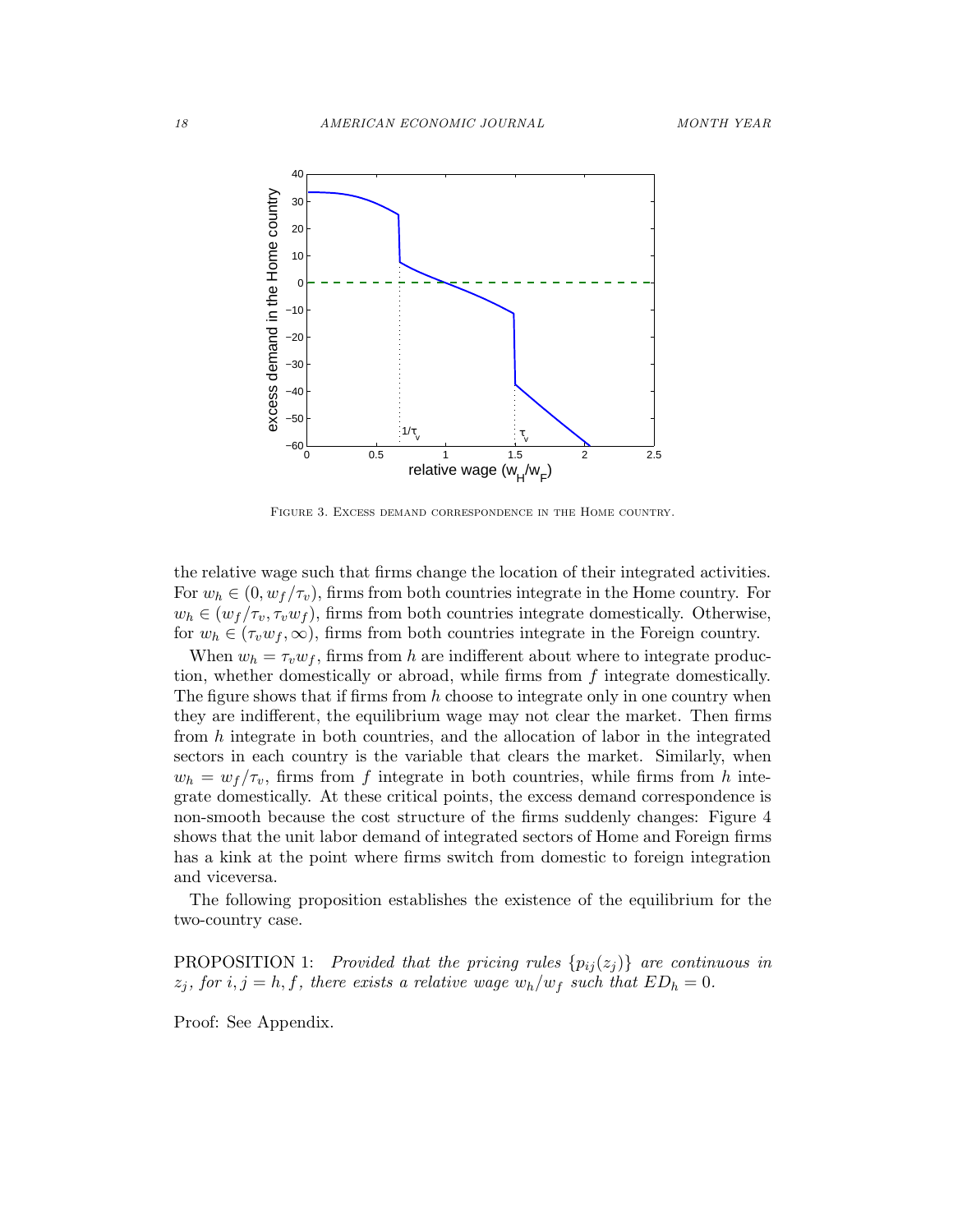

Figure 4. Labor demand in the integrated sectors.

#### III. Productivity, Differentiation, and Intrafirm Trade

The model developed above has predictions for the determinants of intrafirm trade flows. In this section I confront these predictions with existing and novel empirical evidence. I start by showing that the model is consistent with the predictions of contract theory-based models linking the mean and variance of the productivity distribution to the share of intrafirm imports in a country. Then I show a novel prediction of the model, linking the degree of input differentiation with the intrafirm share of imports, and I provide empirical evidence in support of this prediction.

The model-generated variables of interest are volumes of arm's length imports and volumes of FDI imports. Let  $IM_i$  denote arm's length imports as a fraction of GDP for country i, and  $VFDI_i$  denote vertical FDI (or intrafirm imports) as a fraction of GDP for country i:

(29) 
$$
IM_i = \frac{\left[ (p_{ij}^T)^{1-\eta}(p_i)^{\eta} q_i \right]}{r_i c_i} \quad \text{for} \quad i \neq j
$$

(30) 
$$
VFDI_i = \begin{cases} \frac{(p_i^I)^{1-\eta}(p_i)^{\eta}q_i}{r_ic_i} & \text{; if } w_i > \tau w_j\\ \frac{(1-\gamma_i)(p_i^I)^{1-\eta}(p_i)^{\eta}q_i}{r_ic_i} & \text{; if } w_i = \tau w_j\\ 0 & \text{; otherwise} \end{cases}
$$

where  $\gamma_i$  is the percentage of labor force hired domestically in the integrated sector when final good producers from country  $i$  integrate production both domestically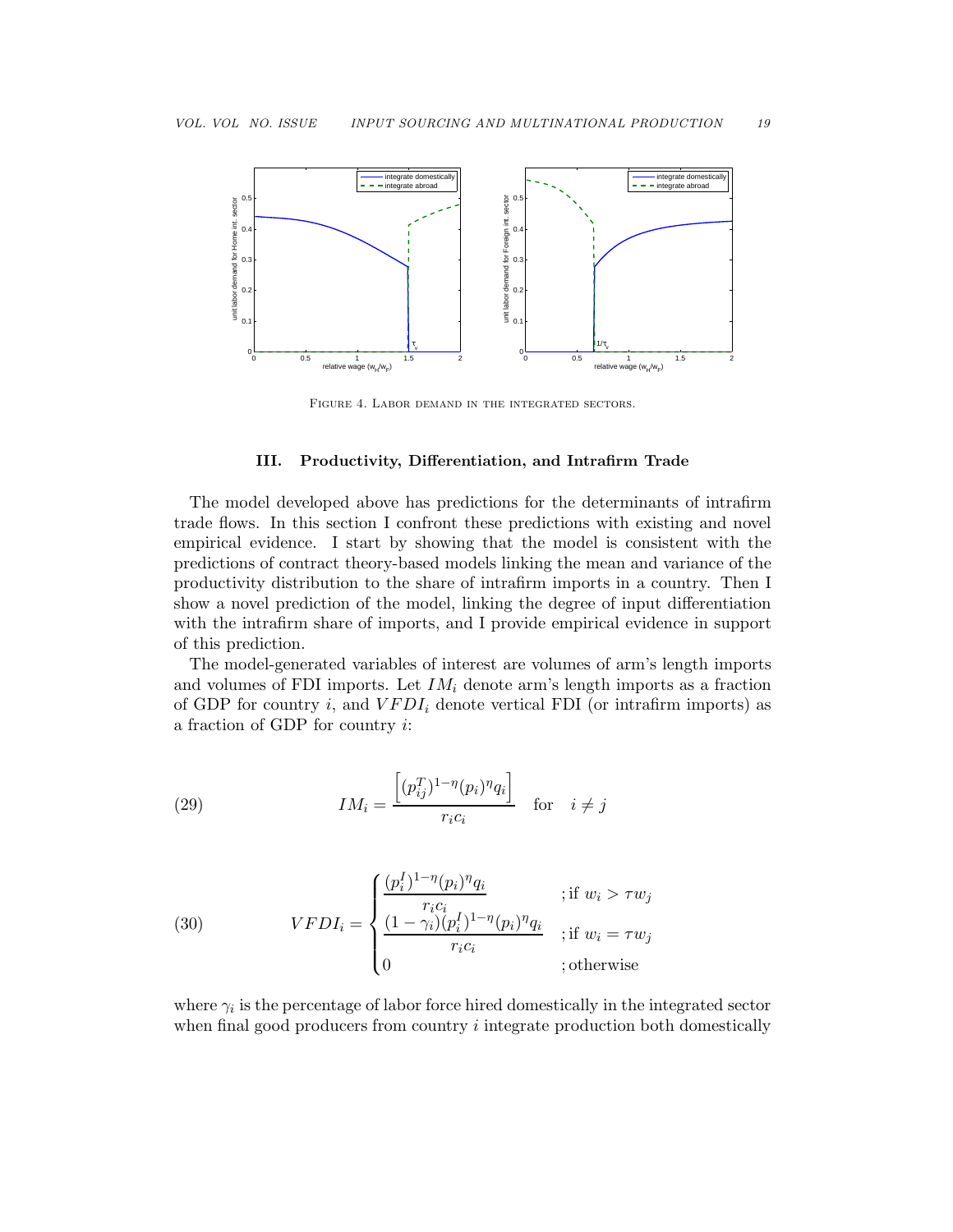and abroad.

Most papers that study theoretically or empirically the determinants of intrafirm trade focus on the share of total imports that happens intrafirm. To compare the prediction s of my model with other results in the literature, it is useful to define this share as:  $SH_i = \frac{VFDI_i}{IM_i + VFI_i}$  $\frac{VFDI_i}{IM_i+VFDI_i}$ .

## A. Productivity and Intrafirm Trade: Theory and Evidence

Antràs and Helpman  $(2004)$  nest the choice of integration versus outsourcing into a model of trade with heterogeneous firms and increasing returns to scale. By assuming that the fixed cost of vertical integration is higher than the fixed cost of outsourcing, they obtain selection by productivity: more (less) productive firms decide to integrate (outsource) input production. On aggregate, firms from industries or countries with higher mean productivity exhibit more intrafirm sourcing than outsourcing. Not only the mean but also the variance of the productivity distribution matters in Antràs and Helpman  $(2004)$ 's analysis: a higher productivity dispersion implies that there is more mass in the extremes of the distribution, and that there are relatively more very productive firms that find optimal to integrate. As a result, the intrafirm share of total imports is increasing in the mean and in the variance of the productivity distribution.

Several recent papers have tested these predictions using different datasets. Yeaple (2006) and Nunn and Trefler (2008) build sector-level measures of productivity dispersion and find support for the hypothesis that the intrafirm share of U.S. imports is larger in industries characterized by more dispersion.<sup>26</sup> Using French firm-level data, Corcos et al. (2011) find that more productive firms are more likely to be engaged in intrafirm transactions. Finally, Kohler and Smolka  $(2012)$  test the Antràs and Helpman  $(2004)$ 's prediction s using a sample of Spanish firms: their analysis is unique in that the data allows them to observe all four possible sourcing strategies (domestic integration, vertical FDI, domestic and foreign outsourcing). They find that more productive firms are more likely to engage in vertical integration than outsourcing.

The model I developed in this paper is consistent with the predictions of Antràs and Helpman (2004) and with this body of empirical evidence: the intrafirm share of imports is increasing in the mean and in the variance of the productivity distribution. Figures 5-7 illustrate these predictions.<sup>27</sup> Consistently with recent quantitative Ricardian models of trade, like Eaton and Kortum (2002) and Alvarez and Lucas (2007), I assume that unit costs are Weibull-distributed, hence productivity (the inverse of the unit cost) follows a Fréchet distribution.<sup>28</sup> When

 $^{26}$ Nunn and Trefler (2008)'s analysis is based on the U.S. Census data on related party trade, while Yeaple (2006) uses data from the Bureau of Economic Analysis (B.E.A.) on the operations of U.S. Multinational Corporations.

 $27$ The comparative statics shown in this section are numerical results. Since the model does not admit a closed-form solution for the pricing rules, it is not possible to show analytically how the variables  $IM_i$ and  $FDI_i$  depend on the exogenous parameters of the model.

<sup>&</sup>lt;sup>28</sup>The unit costs of integrated production in country i are distributed according to  $\Phi_i(x_i) = 1 -$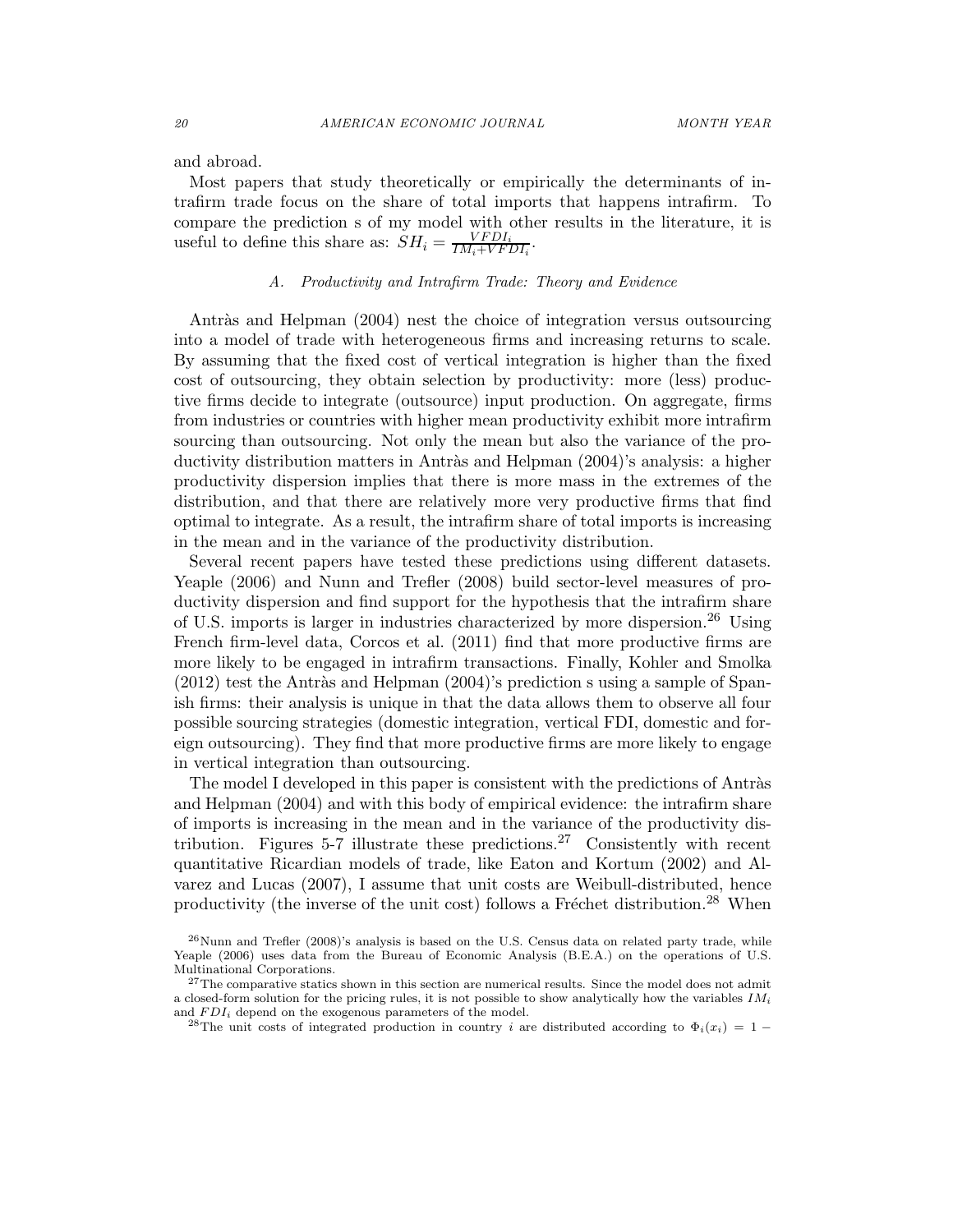the location parameters  $\lambda$ ,  $\mu$  increase and the shape parameter  $\vartheta$  decrease, both the mean and the variance of the productivity distribution increase. Consistently with the predictions of Antràs and Helpman  $(2004)$  and with the empirical evidence, the intrafirm share of imports of country i is increasing in  $\lambda_i$ ,  $\mu_i$  and decreasing in  $\vartheta$ .



FIGURE 5. ARM'S LENGTH IMPORTS, INTRAFIRM IMPORTS, AND INTRAFIRM SHARE AS FUNCTIONS OF  $\lambda$ .



FIGURE 6. ARM'S LENGTH IMPORTS, INTRAFIRM IMPORTS, AND INTRAFIRM SHARE AS FUNCTIONS OF  $\mu$ .

The intuition is as follows. When  $\lambda_H$  increases, the productivity distribution of final good producers in country H shifts to the right and integrated production becomes relatively cheaper than outsourcing. For this reason, volumes of arm's length imports decrease and volumes of intrafirm imports increase, so that the intrafirm share increases. When  $\mu$ H increases, the productivity distribution of suppliers in country H shifts to the right. This has two effects: on the one hand,

 $\lambda_i e^{-\lambda_i x_i^{\vartheta}}$ , and suppliers' unit costs are distributed according to  $\Psi_i(z_i) = 1 - \mu_i e^{-\mu_i z_i^{\vartheta}}$ , for  $x_i, z_i \geq 0$ ,  $\lambda_i, \mu_i > 0, \vartheta > 1$ . Figures 5-7 are drawn by computing the model at the calibrated values of the parameters (see Section IV.A).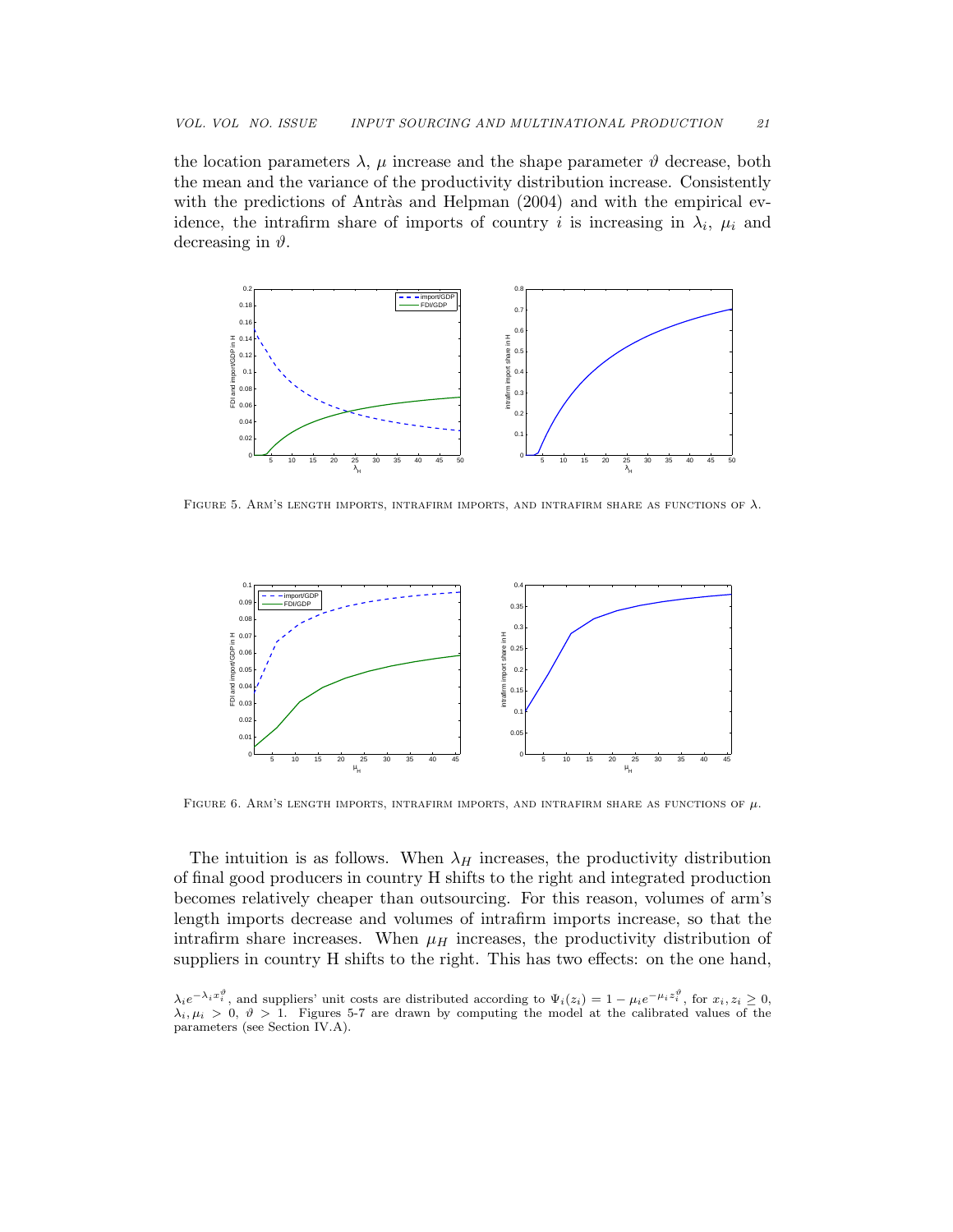

FIGURE 7. ARM'S LENGTH IMPORTS, INTRAFIRM IMPORTS, AND INTRAFIRM SHARE AS FUNCTIONS OF  $\vartheta$ .

the fact that suppliers from H are more productive pushes towards an increase in domestic outsourcing. On the other hand, the increase in  $\mu$ <sub>H</sub> is accompanied by an increase in the relative wage  $w_H$ , which creates incentive for both types of foreign sourcing. In the calibrated economy this second effect dominates and both intrafirm and arm's length imports increase. Since intrafirm imports are not affected by mark-ups, they increase with  $\mu$ <sub>H</sub> at a faster rate than arm's length imports and as a result the intrafirm import share increases. When  $\vartheta$  decreases, the productivity distribution becomes more disperse, comparative advantage is stronger and both types of trade flows increase. Higher prices and profit margins associated to arm's length flows have the effect that arm's length import volumes increase less than intrafirm import volumes, and the intrafirm share of import increases.<sup>29</sup>

These numerical results show that – albeit via different economic channels – the same predictions of Antràs and Helpman (2004) hold in my model.

#### B. Differentiation and Intrafirm Trade: Theory and Evidence

Variable mark-ups on arm's length prices have interesting implications for the effect of the elasticity of substitution on the volume of intrafirm trade. A lower elasticity of substitution is associated with more differentiation across goods, more market power on the side of the suppliers, and higher arm's length prices. These higher prices in turn provide a stronger incentive for final good producers to integrate input production. As a result, the model predicts that the intrafirm share of imports is higher the lower the elasticity of substitution.<sup>30</sup>

<sup>&</sup>lt;sup>29</sup>These comparative statics exercises could also be performed by varying  $\lambda$  and  $\vartheta$  so that the mean of the distribution changes while the variance stays constant, or viceversa having the mean fixed and the variance change. Obviously the results are qualitatively the same as the ones displayed in Figures 5-7.

 $30$ In a recent working paper, Antràs and Chor (2012) develop a model that studies integration versus outsourcing decisions along the value chain. Their paper is based on the contract theory approach to study intrafirm trade decisions, and delivers a similar prediction via a different economic channel: in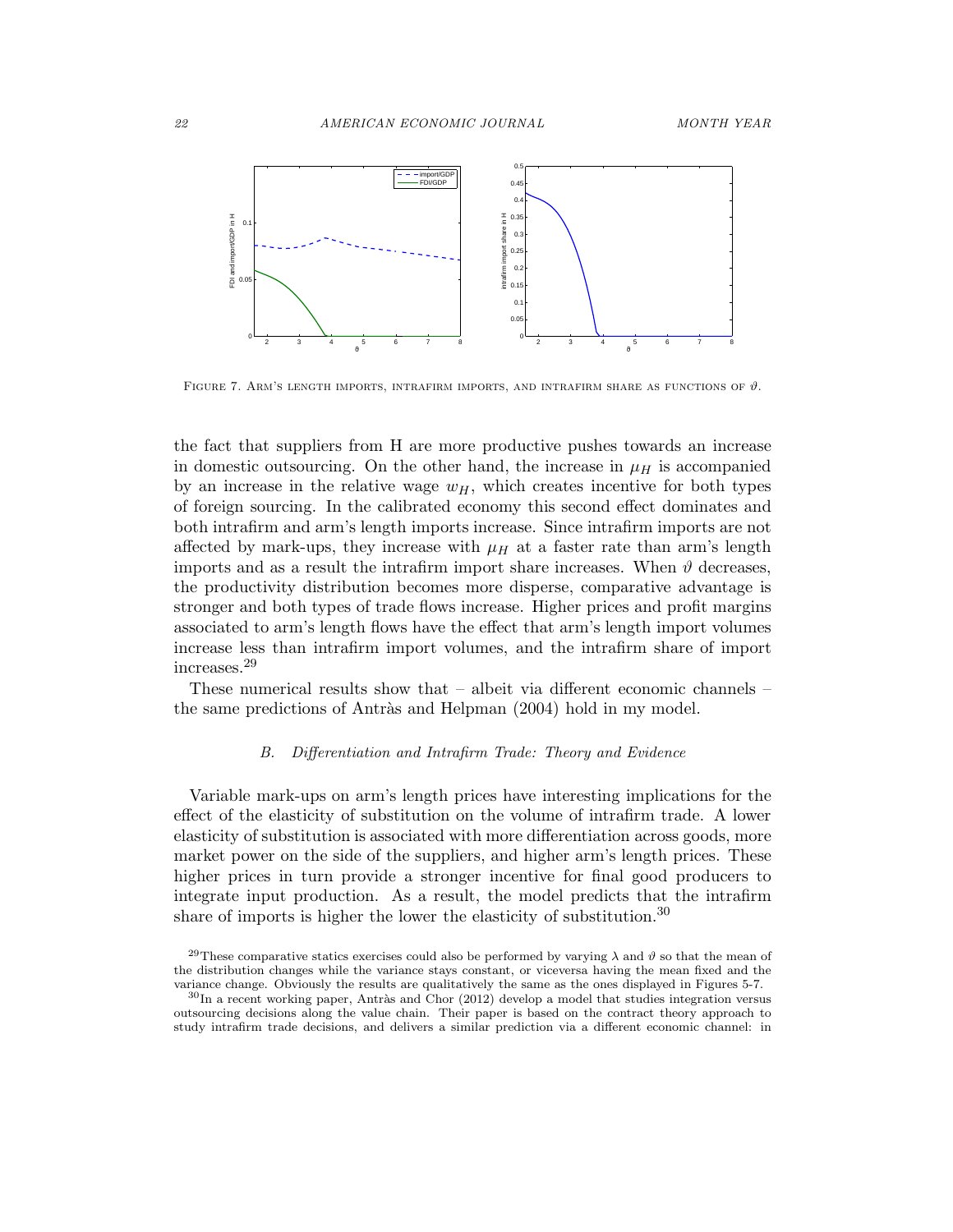

FIGURE 8. ARM'S LENGTH IMPORTS, INTRAFIRM IMPORTS, AND INTRAFIRM SHARE AS FUNCTIONS OF  $\eta$ .

Figure 8 illustrates this result. A lower elasticity of substitution is associated to larger (smaller) volumes of intrafirm (arm's length) imports, and hence to a higher intrafirm share of imports.

In order to show the empirical validity of this prediction, I look at intrafirm import shares across different sectors of the U.S. economy. Figure 9 shows evidence from the raw data. The variable on the horizontal axis is a measure of within-sector product differentiation (described next), while the variable on the vertical axis is the volume of imports of U.S. parents from their foreign affiliates as a share of U.S. total imports. Each point in the plot is a sector-year observation. Data are plotted for 29 manufacturing industries and 16 years, from 1983 to  $1998.^{31}$  The positive correlation in the plot shows that intrafirm imports are the prevailing sourcing channel in sectors where goods are highly differentiated.

The measure of differentiation I construct is based on Broda and Weinstein's estimates of sector-level elasticities of substitution. Broda and Weinstein (2006) estimate elasticities of substitution from price and volume data on U.S. consumption of imported goods. By using data at the 10-digit Harmonized System, they estimate how much demand shifts between 10-digit varieties when relative prices vary, within each 3-digit SITC sector. In order to overcome the measurement error

industries with low elasticity of demand, profits are larger and integration is appealing in order to avoid significant rent dissipation.

 $31$ Data on intrafirm imports at the sector level are available on the B.E.A. website until recent years (see Bureau of Economic Analysis, 1983-2005). However, after 1998 changes in the industry classification brought the number of industries down to 22. Robustness of the results to the more recent sample period is discussed in the online Appendix. Antràs and Chor (2012) use more disaggregated data from the U.S. Census Bureau (see U.S. Census Bureau, 2002-2011). The reason why I did not use those data in my empirical analysis is the following. Intrafirm imports in my model are imports of parents from their foreign affiliates. The U.S. Census Bureau data reports total bilateral intrafirm trade flows by industry, including imports of U.S. parents from their foreign affiliates but also imports of U.S.-based affiliates from their foreign parents and imports of U.S.-based affiliates from other foreign affiliates of multinational corporations. My model has no predictions for these other kinds of intrafirm flows, so I preferred not to use these data to keep the empirical analysis as close as possible to the assumptions and results of the model.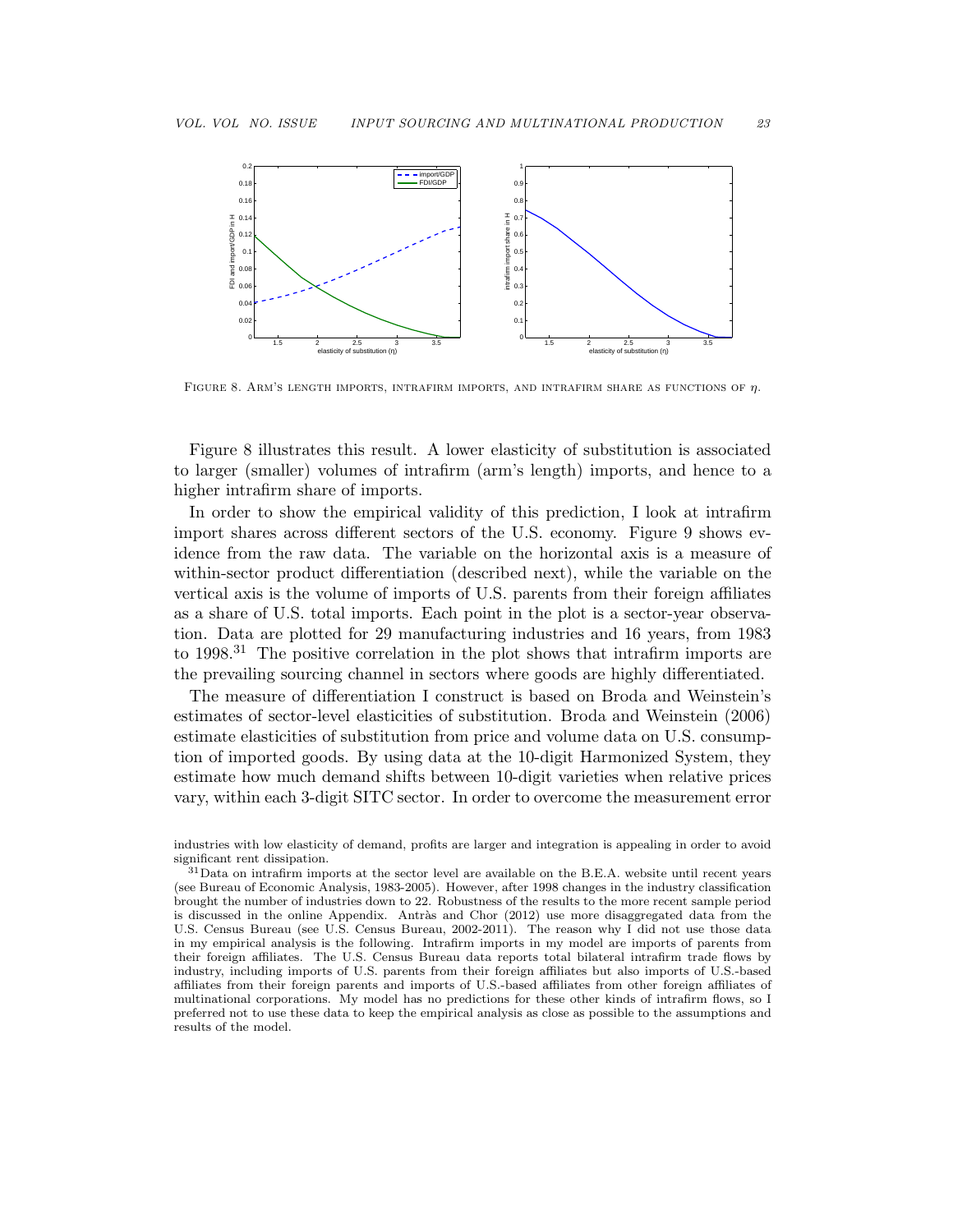

Figure 9. Intrafirm import share and product differentiation by sector.

problems associated with using their estimates as data for the empirical analysis, I build a dummy variable  $\tilde{D}_S^{\eta}$  $S_{ITC_s}^{eta}$  that takes value 1 (0) when the estimated sectoral elasticity is below (above) the median value of  $2.54<sup>32</sup>$ 

Data on intrafirm import at the sector level are publicly available on the B.E.A. website for 34 manufacturing industries. After excluding natural resources and sectors for which data are missing, I am left with 29 industries. In order to aggregate  $D_S^{\eta}$  $\eta_{SITC_s}$  at the B.E.A. classification level, each value of  $D_S^{\eta}$  $_{SITC_s}^{\eta}$  is weighted by the import share of the 3-digit SITC sector in the corresponding B.E.A. sector:

(31) 
$$
D_{BEA_s}^{\eta} = \sum_{SITC_s \in BEA_S} \frac{IMPORT_{SITC_s}}{IMPORT_{BEA_S}} \times D_{SITC_s}^{\eta}.
$$

The resulting variable assigns values between zero and one to each of the 29 B.E.A. industries. A low value of  $D_{\mu}^{\eta}$  $E_{BEA_s}^{\eta}$  is associated to commodities, while a high value is associated to highly differentiated sectors. To test the strength of the relationship linking intrafirm trade and product differentiation, I run regressions of the form:

(32) 
$$
ln(SH_{st}) = \beta_0 + \beta_1 D_s^{\eta} + \beta_2 ln(K_{st}/L_{st}) + X'_{st}\gamma + \delta_t + \varepsilon_{st}
$$

<sup>32</sup>The online Appendix shows that the results are robust to using the estimated elasticities instead of the dummy defined here.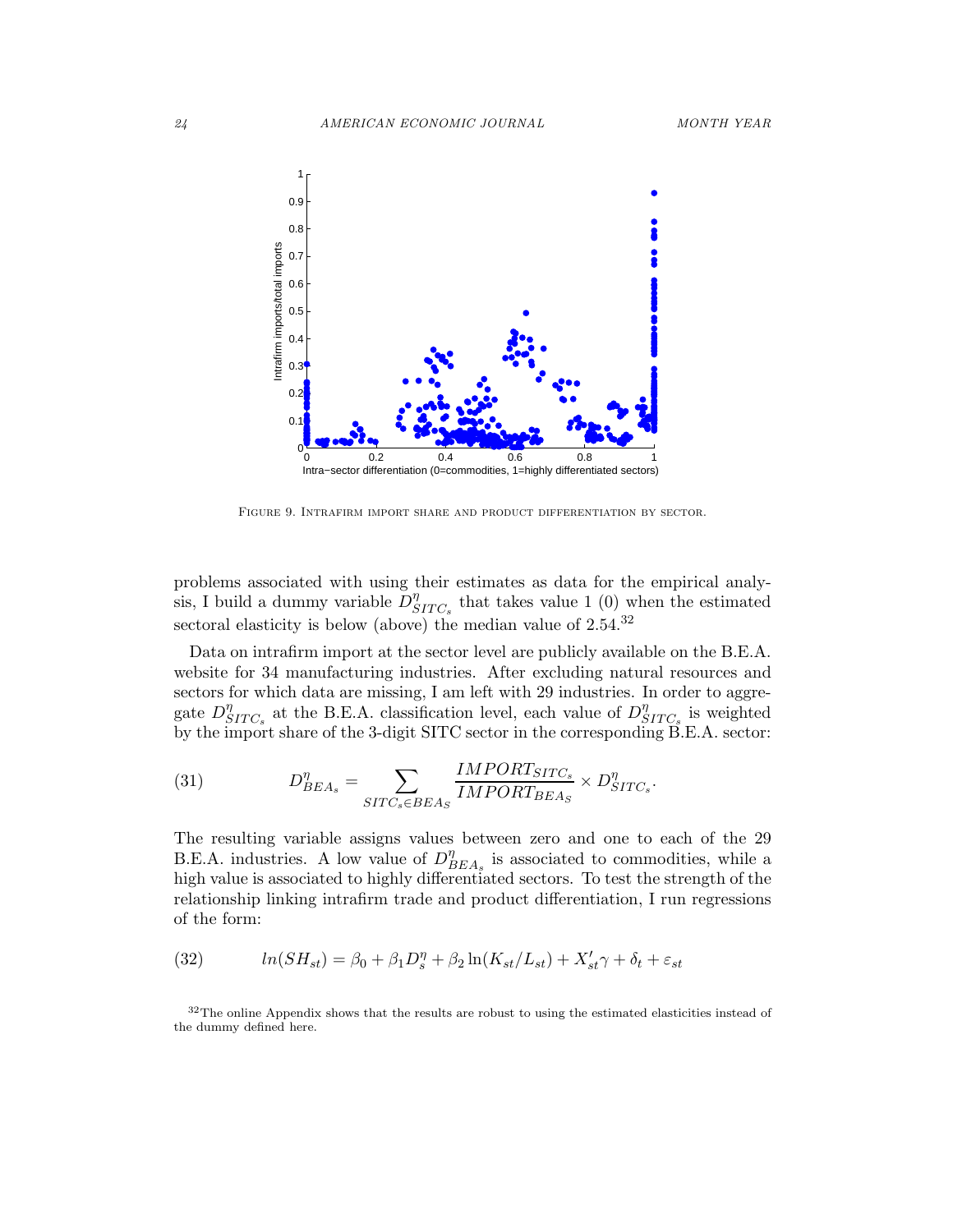where  $SH_{st}$  denotes imports of U.S. parents from their foreign affiliates as a fraction of total U.S. imports, by sector and year,  $D_s^{\eta}$  is the differentiation variable defined in (31) in sector s and year t,  $K_{st}/L_{st}$  is the capital/labor ratio in sector s and year t,  $X_{st}$  is a vector of additional controls,  $\delta_t$  denotes year fixed effects, and  $\varepsilon_{st}$  is an orthogonal error term.

Even if the model developed in Section II does not feature capital, controlling for capital intensity of a sector is in order. Antràs  $(2003)$  has shown that the intrafirm share of U.S. imports is higher the higher the capital intensity of the exporting industry. Without this control, one could argue that the measure of differentiation I construct is in reality carrying information about capital intensity, as more differentiated sectors might be more capital-intensive. The list of regressors contained in  $X_{st}$  follows the specification in Antràs (2003): human capital intensity, value added as a share of total sales, advertising intensity, R&D intensity, and capital stock per establishment. Data sources and details on the construction of these variables can be found in the online Appendix.

Table 1— Regressions of intrafirm import shares on a measure of differentiation and other CONTROLS.

|                                    | (1)                   | $\left( 2\right)$           | $^{(3)}$                  | $\left( 4\right)$         | (5)                         | $\left( 6\right)$      | (7)                     | (8)                                 |
|------------------------------------|-----------------------|-----------------------------|---------------------------|---------------------------|-----------------------------|------------------------|-------------------------|-------------------------------------|
| $D_{BEA_s}^{\eta}$                 | 1.015<br>$(0.454)$ ** |                             | 1.466<br>$(0.440)$ ***    | 1.345<br>$(0.496)$ ***    | 1.438<br>$(0.495)$ ***      | 1.476<br>$(0.492)$ *** | 1.400<br>$(0.489)$ ***  | 1.457<br>$(0.532)$ ***              |
| $\ln(K/L)_s$                       |                       | $(0.778 \atop 0.293)^{***}$ | $(0.989$<br>$(0.257)$ *** | $(0.883$<br>$(0.276)$ *** | $(0.786 \times 10.277)$ *** | 0.766<br>$(0.303)$ **  | $0.794$<br>$(0.311)$ ** | 0.329<br>(0.583)                    |
| $\ln(H/L)_s$                       |                       |                             |                           | 0.277<br>(0.297)          | 0.422<br>(0.294)            | 0.414<br>(0.301)       | 0.383<br>(0.272)        | 0.265<br>(0.240)                    |
| $ln(VA/sales)_{s}$                 |                       |                             |                           |                           | $-0.726$<br>$(0.751)$       | $-0.752$<br>(0.768)    | $-0.729$<br>(0.689)     | $-1.470$<br>$(0.712)$ <sup>**</sup> |
| $ln(ADV/sales)_{s}$                |                       |                             |                           |                           |                             | 0.047<br>(0.152)       | 0.062<br>(0.138)        | 0.066<br>(0.151)                    |
| $ln(R\&D/sales)_{s}$               |                       |                             |                           |                           |                             |                        | 0.188<br>(0.144)        | 0.216<br>(0.149)                    |
| $\ln(K/N)_s$                       |                       |                             |                           |                           |                             |                        |                         | 0.503<br>(0.472)                    |
| No. of obs.<br>adj. $\mathbb{R}^2$ | 458<br>0.098          | 458<br>0.181                | 458<br>0.371              | 458<br>0.39               | 458<br>0.403                | 458<br>0.405           | 458<br>0.426            | 145<br>0.507                        |

Note: Standard errors (indicated in parentheses) are clustered by sector, to control for potential withinsector correlation of the error term.

\*\*\* Significant at the 1 percent level.

\*\* Significant at the 5 percent level.

\* Significant at the 10 percent level.

The results are displayed in Table 1, which presents the coefficients adding one regressor at a time. The first column of Table 1 is the econometric equivalent of Figure 9. As predicted by the model, the coefficient on the differentiation dummy  $D_s^{\eta}$  is positive and significant at the 5% significance level. The second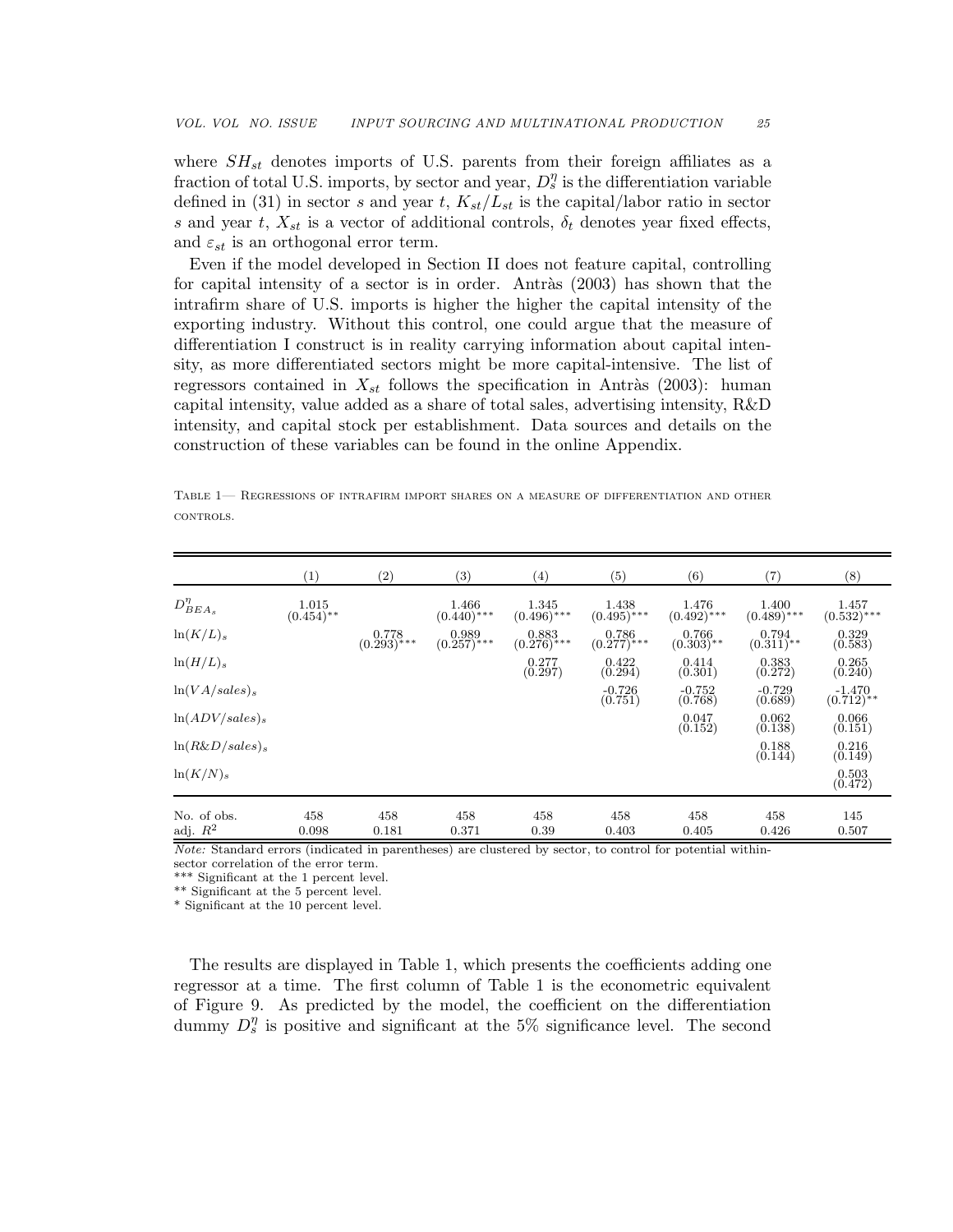column presents the results of the baseline regression in Antràs  $(2003)$ , regressing intrafirm import shares on capital intensity. Columns (3)-(8) report the results of the regression with both differentiation and capital intensity, plus the different controls listed above.<sup>33</sup> The magnitude and significance of the coefficient on  $D_s^{\eta}$ are robust to adding the battery of controls listed above. According to the most inclusive specification in column (8), a change in  $D_s^{\eta}$  from 0 to 1 is associated to a 329 percent increase in the intrafirm share of imports, i.e. highly differentiated goods  $(D_s^{\eta} = 1)$  are associated to a share of intrafirm imports on average 3.29 times higher than the one associated to commodities  $(D_s^{\eta} = 0)$ .

The plot in Figure 9 and the regressions in Table 1 are based on the differentiation variable defined by equation (31). An alternative way of classifying sectors according to their degree of differentiation follows the classification in Rauch (1999). The online Appendix shows that the results are robust to constructing the differentiation measure using a similar dummy based on Rauch (1999)'s classification.

The results contained in this Section provide external validation of the mechanism that is unique of this paper: sectors characterized by more differentiation across goods and more market power on the side of the suppliers tend to be associated with a larger share of intrafirm transactions.

## IV. The Gains from Multinational Production

The general equilibrium structure of the model makes it amenable to welfare analysis. I calibrate the model to match aggregate volumes of trade and multinational activity for the U.S.. With the calibrated model, I quantify the gains arising from vertical FDI/intrafirm trade. Counterfactual experiments show how the gains depend on the degree of competition in the market and on the extent of barriers to foreign investment. Details about the computation of the model are relegated to the online Appendix.

## A. Calibration

I start by describing the calibration of the parameters of the model. I identify the Home country with the United States, and the Foreign country with an aggregate of countries that I denote as the "rest of the world" (henceforth, ROW).<sup>34</sup> Calibration of the bilateral model requires to assign values to the parameters

<sup>&</sup>lt;sup>33</sup>The value of the coefficient  $\hat{\beta}_2$  is different from the one in Antràs (2003) for two reasons: first, this paper uses a more restrictive definition of intrafirm imports: consistently with the model, I include in the construction of  $D_{BEA_s}^{\eta}$  imports of U.S. parents from their foreign affiliates only. Antràs (2003) also includes imports of U.S.-based affiliates from their foreign parents. Second, the sample period in this paper is 1983-1998 compared to the four years in Antràs (2003): 1987, 1989, 1992, and 1994. The number of observations in column (8) is smaller because data on capital per establishment are available only for 1993-1997.

<sup>&</sup>lt;sup>34</sup>The ROW in the calibration is composed by 155 countries, representing (together with the U.S.) 98.66% of world GDP.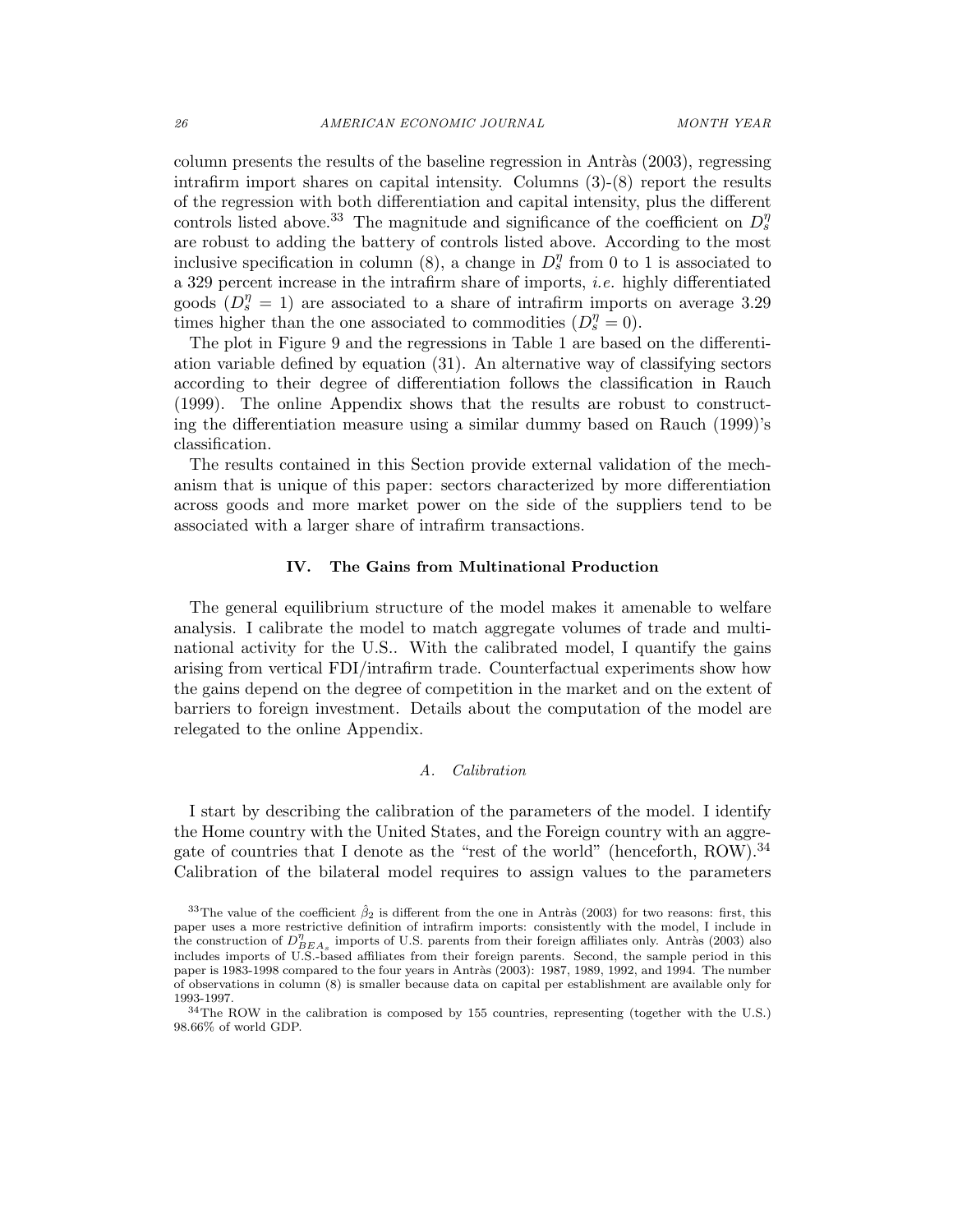of the production functions,  $\alpha$  and  $\eta$ , to the productivity parameters  $\lambda_{us}/\lambda_{row}$ ,  $\mu_{us}/\mu_{row}$ ,  $\vartheta$ , to the relative size parameter  $L_{us}/L_{row}$ , and to the iceberg costs  $\tau_o$ and  $\tau_v$ .

 $(1 - \alpha)$  represents the labor share in final good production. As the final good in the model is non-tradeable, Alvarez and Lucas (2007) identify  $(1 - \alpha)$  with the fraction of employment in the non-tradeable sector, and compute  $\alpha$  using data on agriculture, mining and manufacturing (defined as tradeables). Following calculations from different data sources, they choose  $\alpha = 0.25$  as a reasonable value for industrialized countries.

Convergence of the integrals defining aggregate prices for Weibull-distributed draws requires  $\vartheta > \eta - 1$ . I choose  $\vartheta = 3$ , close to the estimates in Bernard et al.  $(2003).^{35}$  The elasticity of substitution  $\eta$  is a measure of product differentiation and market power, and has a large effect on the computation of the welfare gains. In the baseline calibration I choose a value of  $\eta = 2.5$ , equal to the median value in Broda and Weinstein (2006)'s SITC 3-digit estimates. The value  $\eta = 2.5$  implies mark-ups ranging from 67% to zero. Average mark-ups depend on productivity parameters and trade barriers. I also present the results for a lower value of  $\eta$ to show how the gains from multinational production depend on this aspect of competition in the market. The chosen value of  $\eta = 1.22$  is the lower bound of B.E.A.-level estimates of the elasticity of substitution from Broda and Weinstein  $(2006).^{36}$ 

I calibrate jointly the remaining parameters to match a set of relevant moments in the data. I identify the ratio  $\mu_{us}/\mu_{row}$  with the relative average productivity of U.S. firms with respect to ROW firms. Bernard, Jensen and Schott (2009) report that multinational corporations appear to be on average more productive than non-multinational firms. Due to the scarcity of available data to quantify this productivity differential, I assume that final good producers (the potential multinational corporations) draw their productivity from the same distribution as local firms, and hence have the same relative average productivity:  $\lambda_{us}/\lambda_{row}$  =  $\mu_{us}/\mu_{row}$ . As in Alvarez and Lucas (2007),  $L_{us}/L_{row}$  represents labor in efficiency units in the US relative to the ROW.<sup>37</sup>  $\tau_o$  and  $\tau_v$  are average iceberg costs of trade and FDI. I choose the four parameters  $\mu_{us}/\mu_{row}$ ,  $L_{us}/L_{row}$ ,  $\tau_o$ , and  $\tau_v$  to match the intrafirm share of imports of U.S. multinational corporations from their foreign affiliates, U.S. total imports as a fraction of GDP, the U.S. share of world GDP, and U.S. GDP per worker relative to an average of the ROW.

 $35I$  use the value of  $\vartheta$  from Bernard et al. (2003) because is the only model featuring imperfect competition where this parameter is estimated. Estimates of the perfectly competitive model in Eaton and Kortum (2002) deliver values of  $\vartheta \in [3.6, 8.3]$ . Corrections to the Eaton and Kortum (2002)'s estimation procedure performed by Simonovska and Waugh (2011) settle the value of  $\vartheta$  towards the lower end of the interval.

<sup>36</sup>The estimates in Broda and Weinstein (2006) are at the 3-digit SITC level. I aggregate them at the B.E.A. level using import weights and constructing a logarithmic geometric average to mitigate the effect of outliers.

 $37$ As explained in Alvarez and Lucas (2007), the size parameter L cannot be measured directly. In the model, size and productivity parameters are directly linked to GDP and GDP per worker in each country, variables that I include in the set of moments to be matched.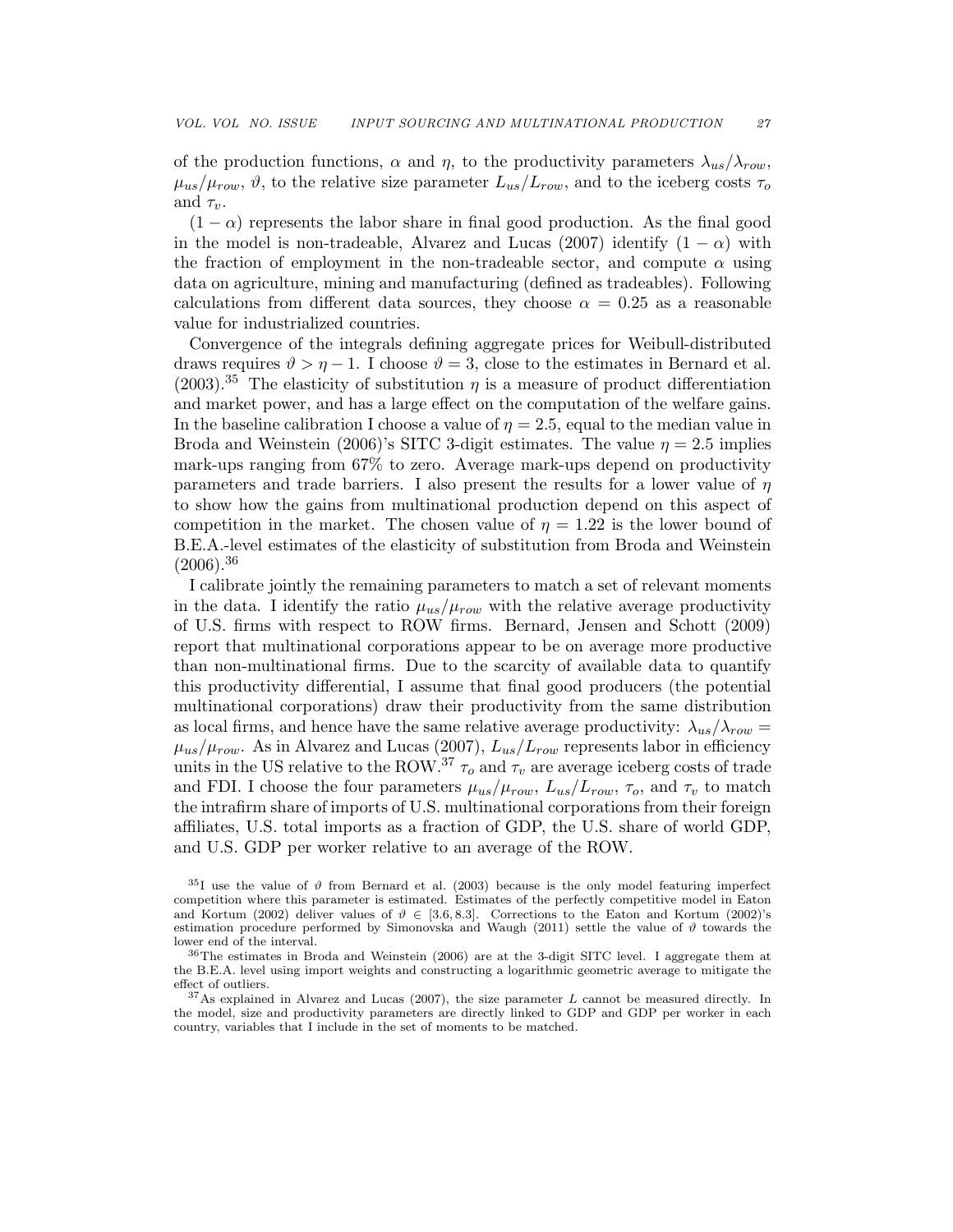All matched data are for the year 2004. The intrafirm share of imports of U.S. parents from their foreign affiliates was 13.27% in 2004, and almost constant over the last decade.<sup>38</sup> Notice that the share I construct is smaller than the ones reported by other papers: Antràs (2003) and Bernard, Jensen and Schott (2009) report an intrafirm share of imports of about 40 percent. This discrepancy is due to the fact that I consider only the portion of intrafirm imports that the model explains: imports of U.S. parents from their foreign affiliates.<sup>39</sup> The other moments are constructed using data from the Center of International Data at U.C. Davis and from the World Bank's World Development Indicators (WDI).<sup>40</sup> In 2004, U.S. imports were 12.9 percent of U.S. GDP. The share of U.S. GDP in the world GDP was 28 percent, and U.S. GDP per worker relative to an average of the ROW was 2.03.<sup>41</sup>

Let  $PAR = \left[\mu_{us}/\mu_{row} \quad L_{us}/L_{row} \quad \tau_o \quad \tau_v\right]$ . The vector of calibrated parameters is a vector  $\widehat{PAR} = \arg\min_{PAR} \sum [mom - \widehat{mom}(PAR)]^2$ , where mom is the vector of moments from the data, and  $\widehat{mom}(PAR)$  is the vector of moments generated by the model as function of the vector of parameters  $PAR$ . The baseline calibrated model implies  $L_{us}/L_{row} = 0.125$ ,  $\tau_o = 1.1$ ,  $\tau_v = 1.96$ ,  $\mu_{us}/\mu_{row} = \lambda_{us}/\lambda_{row} =$ 12.<sup>42</sup>

Given the nonlinearities introduced in the model through the shape of the pricing functions and the discrete choice of location, it is hard to talk about identification of the parameters. The calibrated parameters must be determined jointly, as each or them affects all the matched moments. This said, sensitivity analysis reveals that the computed intrafirm share of imports is extremely sensitive to the choice of the value of the iceberg cost  $\tau_v$ . To be able to match the share of intrafirm import from the data, the calibrated value of  $\tau_v$  implies that producing one unit of input abroad almost doubles its unit costs. I believe that the necessity of this high cost to match the data depends on the fact that the model does not consider other types of transaction costs, fixed costs of entering the foreign market, or legal restrictions to intrafirm activities. These frictions – that the model does not consider explicitly – are reflected in the results of the calibration.

Conversely, the calibrated trade iceberg cost  $\tau_o$  is low. Particularly, it is significantly lower than Eaton and Kortum (2002)'s estimates and is close to the lower bound of the estimates used by Alvarez and Lucas (2007). This depends on the fact that in my model, unlike in theirs, firms have also the option of integrat-

<sup>38</sup>The aggregate intrafirm share of imports of U.S. parents from their foreign affiliates is constructed using the same data used in Section III.B.

<sup>39</sup>I am excluding imports of U.S.-located affiliates from foreign parents (because the model does not support bilateral intrafirm transactions, more common when talking about horizontal FDI), and transactions between affiliates.

 $40$ See Feenstra (1972-2006), World Bank (1960-2011).

<sup>41</sup>I compute the average GDP per worker in the ROW as a weighted average of each country's GDP per worker, with the shares of US imports from that country as weights.

<sup>&</sup>lt;sup>42</sup>Productivity differences implied by the calibrated value of  $\mu_{us}/\mu_{row}$  amount to say that - on average - U.S. producers are 2.29 times more productive than ROW producers.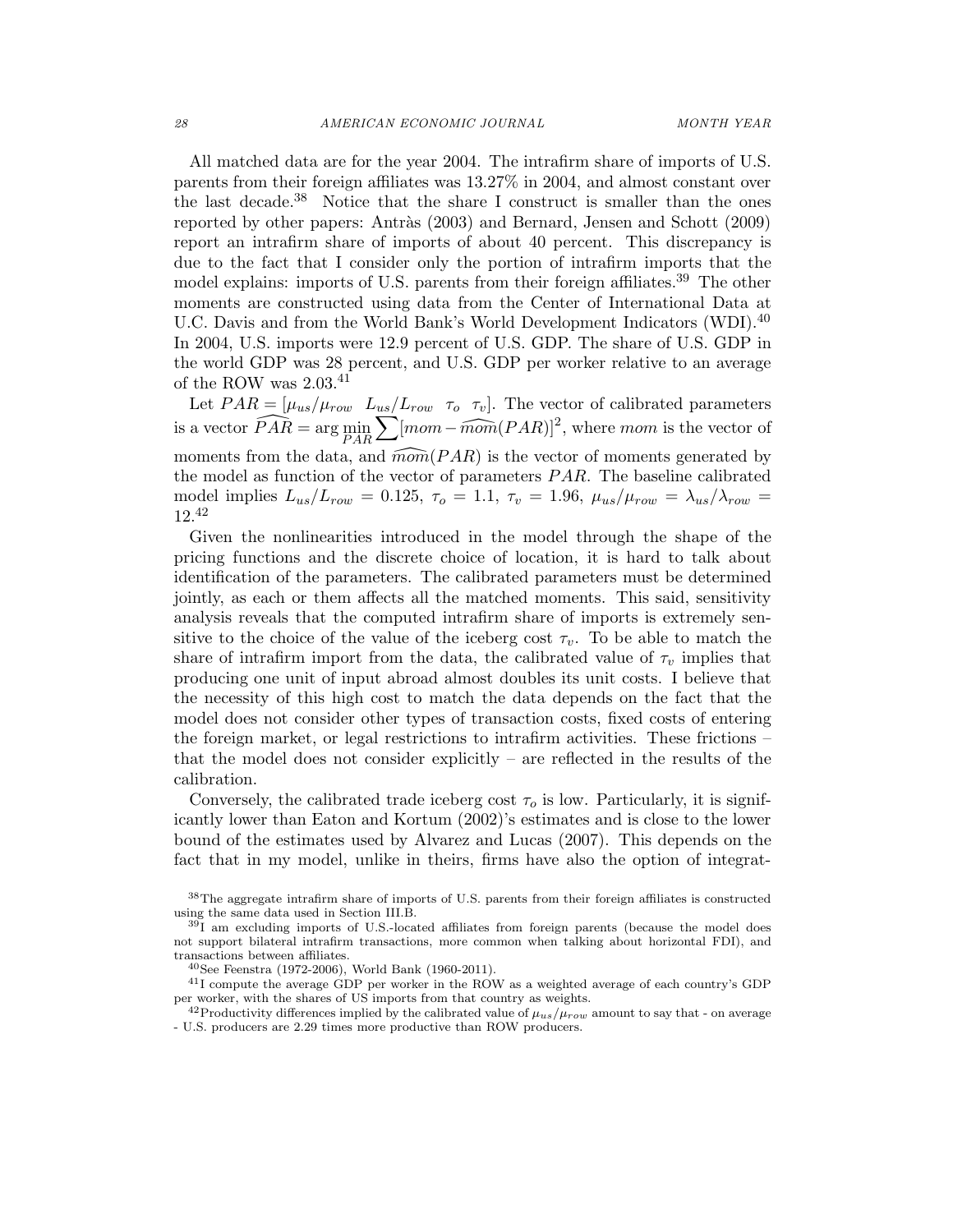ing production domestically, and this option is very attractive in the calibrated economy.<sup>43</sup> For this reason, a higher trade cost would generate substitution away from arm's length imports into domestic integrated production, and a low iceberg trade cost is necessary to match the share of import that we observe in the data.

## B. Results

I compute the welfare gains that the theory implies by comparing the calibrated economy and a counterfactual world without possibility of vertical multinational production. I compute the gain in consumption per capita as:

welfare gain = 
$$
\left(\frac{\text{consumption p.c. in calibrated model}}{\text{consumption p.c. in model without vertical FDI}} - 1\right) \times 100
$$

where the term in the denominator is obtained by computing the model with the calibrated parameters, but shutting down the possibility of vertical FDI (foreign integration).

Gains from vertical FDI for the U.S. economy arise from two sources: first, U.S. final good producers benefit from combining their higher productivity with the lower wages of the ROW, and second, consumers gain because prices decrease (more integration possibilities result in increased competition among suppliers and lower prices). On the other hand, in equilibrium, the ROW economy integrates only domestically. Hence the welfare gains for the ROW consumers come from a general equilibrium channel: the upward pressure on relative wages determined by the entry of U.S. firms.

The results are shown in the first column of Table 2. The calibrated economy implies a gain in U.S. consumption per capita of 0.23 percent with respect to a world economy with no possibility of vertical FDI. The magnitude of this number should not be underestimated. What this exercise says is that the change from a world without vertical FDI to a world where vertical FDI amounts to 13 percent of total imports generates an increase of 0.23 percent in consumption per capita. We are opening the economy only to match a volume of FDI that is relatively small in the data. Nonetheless, the induced welfare gain is sizeable.<sup>44</sup>

Welfare gains in the model arise from two sources: first, vertical FDI allows final good producers to use their more productive technologies but to pay lower wages, and is hence equivalent to an expansion of the production possibility frontier of the economy. Second, the possibility of integration reduces the mark-ups charged on traded intermediates and hence prices. The last line in Table 2 shows the percentage reduction in average (sales-weighted) U.S. domestic mark-ups that is

<sup>&</sup>lt;sup>43</sup>In the calibrated economy  $w_{us} = \tau_v w_{row}$  and 90 percent of U.S. integrated production is done domestically.

 $44$ Ramondo and Rodríguez-Clare (2010) compute the welfare gains from horizontal multinational production. They find welfare gains of about 3 percent for the U.S., much larger than in this exercise, and consistent with the observation that horizontal FDI flows are larger than vertical ones.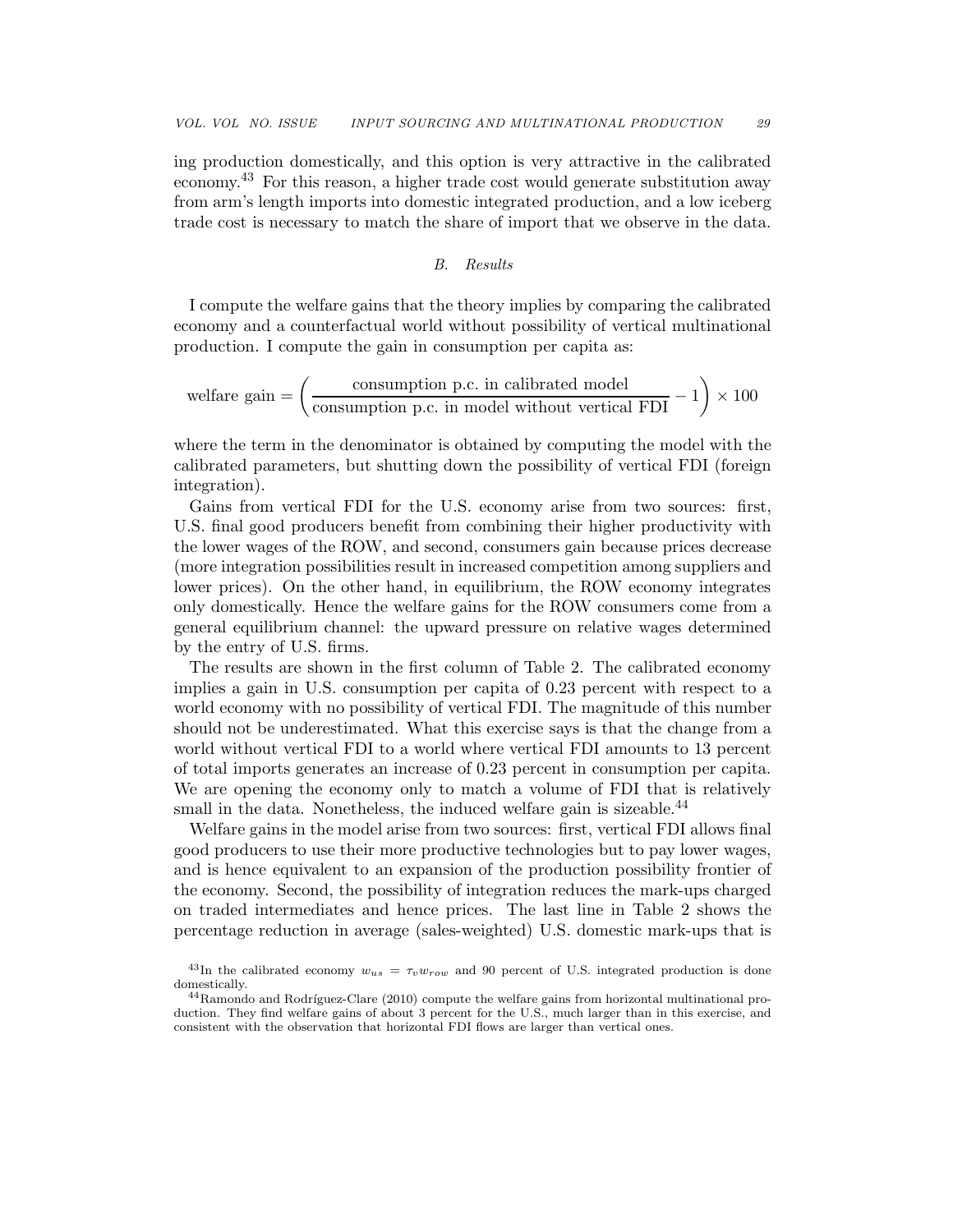|                                                       | baseline calibration          | FDI reform                          | higher market power             |
|-------------------------------------------------------|-------------------------------|-------------------------------------|---------------------------------|
|                                                       | $(\eta = 2.5, \tau_v = 1.96)$ | $(\eta = 2.5, \tau'_{\eta} = 1.48)$ | $(\eta' = 1.22, \tau_v = 1.96)$ |
| U.S. welfare gains (percent)                          | 0.23                          | 5.92                                | 2.36                            |
| ROW welfare gains (percent)                           | 0.03                          | 0.36                                | 0.02                            |
| U.S. intrafirm import share<br>(percent)              | 13.87                         | 82.32                               | 62.66                           |
| percentage change in<br>average U.S. domestic mark-up | $-0.22$                       | $-1.68$                             | $-4.1$                          |

Table 2— Welfare gains from vertical FDI.

driven by opening the economy to vertical FDI. The reduction in mark-ups is minimal in the baseline calibration, due to the small extent of vertical FDI that this exercise allows by construction.

The second column of Table 2 reports the same calculations performed in a world where the unit cost of integrated production abroad drops of 50 percent. I refer to this experiment as to an "FDI reform", like an institutional reduction of barriers to FDI, that in the model takes the form of a decrease in the parameter  $\tau_v$ <sup>45</sup> As expected, a drop in the cost of FDI increases the welfare gains: compared to the baseline calibration, consumption levels are significantly higher in both countries. The drop in  $\tau_v$  generates a shift in the world allocation of production: all integrated activity of U.S. firms happens abroad, with an associated welfare gain in consumption per capita of 5.92 percent. Notice also the sensitivity of the computed intrafirm import share to changes in  $\tau_v$ : a 50 percent drop in  $\tau_v$  increases the share of intrafirm imports almost six-fold. The larger extent of foreign investment in ROW countries also increases ROW's relative wage more and induces the 0.36 percent gain in consumption per capita attributable to the entry of foreign firms. The drop in mark-ups is higher with respect to the baseline scenario: more attractive vertical FDI possibilities induce more competition across suppliers.

The third column of Table 2 reports the results of the same computations performed with a lower value of the elasticity of substitution:  $\eta' = 1.22$ . This version of the calibration describes a scenario where the degree of differentiation across intermediates is higher. As a result, competition is lower and suppliers have more market power. This scenario is empirically relevant as most intrafirm trade happens in sectors where the degree of differentiation is high (see Section III). Table 2 shows that the gains from opening to intrafirm trade are higher

 $45$ An example of such liberalization could be any legislative action "to increase intellectual property protection and to provide the legal conditions for the participation of transnational corporations in the privatization of state industries" (see UNCTAD, 1993). It is true that most episodes of liberalization involve measures designed to facilitate both trade and FDI. Nonetheless, there have been examples of liberalizations explicitly targeting FDI, like for example the inclusion of FDI-related issues in the Uruguay Round agreement and the Multilateral Agreement on Investment in the OECD (see UNCTAD, 1996).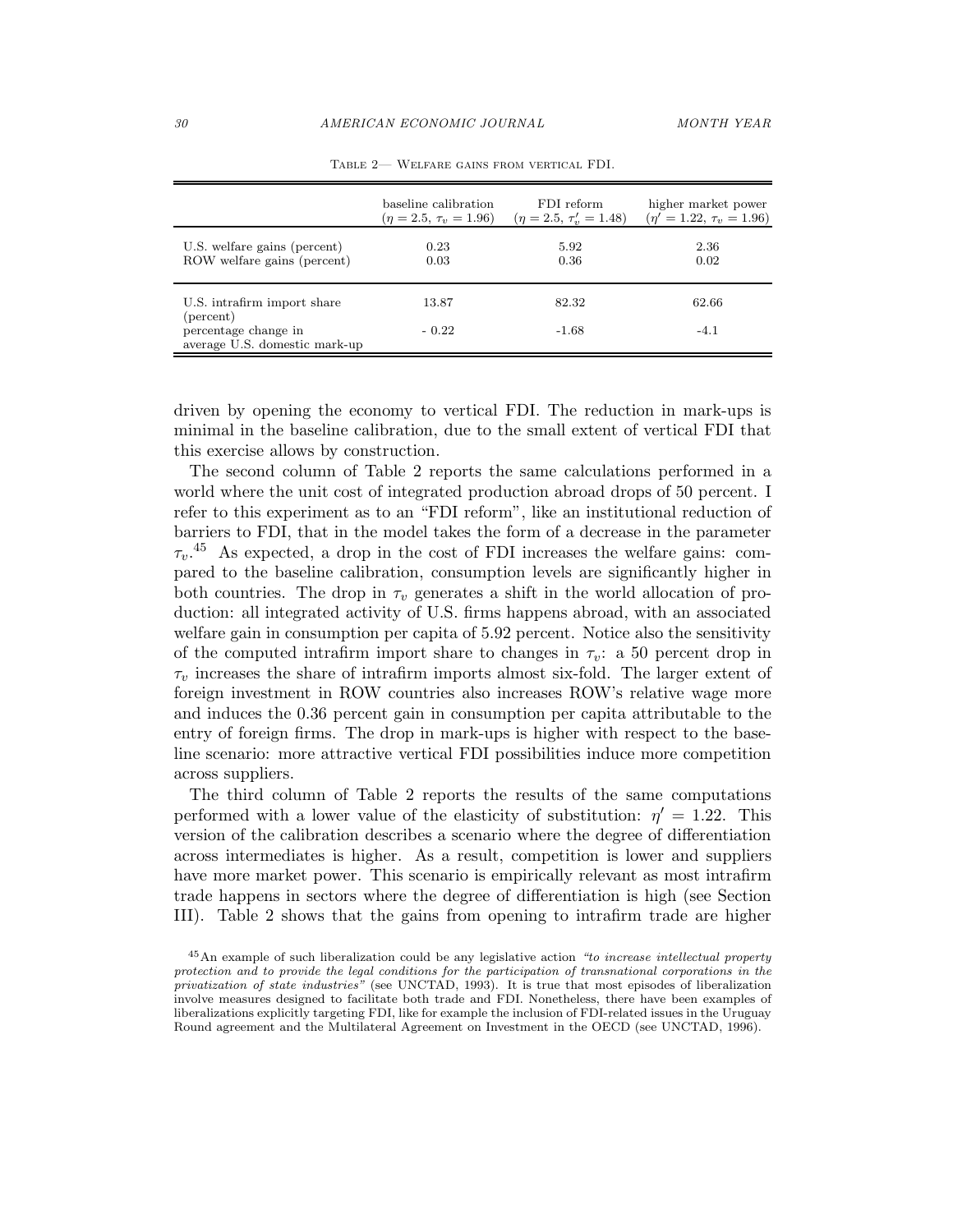than in the baseline calibration, because the possibility of integration reduces more significantly the suppliers' market power and boosts competition in the economy.<sup>46</sup> Notice that under this scenario there is a higher intrafirm import share than in the baseline case: more market power on the side of the suppliers gives more incentive to integrate. U.S. gains from vertical FDI are one order of magnitude larger than in the baseline scenario. The different value of  $\eta$  also implies that suppliers reduce their mark-ups more than in the previous cases.

The numbers reported in Table 2 quantify the current gains from vertical FDI for the U.S. economy. A related question is to ask how large these gains are compared to extreme scenarios like complete autarky and complete integration. Table 3 shows the results. Using the calibrated model, I compute consumption per capita in the U.S. in the autarky case, in which barriers to trade and FDI are prohibitively high and there is no foreign sourcing. I allow for domestic integration in the autarky economy, so that the gains from domestic integration are not reflected in the calculations. To ease the comparison, consumption under autarky is normalized to one. I then compute the welfare gains (increases in consumption per capita) under three different scenarios: the calibrated economy, an economy that is perfectly open to trade but is closed to FDI, and a frictionless economy where both trade and FDI happen at no cost.

|                                                             | U.S. welfare gains |
|-------------------------------------------------------------|--------------------|
| autarky $(\tau_o, \tau_v \to \infty)$                       |                    |
| calibrated economy ( $\tau_o = 1.1, \tau_v = 1.96$ )        | 1.063              |
| costless trade and no FDI $(\tau_o = 1, \tau_v \to \infty)$ | 1.078              |
| costless trade and costless FDI $(\tau_o = \tau_v = 1)$     | 1.232              |

Table 3— U.S. Welfare gains: from autarky to costless trade and FDI.

The second row in the table presents the welfare gains for the calibrated economy compared to autarky. The current gains for the U.S. are sizeable, at 6.3 percent of consumption per capita. The third row reports the hypothetical gains arising from opening the economy to free trade  $(\tau_o = 1)$ , but not allowing foreign integration ( $\tau_v \to \infty$ ). The calibrated economy is similar to the economy with free trade and no FDI, with welfare gains of 6.3 percent and 7.8 percent, respectively. The small amount of FDI in the calibrated economy generates little gain, and the gains for the U.S. are actually lower than in the economy with free trade but no FDI at all.

<sup>46</sup>This result is consistent with Rauch (1999), who finds that the impact of trade barriers is lower on commodities that on differentiated goods. Accordingly, in my model the effect of the removal of barriers to FDI is larger, the larger the degree of differentiation across goods.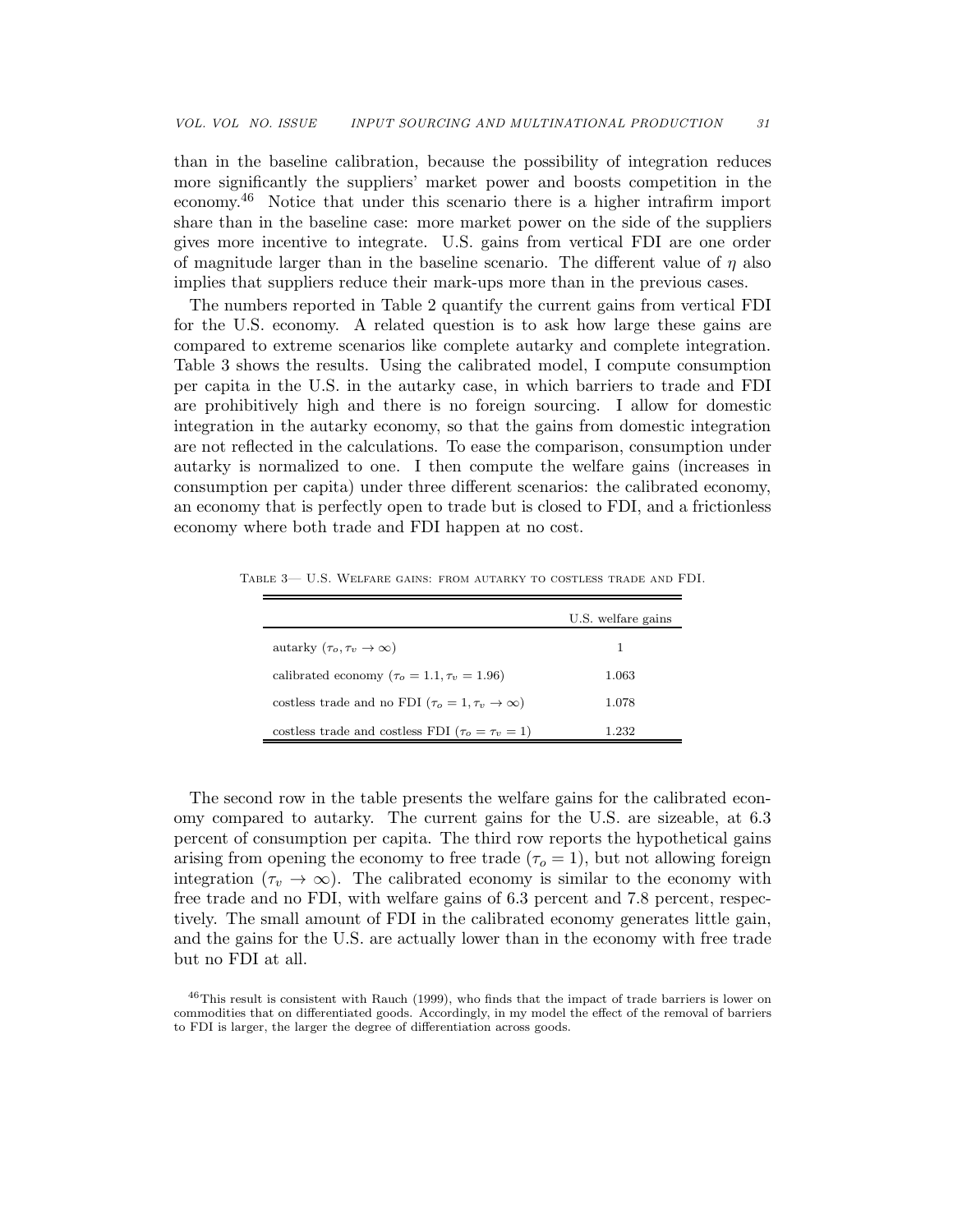The gains from trade that the model generates are lower than estimates from other papers: Alvarez and Lucas (2007) estimate a gain of 10 percent, while Eaton and Kortum (2002) obtain a gain of 17 percent. The calibration exercise in this paper is bilateral, and less ambitious in scope compared to the ones in Eaton and Kortum (2002) and Alvarez and Lucas (2007). Moreover, the attractiveness of domestic integration and the changes in suppliers' profits induced by trade are features that are not present in those models. Nonetheless, the computed welfare gains for the U.S. economy are of a similar order of magnitude as in previous quantitative analyses, fact that raises one's confidence on the model's ability to generate reasonable gains from FDI.

The third row of the table presents the hypothetical gains arising in a frictionless economy  $(\tau_o = \tau_v = 1)$ . Opening to costless FDI implies an additional increase in consumption per capita for the U.S. of about 15 percent, for a total gain with respect to autarky of 23 percent. Rodríguez-Clare  $(2007)$  estimates that the combined gains from trade and diffusion of ideas across countries can reach about 200 percent of consumption, depending on the relative importance of a country's research intensity. Given their large role in total world research, the gains for the U.S. are much lower than this upper bound, reaching about 10 percent of consumption. Compared to Rodríguez-Clare's analysis, my model concentrates the attention on a very specific channel of diffusion – vertical FDI –, nonetheless the computed total gains for the U.S. are larger. This feature depends on the different source of the gains I consider. In Rodríguez-Clare  $(2007)$ , countries profit from openness because they can get access to ideas generated in other countries, so the gains are limited for a country, like the U.S., that accounts for the majority of world research. In my model, the gains arise from the match of "good ideas" (high productivity draws) with low labor costs, so even a country that accounts for the totality of world research can benefit from opening.

The frictionless economy is an ideal theoretical construct, and as such the associated welfare gains should be interpreted as an upper bound to possible welfare improvements. The results in Table 3 show that potential gains from vertical FDI are large, and that the actual economy is still far away from reaping the full potential of this aspect of globalization.

## V. Conclusions

This paper proposes a new general equilibrium framework aimed at explaining the decisions of firms to fragment their production processes across national borders, both in terms of location and organizational structure, through the choice of outsourcing versus integrating input production. Firms' optimal sourcing strategies are the outcome of a market equilibrium, where choices are driven by technology heterogeneity and by the implications of imperfect competition on prices. Multinational corporations arise endogenously when firms decide to integrate production in foreign countries.

The possibility of integration induces downward pressure on arm's length prices,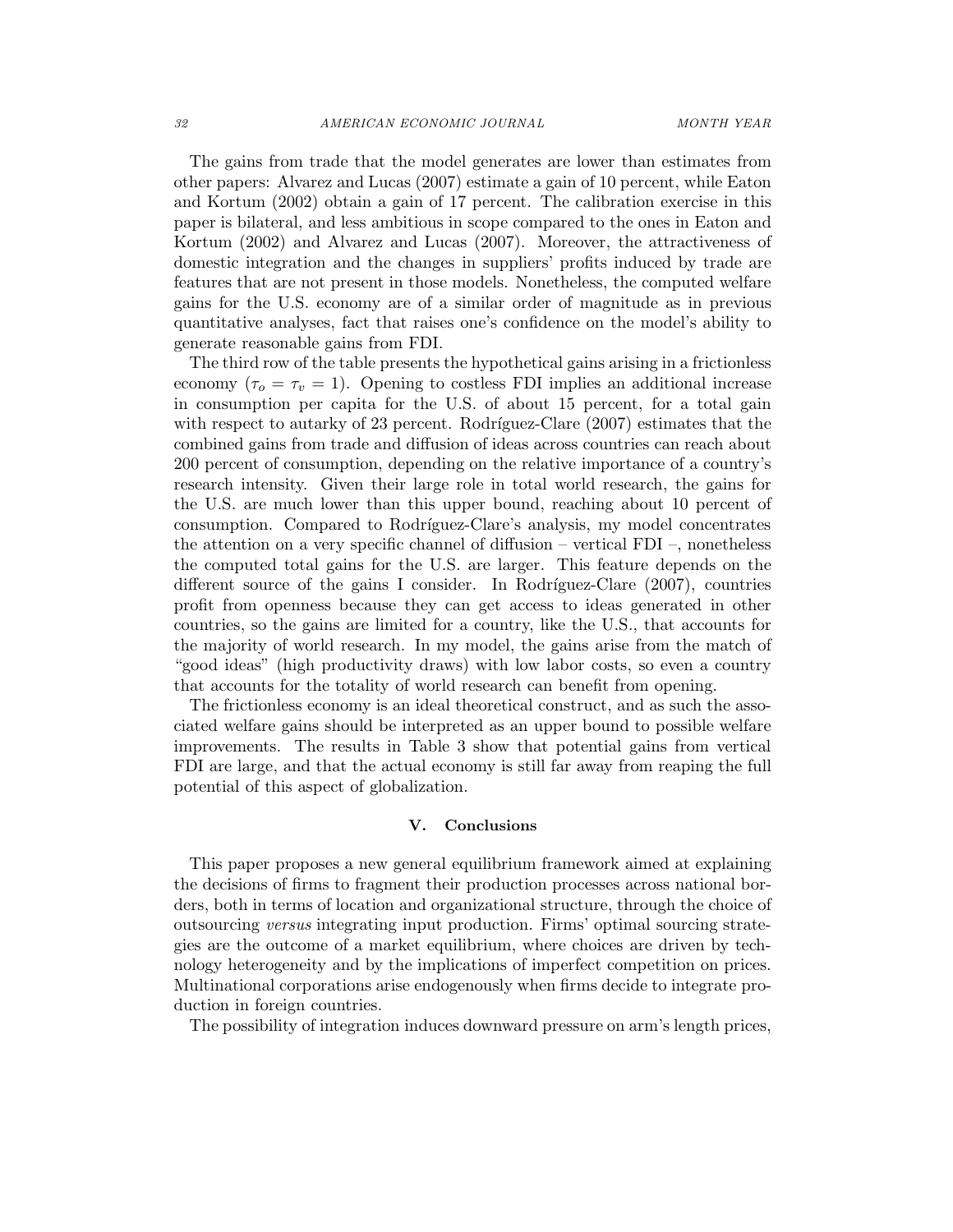establishing a link between trade and FDI liberalization and equilibrium prices. The model has predictions for the dependence of intrafirm trade flows on the economy's fundamentals: the intrafirm share of imports is positively correlated to the mean and the variance of the firms' productivity distribution, and to the degree of differentiation across goods in the economy. These predictions find support in the data, providing external validation to the theory proposed.

I calibrate the model to match aggregate U.S. data and compute the implied gains from vertical multinational production and intrafirm trade. The welfare gains for the U.S. are currently about 0.23 percent of consumption per capita, and the model shows that further reductions of the costs of FDI would increase them substantially.

Extensions of the model should be devoted to a more flexible characterization of the FDI technology, able to reproduce multilateral patterns that we observe in the data. Nonetheless, I believe the analysis conducted here is a useful starting point to get a deeper understanding of the role of technology and market structure in shaping firms' sourcing decisions, and of the welfare consequences of this aspect of globalization.

## Appendix: Existence of the Equilibrium

This Appendix contains the proof of Proposition 1. To show the existence of the equilibrium, it is sufficient to show that the excess demand correspondence  $ED_h$  is continuous and that  $\exists \underline{w}_h, \overline{w}_h$  such that  $ED_h(\underline{w}_h) > 0$  and  $ED_h(\overline{w}_h) < 0$ .

It is clear from the construction of the model that – provided that the pricing rules are continuous – the excess demand is differentiable (hence continuous) almost everywhere. The only two points where the excess demand correspondence is not differentiable are  $w_h = \tau_v$  and  $w_h = 1/\tau_v$ . At these wage levels, firms switch the location of production, and labor demand is not differentiable. The labor demand for integrated segments of firms from country  $H$  is:

$$
l^I_h \left\{\begin{aligned} &= \frac{p^{\eta}_h q_h}{w_h} \int_{\mathcal{B}^I_h} (w_h x_h)^{1-\eta} \phi_h(x_h) \psi(\mathbf{z}) dx_h d\mathbf{z} &\text{; if } w_h < \tau_v \\ &= \begin{bmatrix} \frac{p^{\eta}_h q_h}{w_h} \int_{\mathcal{B}^I_h} (w_h x_h)^{1-\eta} \phi_h(x_h) \psi(\mathbf{z}) dx_h d\mathbf{z}, \frac{p^{\eta}_h q_h}{w_s} \int_{\mathcal{B}^I_h} (\tau_v w_f x_h)^{1-\eta} \phi_h(x_h) \psi(\mathbf{z}) dx_h d\mathbf{z} \end{bmatrix} &\text{; if } w_h = \tau_v \\ &= \frac{p^{\eta}_h q_h}{w_s} \int_{\mathcal{B}^I_h} (\tau_v w_f x_h)^{1-\eta} \phi_h(x_h) \psi(\mathbf{z}) dx_h d\mathbf{z} &\text{; if } w_h > \tau_v \end{aligned} \right.
$$

where  $l_h^I$  takes values in a closed interval for  $w_h = \tau_v$ , and  $\lim_{w_h^- \to \tau_v^-}$  $l_h^I \in l_h^I(\tau_v),$  $\lim_{\pm} l_h^I \in l_h^I(\tau_v)$ . The labor demand for integrated segments of firms from coun $w_h^+$  $\rightarrow$  $\tau_v$ 

try F is constructed in the same way, with the non-differentiability at  $w_h = 1/\tau_v$ . This is sufficient to ensure continuity of  $ED<sub>h</sub>$  at  $w<sub>h</sub> = \tau<sub>v</sub>$  (and similarly at  $w_h = 1/\tau_v$ ).

On the second point, it is sufficient to compute the limits of the excess demand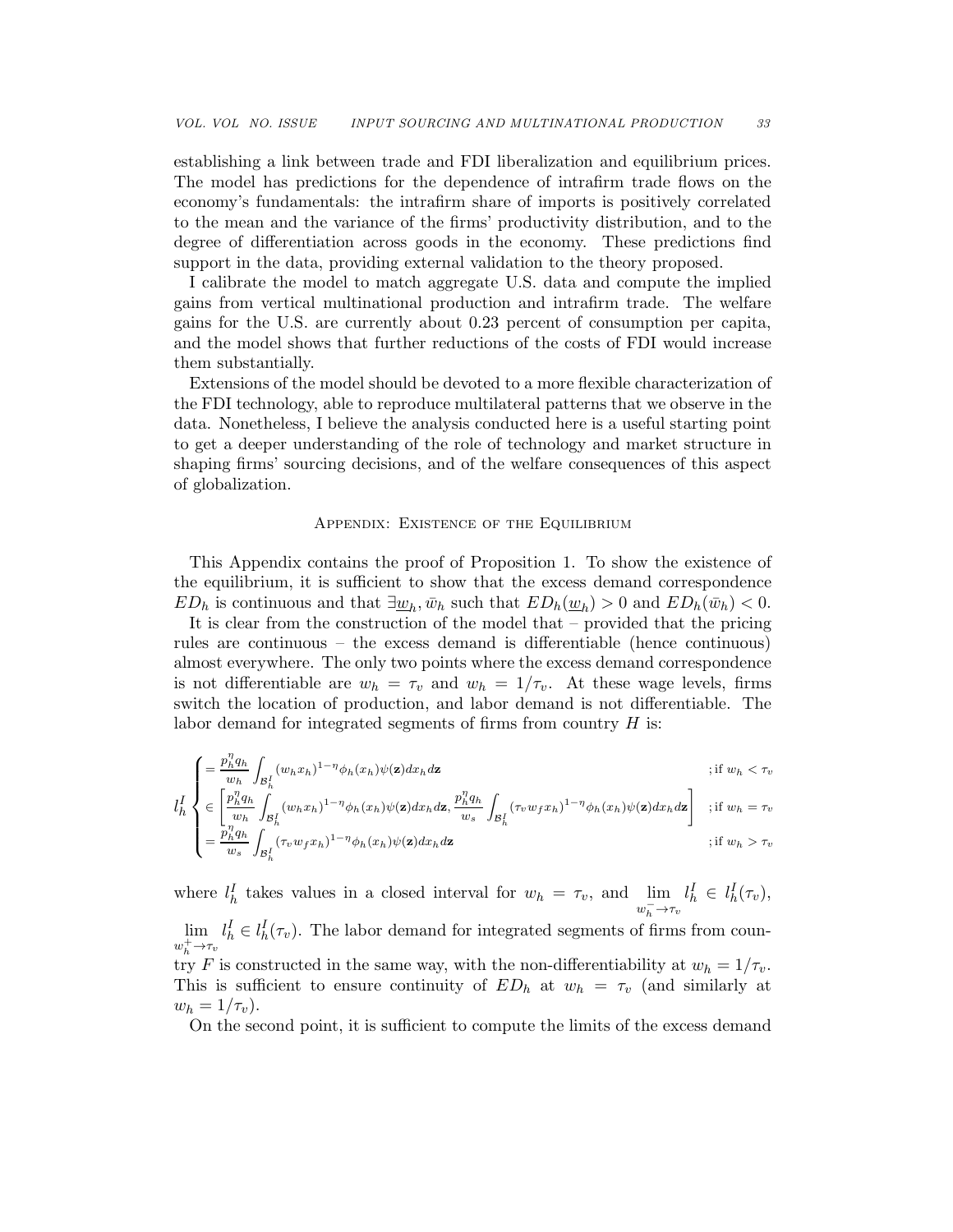correspondence for  $w_h \to 0$  and  $w_h \to \infty$ . Using the definition of profits, the first order conditions in the final good market and the population constraint, the excess demand correspondence can be written as:

$$
ED(w_h) = L_h w_h + (p_{hh}^T)^{1-\eta} p_h^{\eta} q_h + (p_{fh}^T)^{1-\eta} p_f^{\eta} q_f - w_h (l_{hh}^T + l_{fh}^T) - r_h c_h
$$
  

$$
= \left[ \frac{(p_{hh}^I)^{1-\eta} + (p_{hh}^T)^{1-\eta}}{p_h^{1-\eta}} - 1 \right] p_h q_h + \left[ \frac{(p_{fh}^I)^{1-\eta} + (p_{fh}^T)^{1-\eta}}{p_f^{1-\eta}} \right] p_f q_f
$$

where, given the definition of the price indexes:

$$
\left[\frac{(p_{hh}^I)^{1-\eta} + (p_{hh}^T)^{1-\eta}}{p_h^{1-\eta}} - 1\right] \in (-1,0) \text{ and } \left[\frac{(p_{fh}^I)^{1-\eta} + (p_{fh}^T)^{1-\eta}}{p_f^{1-\eta}}\right] \in (0,1).
$$

Since prices are increasing in wages:

$$
\lim_{w_h \to 0} p_h = \lim_{w_h \to 0} p_f = 0 \text{ and } \lim_{w_h \to \infty} p_h = \lim_{w_h \to \infty} p_f = \infty.
$$

It remains to determine the limits of  $q_h$ ,  $q_f$ . The term  $q_h$  can be rewritten as:

$$
q_h = \frac{\alpha w_h \left[ (1 - \alpha)p_f + \alpha w_f k_{ff} \right] L_h - \alpha^2 w_h w_f k_{fh} L_f}{\left[ (1 - \alpha)p_h + \alpha w_h k_{hh} \right] \left[ (1 - \alpha)p_f + \alpha w_f k_{ff} \right] - \alpha^2 w_h w_f k_{fh} k_{hf}} \\
= \left\{ \frac{(1 - \alpha)p_h}{\alpha w_h L_h} + \frac{k_{hh}}{L_h} - \frac{\alpha w_f k_{fh} k_{hf}}{\left[ (1 - \alpha)p_f + \alpha w_f k_{ff} \right] L_h} \right\}^{-1} \dots \\
\dots - \left\{ \frac{\left[ (1 - \alpha)p_h / w_h + \alpha k_{hh} \right] \left[ (1 - \alpha)p_f + \alpha w_f k_{ff} \right]}{\alpha^2 w_f k_{fh} L_f} - \frac{k_{hf}}{L_f} \right\}^{-1}.
$$

When  $w_n \to 0$ , the term  $\frac{(1-\alpha)p_h}{\alpha w_h L_h} + \frac{k_{hh}}{L_h}$  $\frac{\alpha w_f k_{fh} k_{hf}}{L_h}$  is a positive constant; the term  $\frac{\alpha w_f k_{fh} k_{hf}}{[(1-\alpha)p_f + \alpha w_f k_{ff}]} L_h$ is a  $\frac{0}{0}$  indeterminacy; the term  $\frac{[(1-\alpha)p_h/w_h+\alpha k_{hh}]}{\alpha^2 w_f k_{fh}L_f}$  is a positive constant, and the term  $[(1 - \alpha)p_f + \alpha w_f k_{ff}]$  tends to zero, so  $\frac{[(1 - \alpha)p_h/w_h + \alpha k_{hh}][(1 - \alpha)p_f + \alpha w_f k_{ff}]}{\alpha^2 w_f k_{fh} L_f}$ tends to zero; the term  $\frac{k_{hf}}{L_f}$  tends to zero. As a result:  $\lim_{w_h \to 0} q_h = -\infty$ . Similarly, one can show that  $\lim_{w_h \to \infty} q_h = \infty$ ,  $\lim_{w_h \to 0} q_f = \infty$ ,  $\lim_{w_h \to \infty} q_f = -\infty$ . It is immediate to conclude that:

$$
\lim_{w_h \to 0} ED(w_h) = \text{ and } \lim_{w_h \to \infty} ED(w_h) = -\infty.
$$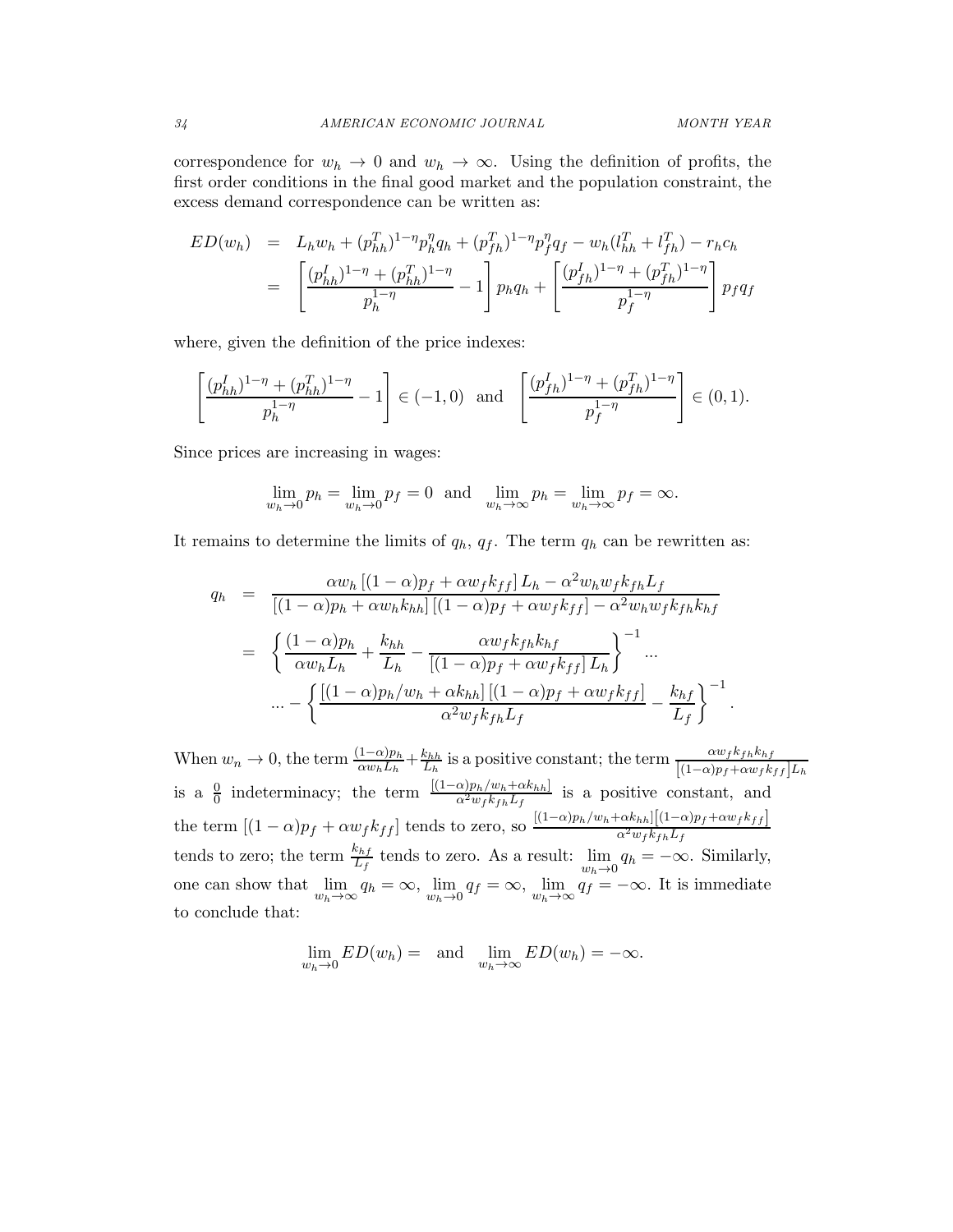\*

References

- Alvarez, Fernando, and Robert E. Lucas. 2007. "General Equilibrium Analysis of the Eaton-Kortum Model of International Trade." Journal of Monetary Economics, 54(6): 1726–1768.
- Antràs, Pol. 2003. "Firms, Contracts, and Trade Structure." Quarterly Journal of Economics, 118(4): 1375–1418.
- Antràs, Pol, and Davin Chor. 2012. "Organizing the Global Value Chain." Mimeo, Harvard University.
- Antràs, Pol, and Elhanan Helpman. 2004. "Global Sourcing." Journal of Political Economy, 112(3): 552–580.
- Arkolakis, Costas, Natalia Ramondo, Andrès Rodríguez-Clare, and Stephen Yeaple. 2011. "Innovation and Production in the Global Economy." Mimeo, Yale University.
- Bernard, Andrew B., J. Bradford Jensen, and Peter K. Schott. 2006. "Transfer Pricing by U.S.-Based Multinational Firms." NBER Working Paper 12493.
- Bernard, Andrew B., J. Bradford Jensen, and Peter K. Schott. 2009. "Importers, Exporters, and Multinationals: a Portrait of Firms in the U.S. that Trade Goods." In T. Dunne, J.B. Jensen and M.J. Roberts (eds.), Producer Dynamics: New Evidence from Micro Data. Chicago:University of Chicago Press.
- Bernard, Andrew B., Jonathatan Eaton, J. Bradford Jensen, and Samuel Kortum. 2003. "Plants and Productivity in International Trade." The American Economic Review, 93(4): 1268–1290.
- Broda, Christian, and David E. Weinstein. 2006. "Globalization and the Gains from Variety." *Quarterly Journal of Economics*, 121(2): 541–585.
- Bureau of Economic Analysis. 1983-2005. "U.S. Direct Investment Abroad: Operations of U.S. Parent Companies and Their Foreign Affiliates. Comprehensive financial and operating data." U.S. Department of Commerce, Washington, D.C., http://www.bea.gov/international/di1usdop.htm (accessed August 2012).
- Campa, José, and Linda S. Goldberg. 1997. "The Evolving External Orientation of Manufacturing Industries: Evidence from Four Countries." Federal Reserve Bank of New York Economic Policy Review, 3(2): 53–81.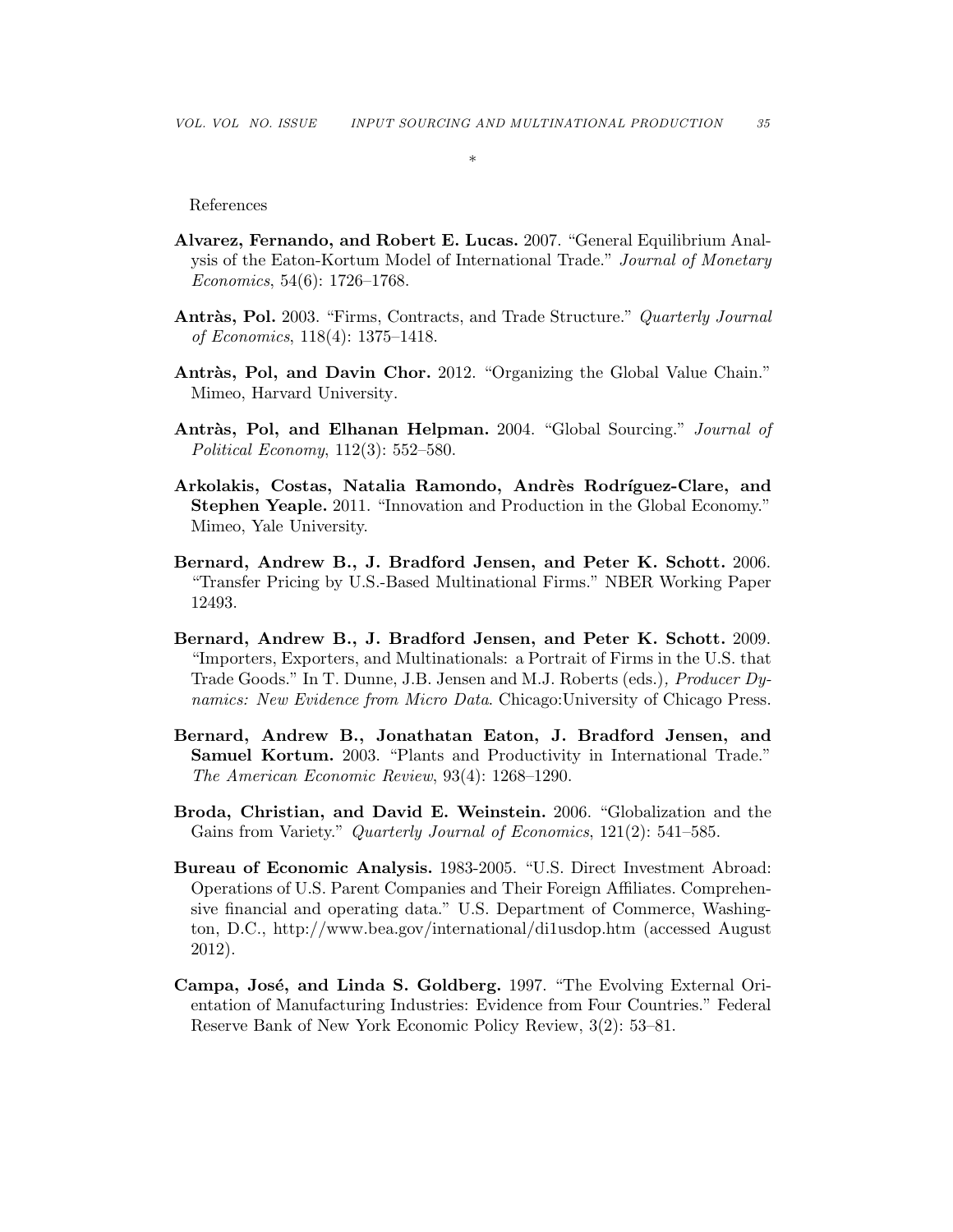- Caves, Richard E., and Ralph M. Bradburd. 1988. "The Empirical Determinants of Vertical Integration." Journal of Economic Behavior and Organization, 9: 265–279.
- Corcos, Gregory, Delphine M. Irac, Giordano Mion, and Thierry Verdier. 2011. "The Determinants of Intrafirm Trade." The Review of Economics and Statistics. Forthcoming.
- Dvir, Eyal. 2010. "Globalization, Optimal Auctions and Exchange Rate Pass-Through." Mimeo, Boston College.
- Eaton, Jonathan, and Samuel Kortum. 2002. "Technology, Geography and Trade." Econometrica, 70(5): 1741–1779.
- Feenstra, Robert C. 1972-2006. "U.S. Import and Export Data. Center for International Data at U.C. Davis." http://cid.econ.ucdavis.edu/ (accessed May 2011).
- Feenstra, Robert C. 1998. "Integration of Trade and Disintegration of Production in the Global Economy." The Journal of Economic Perspectives, 12(4): 31– 50.
- Garetto, Stefania. 2012. "Firms' Heterogeneity and Incomplete Pass-Through." Mimeo, Boston University.
- Grossman, Gene M., and Elhanan Helpman. 2002. "Integration Versus Outsourcing in Industry Equilibrium." Quarterly Journal of Economics, 117(1): 85– 120.
- Grossman, Gene M., and Elhanan Helpman. 2004. "Managerial Incentives and the International Organization of Production." Journal of International Economics, 63: 237–262.
- Grossman, Gene M., and Esteban Rossi-Hansberg. 2008. "Trading Tasks: A Simple Theory of Offshoring." The American Economic Review, 98(5): 1978– 1997.
- Hanson, Gordon H., Raymond J. Mataloni, and Matthew J. Slaughter. 2001. "Expansion Strategies of U.S. Multinational Firms." In D. Rodrik and S.M. Collins (eds.), Brookings Trade Forum 2001.
- Hanson, Gordon H., Raymond J. Mataloni, and Matthew J. Slaughter. 2005. "Vertical Production Networks in Multinational Firms." Review of Economics and Statistics, 87(4): 664–678.
- Helpman, Elhanan. 1984. "A Simple Theory of International Trade with Multinational Corporations." Journal of Political Economy, 92(3): 451–471.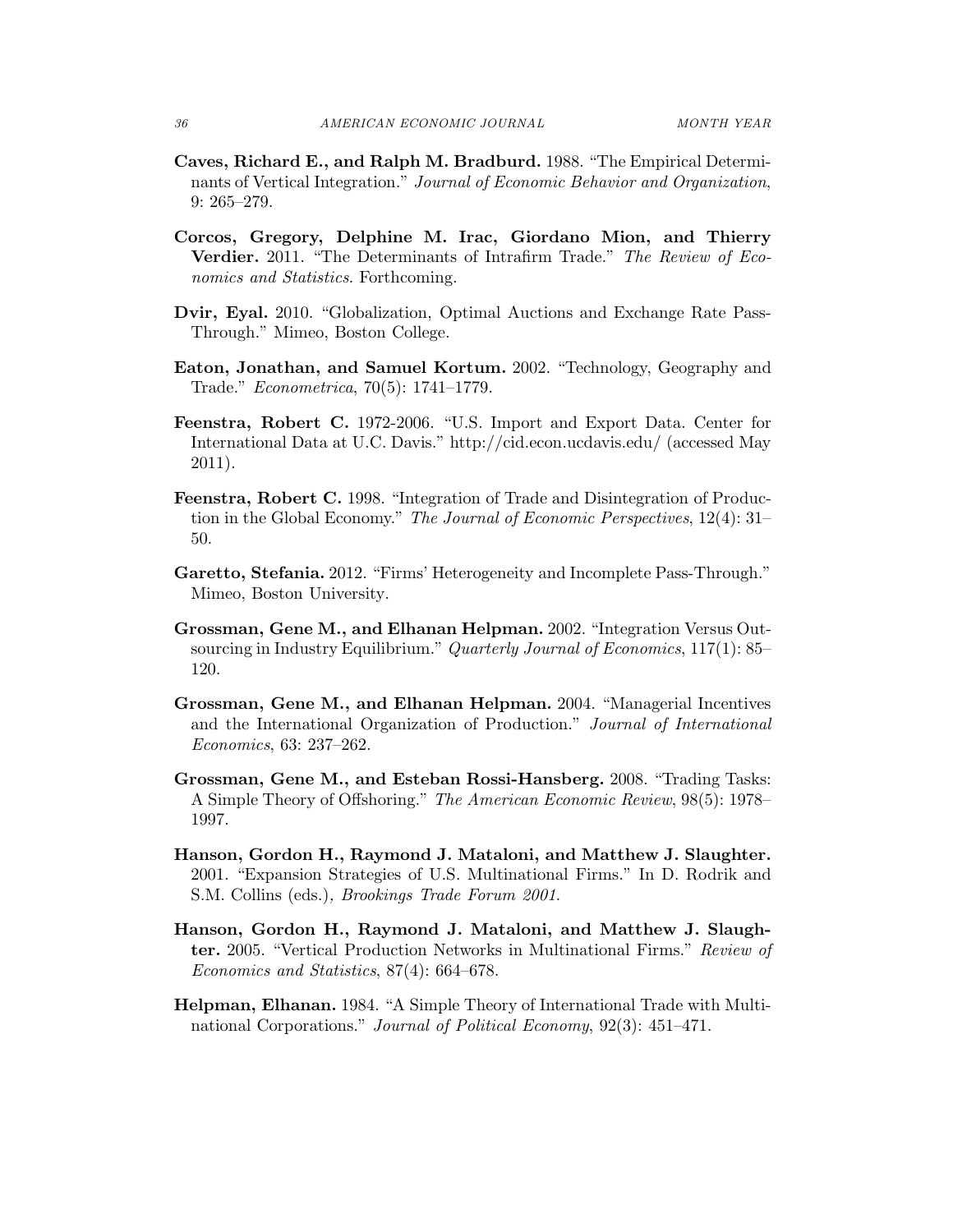- Helpman, Elhanan. 1985. "Multinational Corporations and Trade Structure." Review of Economic Studies, 52(3): 443–457.
- Helpman, Elhanan. 2006. "Trade, FDI, and the Organization of Firms." NBER Working Paper 12091.
- Helpman, Elhanan, and Paul Krugman. 1985. Market Structure and Foreign Trade: Increasing Returns, Imperfect Competition, and the International Economy. Cambridge, MA:MIT Press.
- Helpman, Elhanan, Marc J. Melitz, and Stephen R. Yeaple. 2004. "Exports Versus FDI with Heterogeneous Firms." American Economic Review, 94(1): 300–316.
- Hummels, David, Dana Rapoport, and Kei-Mu Yi. 1998. "Vertical Specialization and the Changing Nature of World Trade." Federal Reserve Bank of New York Economic Policy Review, 4(2): 79–99.
- Hummels, David, Jun Ishii, and Kei-Mu Yi. 2001. "The Nature and Growth of Vertical Specialization in World Trade." Journal of International Economics, 54: 75–96.
- Irarrazabal, Alfonso, Andreas Moxnes, and Luca D. Opromolla. 2010. "The Margins of Multinational Production and the Role of Intrafirm Trade." Journal of Political Economy. Forthcoming.
- Kohler, Wilhelm K., and Marcel Smolka. 2012. "Global Sourcing Decisions and Firm Productivity: Evidence from Spanish Firm-Level Data." In Robert M. Stern (eds.), Quantitative Analysis of Newly Evolving Patterns of International Trade: Fragmentation, Offshoring of Activities, and Vertical Intra-Industry Trade. World Scientific Studies in International Economics. 139–193.
- Markusen, James R. 1984. "Multinationals, Multi-Plant Economies, and the Gains from Trade." Journal of International Economics, 16: 205–226.
- McAfee, Preston, and John McMillan. 1987. "Auctions and Bidding." Journal of Economic Literature, 25(2): 699–738.
- Melitz, Marc J., and Gianmarco I.P. Ottaviano. 2008. "Market Size, Trade, and Productivity." Review of Economic Studies, 75(1): 295–316.
- Neiman, Brent. 2011. "A State-Dependent Model of Intermediate Goods Pricing." Journal of International Economics, 85(1): 1–13.
- Nunn, Nathan, and Daniel Trefler. 2008. "The Boundaries of the Multinational Firm: An Empirical Analysis." In E. Helpman, D. Marin, and T. Verdier (eds.), The Organization of Firms in a Global Economy. 55–83. Cambridge, MA:Harvard University Press.